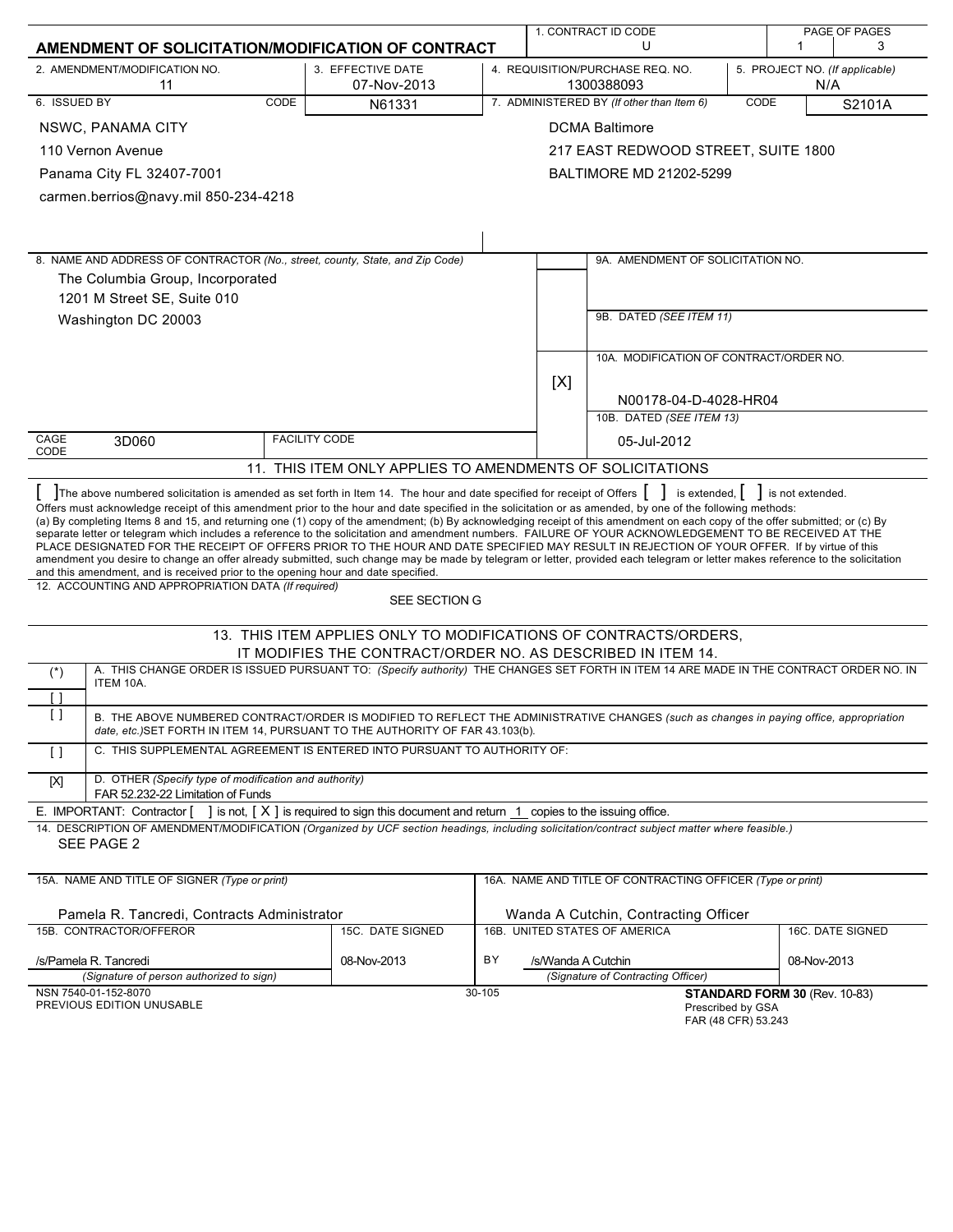| CONTRACT NO.     | ' ORDER NO.<br><b>DELIVERY</b> | <b>I AMENDMENT/MODIFICATION NO.</b> | PAGE   | ' FINAL |
|------------------|--------------------------------|-------------------------------------|--------|---------|
| N00178-04-D-4028 | HR <sub>04</sub>               |                                     | 2 of 3 |         |

## **GENERAL INFORMATION**

The purpose of this modification is for the following:

1. To incorporate incremental funding in the amount of \$149,725.25 and incorporate SLINs 400119, 400120, 600108 and 600109.

2. To complete a decrimental funding in the amount of \$37,921.75 under SLIN 400012.

Accordingly, said Task Order is modified as follows:

| <b>CLIN 4000</b>   | <b>FROM</b>   | BY           | TО             |
|--------------------|---------------|--------------|----------------|
| <b>FUNDED COST</b> |               |              |                |
| <b>FUNDED FEE</b>  |               |              |                |
|                    | \$<br>745,541 | \$ (37,922)  | \$<br>707,619  |
| <b>CLIN 4001</b>   | <b>FROM</b>   | BY           | TО             |
| <b>FUNDED COST</b> |               |              |                |
| <b>FUNDED FEE</b>  |               |              |                |
|                    | \$<br>987.275 | \$159,914    | \$1,147,189    |
| <b>CLIN 6001</b>   | <b>FROM</b>   | BY           | T <sub>0</sub> |
| <b>FUNDED COST</b> | \$<br>157,170 | \$<br>27.733 | \$<br>184,903  |

The total Task Order funding profile is changed as follows:

| <b>TOTAL FUNDED</b> | <b>FROM</b>                          | BY     | TО      |
|---------------------|--------------------------------------|--------|---------|
| <b>FUNDED LABOR</b> |                                      |        |         |
| <b>FUNDED FEE</b>   |                                      |        |         |
| <b>FUNDED ODC</b>   | 579,835                              | 27.733 | 607,568 |
| <b>TOTAL</b>        | $$2,312,651$ $$149,725$ $$2,462,376$ |        |         |

The Limitation of Funds Clause is in effect. This Task Order is incrementally funded and FAR Clause 52.232-22 titled "Limitation of Funds" (APR 1984) is applicable and in effect. The amount of funding, **\$2,462,376** which includes a fixed fee of is the maximum amount reimbursable under this Task Order prior to its modification to provide additional funds. The amount of **\$2,462,376** shall not be exceeded until this Task Order is modified to provide additional funding. This amount shall only be exceeded at the Contractor's own risk and the Government shall not be liable for costs incurred above the funded amount. The Contractor shall notify the Contracting Officer, in writing, whenever it has reason to believe that the costs it expects to incur under this contract in the next 60 days, when added to all costs previously incurred, will exceed 75 percent of the funded amount for this Task Order.

The total amount of funds obligated to the task is hereby increased from \$2,312,651.00 by \$149,725.25 to \$2,462,376.25.

|        | CLIN/SLIN Type Of Fund | From $(\$)$ | By()         | To $($ )  |
|--------|------------------------|-------------|--------------|-----------|
| 400012 | O&MN,N                 | 45,000.00   | (37, 921.75) | 7,078.25  |
| 400119 | <b>OPN</b>             | 0.00        | 87,414.00    | 87,414.00 |
| 400120 | O&MN,N                 | 0.00        | 72,500.00    | 72,500.00 |
| 600108 | OPN                    | 0.00        | 15,233.00    | 15,233.00 |
| 600109 | O&MN,N                 | 0.00        | 12,500.00    | 12,500.00 |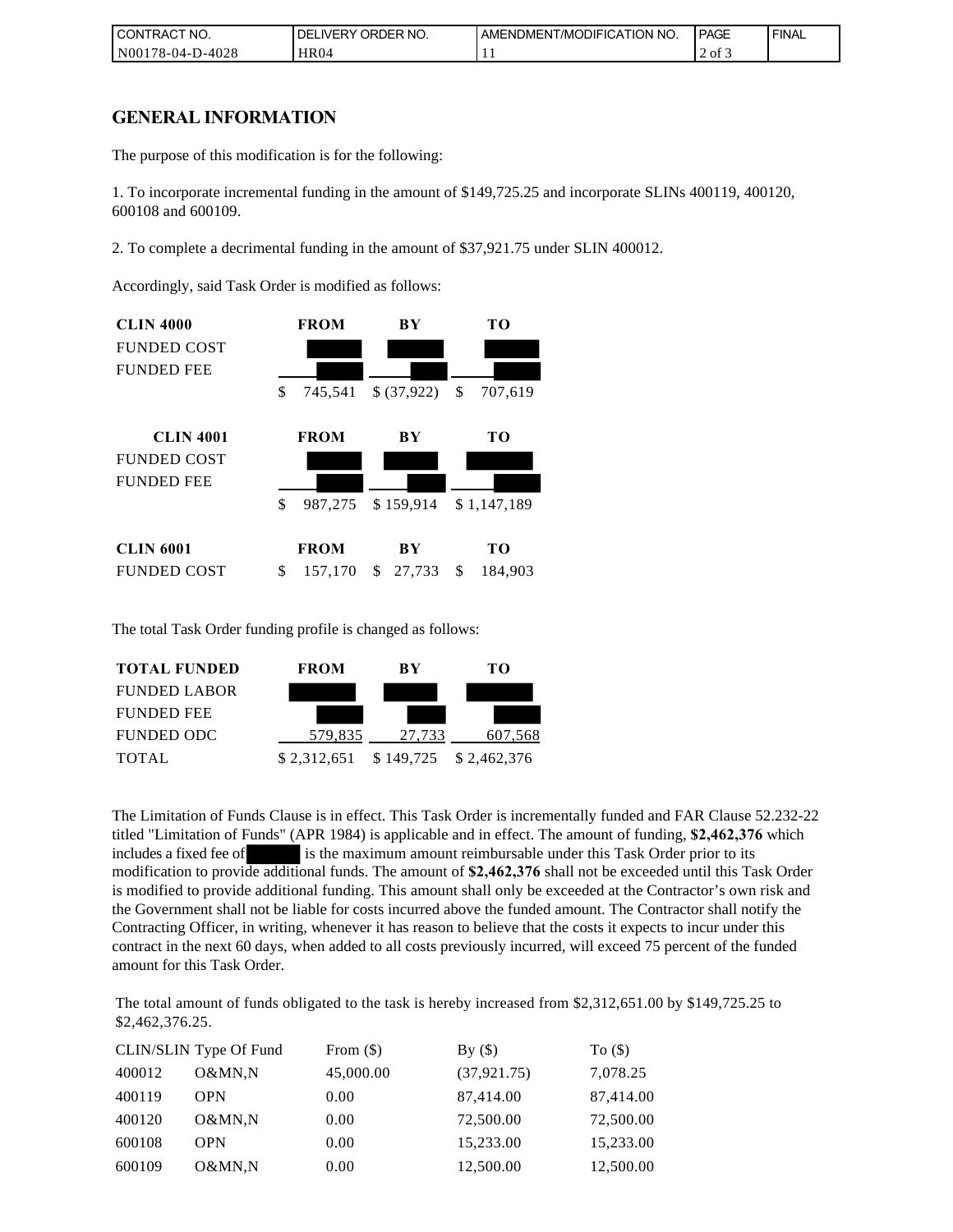| CT NO.<br>l CON<br><b>RAC</b>                                        | ORDER<br>NO.<br>DF<br><b>IVERY</b> | ATION NO.<br>AMENDMENT/MODIFICAT | <b>PAGE</b>      | <b>FINAL</b> |
|----------------------------------------------------------------------|------------------------------------|----------------------------------|------------------|--------------|
| <b>D-4028</b><br>N001<br>$\overline{\phantom{a}}$<br>8-04-<br>v<br>◡ | <b>HR04</b>                        |                                  | $\leq$ of $\sim$ |              |

The total value of the order is hereby increased from \$4,920,916.25 by \$0.00 to \$4,920,916.25.

The performance period for Award Term 1 is from 7/5/13 thru 7/4/14.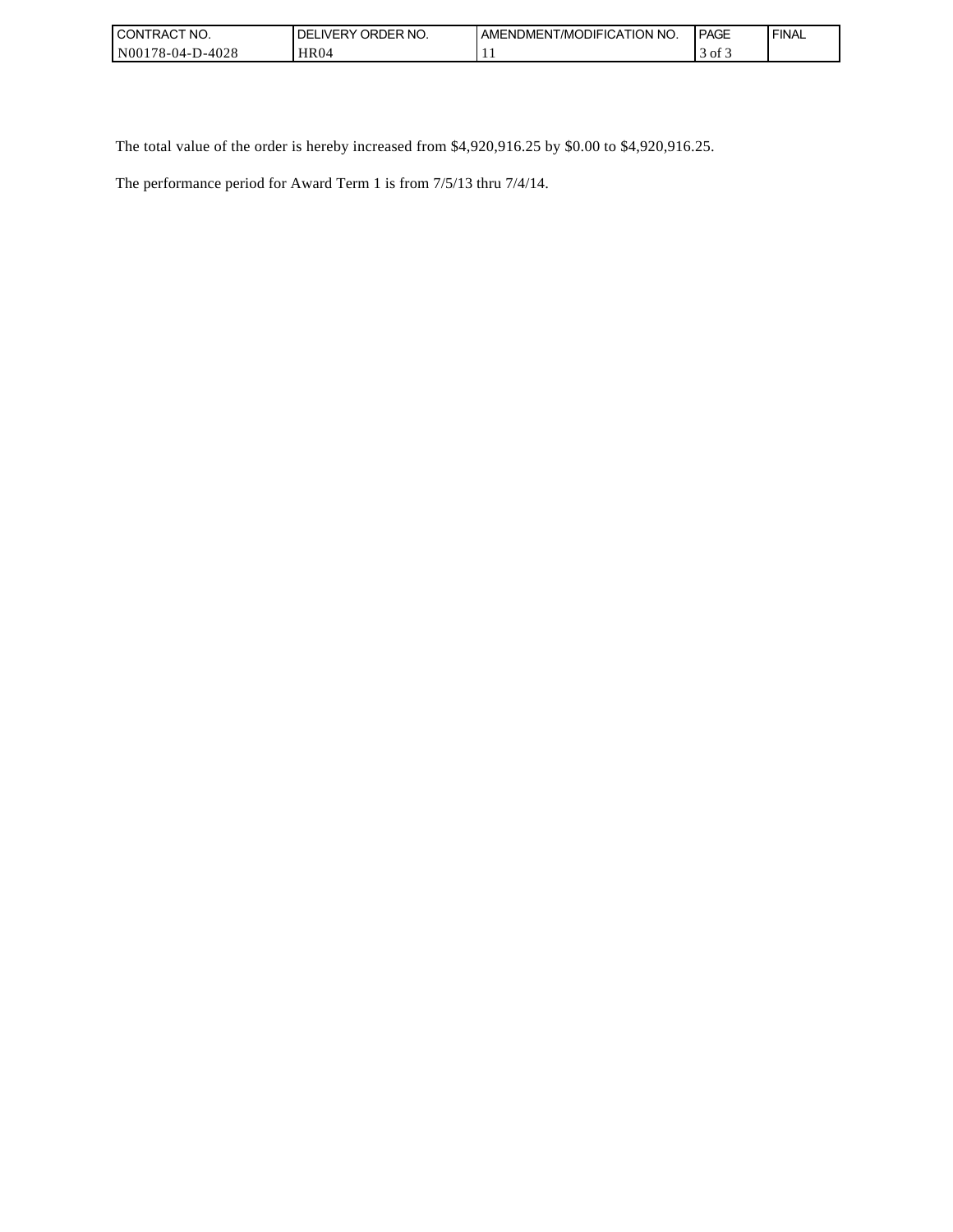| <b>I CONTRACT NO.</b> | NO.<br><b>DELIVERY ORDER</b> | AMENDMENT/MODIFICATION NO. | <b>PAGE</b>                       | <b>FINAL</b> |
|-----------------------|------------------------------|----------------------------|-----------------------------------|--------------|
| $N00178-04-D-4028$    | <b>HR04</b>                  | . .                        | $\sim$ $\sim$ $\sim$<br>0t<br>-36 |              |

# **SECTION B SUPPLIES OR SERVICES AND PRICES**

|             |                                                                                                                                                                                                                                                                                                                                                                                              | CONTRACT NO.<br>N00178-04-D-4028                                                                                                                                                                                                                                                                                                                                                                                          | DELIVERY ORDER NO.<br><b>HR04</b>                                   | AMENDMENT/MODIFICATION NO.<br>11 | <b>PAGE</b><br>1 of 36 | FINAL |                        |
|-------------|----------------------------------------------------------------------------------------------------------------------------------------------------------------------------------------------------------------------------------------------------------------------------------------------------------------------------------------------------------------------------------------------|---------------------------------------------------------------------------------------------------------------------------------------------------------------------------------------------------------------------------------------------------------------------------------------------------------------------------------------------------------------------------------------------------------------------------|---------------------------------------------------------------------|----------------------------------|------------------------|-------|------------------------|
|             |                                                                                                                                                                                                                                                                                                                                                                                              | <b>SECTION B SUPPLIES OR SERVICES AND PRICES</b>                                                                                                                                                                                                                                                                                                                                                                          |                                                                     |                                  |                        |       |                        |
|             |                                                                                                                                                                                                                                                                                                                                                                                              | CLIN - SUPPLIES OR SERVICES                                                                                                                                                                                                                                                                                                                                                                                               |                                                                     |                                  |                        |       |                        |
|             |                                                                                                                                                                                                                                                                                                                                                                                              | For Cost Type Items:                                                                                                                                                                                                                                                                                                                                                                                                      |                                                                     |                                  |                        |       |                        |
| Item        |                                                                                                                                                                                                                                                                                                                                                                                              | PSC Supplies/Services Qty Unit National Est. Cost National Fixed Fee CPFF                                                                                                                                                                                                                                                                                                                                                 |                                                                     |                                  |                        |       |                        |
|             | $\frac{1}{2} \frac{1}{2} \frac{1}{2} \frac{1}{2} \frac{1}{2} \frac{1}{2} \frac{1}{2} \frac{1}{2} \frac{1}{2} \frac{1}{2} \frac{1}{2} \frac{1}{2} \frac{1}{2} \frac{1}{2} \frac{1}{2} \frac{1}{2} \frac{1}{2} \frac{1}{2} \frac{1}{2} \frac{1}{2} \frac{1}{2} \frac{1}{2} \frac{1}{2} \frac{1}{2} \frac{1}{2} \frac{1}{2} \frac{1}{2} \frac{1}{2} \frac{1}{2} \frac{1}{2} \frac{1}{2} \frac{$ | ___________________                                                                                                                                                                                                                                                                                                                                                                                                       | $\begin{array}{ccccccccc} - & - & - & - & - & - & - \\ \end{array}$ | _________________                | ----------             |       | _______ ______________ |
| 4000        | R425                                                                                                                                                                                                                                                                                                                                                                                         | TERM FORM TASK 30200.0 LH<br>ORDER - SEE FAR<br>$16.306(d)$ (2).<br>Engineering and<br>Logistics Support<br>for Special<br>Warfare Programs<br>in accordance<br>with the<br>Performance Work<br>Statement (PWS)<br>Section C, the<br>attached DD Form<br>254 and Contract<br>Data Requirements<br>List (CDRL), DD<br>Form 1423-2 in<br>Section J. Base<br>Year. See<br>Section B, Note<br>Α.<br>Funding Type<br>(O&MN, N) |                                                                     |                                  |                        |       | \$1,926,249.67         |
| 400001 R425 |                                                                                                                                                                                                                                                                                                                                                                                              | Incremental<br>Funding of<br>\$25,000.00<br>PR#1300281843<br>$(0 \& MN, N)$                                                                                                                                                                                                                                                                                                                                               |                                                                     |                                  |                        |       |                        |
| 400002 R425 |                                                                                                                                                                                                                                                                                                                                                                                              | Incremental<br>Funding of<br>\$47,588.<br>PR#1300302319<br>$(0 \& MN, N)$                                                                                                                                                                                                                                                                                                                                                 |                                                                     |                                  |                        |       |                        |
| 400003 R425 |                                                                                                                                                                                                                                                                                                                                                                                              | Incremental<br>Funding of<br>\$67,953.<br>PR#1300301099<br>$(0 \& MN, N)$                                                                                                                                                                                                                                                                                                                                                 |                                                                     |                                  |                        |       |                        |
| 400004 R425 |                                                                                                                                                                                                                                                                                                                                                                                              | Incremental<br>Funding of<br>\$70,000.<br>PR#1300302516<br>$(0 \& MN, N)$                                                                                                                                                                                                                                                                                                                                                 |                                                                     |                                  |                        |       |                        |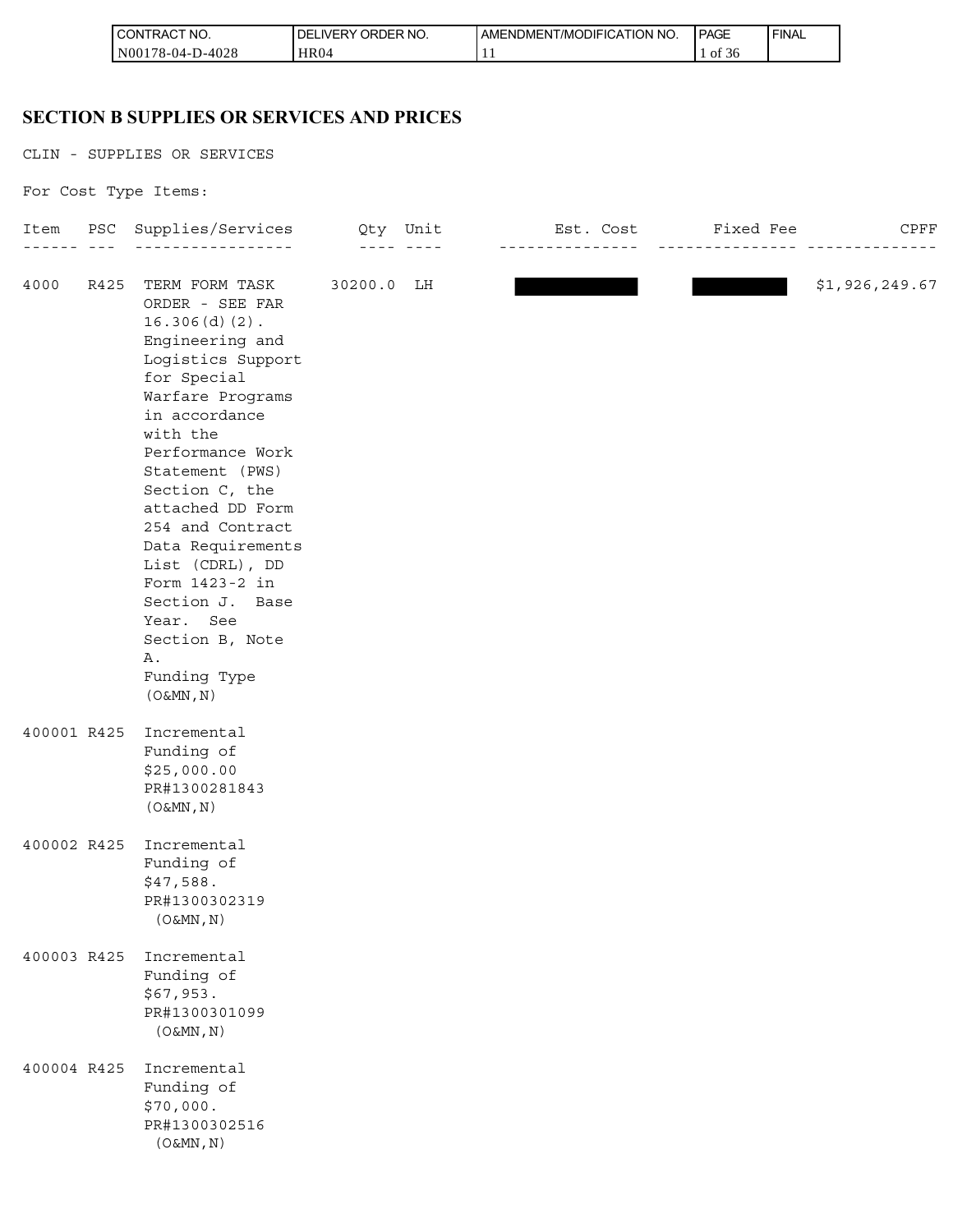| <b>I CONTRACT NO.</b> | <b>IDELIVERY ORDER NO.</b> | <b>I AMENDMENT/MODIFICATION NO.</b> | <b>I PAGE</b> | ' FINAL |
|-----------------------|----------------------------|-------------------------------------|---------------|---------|
| $N00178-04-D-4028$    | HR <sub>04</sub>           |                                     | . 2 of 36     |         |

| 400005 R425 | Incremental<br>Funding of<br>\$100,000.<br>PR#1300305945<br>$(0 \& MN, N)$                                                       |
|-------------|----------------------------------------------------------------------------------------------------------------------------------|
| 400006 R425 | Incremental<br>Funding of<br>\$235,000.<br>PR#1300316226<br>Ref TI-1-5<br>(RDT&E)                                                |
| 400007 R425 | Incremental<br>Funding of<br>\$25,000.<br>PR#1300316227<br>$Ref TI-1-1 (WCF)$                                                    |
| 400008 R425 | Incremental<br>Funding of<br>\$50,000.<br>PR#1300326987<br>$Ref TI-1-1$<br>(RDT&E)                                               |
| 400009 R425 | Incremental<br>Funding of<br>\$4,000.<br>PR#1300326984<br>Ref TI-1-1<br>$(0\&MN, R)$                                             |
| 400010 R425 | Incremental<br>Funding of<br>\$29,000. PR#<br>1300332817<br>(O&MN, N)                                                            |
| 400011 R425 | Incremental<br>Funding of<br>\$47,000. PR#<br>1300343252<br>(O&MN, N)                                                            |
| 400012 R425 | Incremental<br>Funding of<br>\$45,000. PR#<br>1300343254/<br>Modified to<br>decreased funding<br>for \$37,921.75<br>$(0\&MN, N)$ |
| 4001 R425   | TERM FORM TASK<br>ORDER - SEE FAR<br>$16.306(d)(2)$ .                                                                            |

Engineering and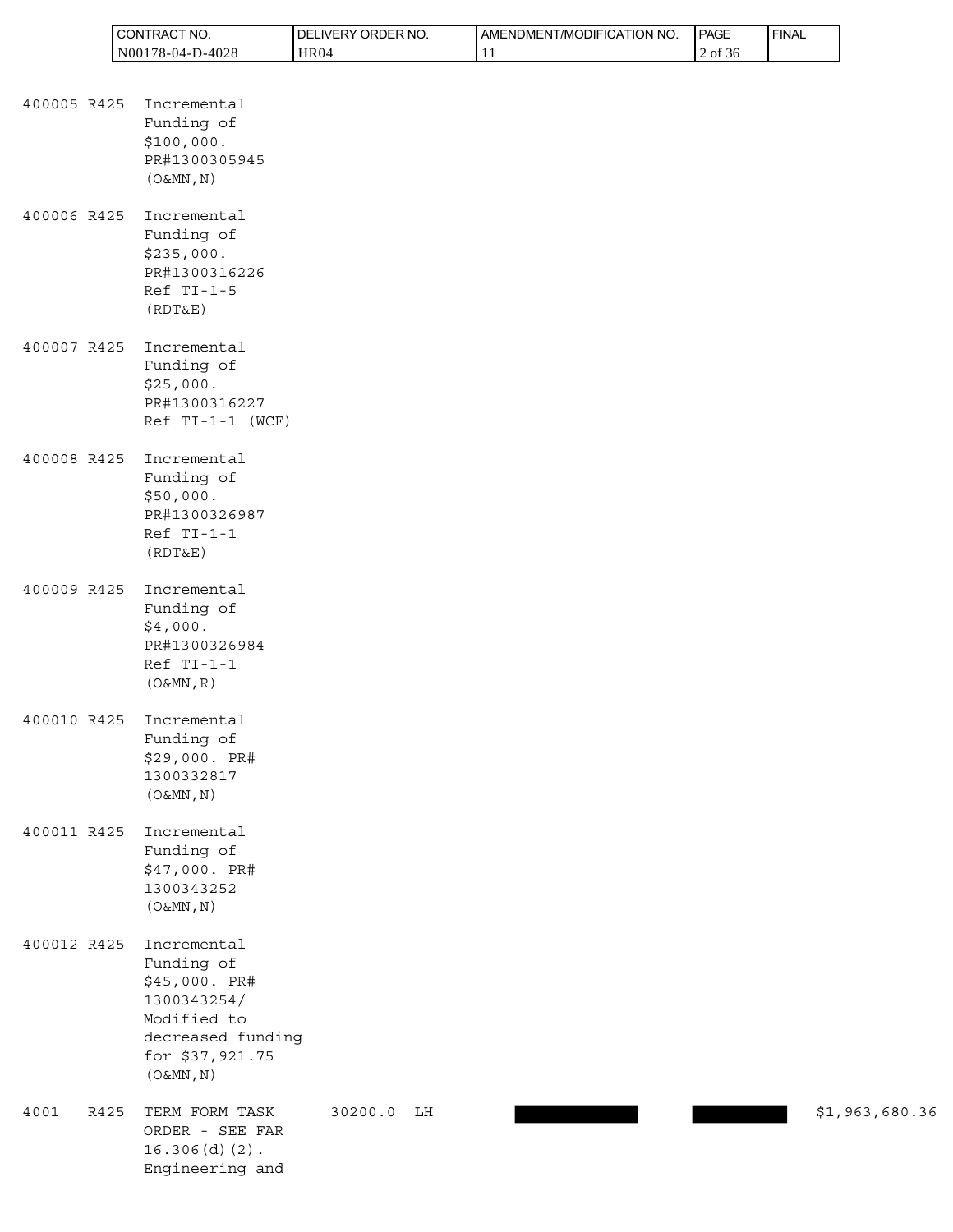| CONTRACT NO.     | ' ORDER NO.<br><b>DELIVERY</b> | AMENDMENT/MODIFICATION NO. | <b>I PAGE</b> | <b>FINAL</b> |
|------------------|--------------------------------|----------------------------|---------------|--------------|
| N00178-04-D-4028 | HR <sub>04</sub>               | . .                        | ' of 36       |              |

 Logistics Support for Special Warfare Programs in accordance with the Performance Work Statement (PWS) Section C, the attached DD Form 254 and Contract Data Requirements List (CDRL), DD Form 1423-2 in Section J. Award Term One. See Section B, Notes A and B. Funding Type (TBD) 400101 R425 Incremental Funding of \$10,391. PR#1300332254  $(O&MN, R)$ 400102 R425 Incremental Funding of \$3,679. PR#1300351532  $(O&MN,N)$ 400103 R425 Incremental Funding of \$76,981. PR#1300359658 (RDT&E) 400104 R425 Incremental Funding of \$62,000. PR#1300369000 (TI-2-7) (OPN) 400105 R425 Incremental Funding of \$60,000. PR#1300369000 (TI-2-7) (OPN) 400106 R425 Incremental Funding of \$92,000. PR#1300369000 (TI-2-7) (OPN) 400107 R425 Incremental Funding of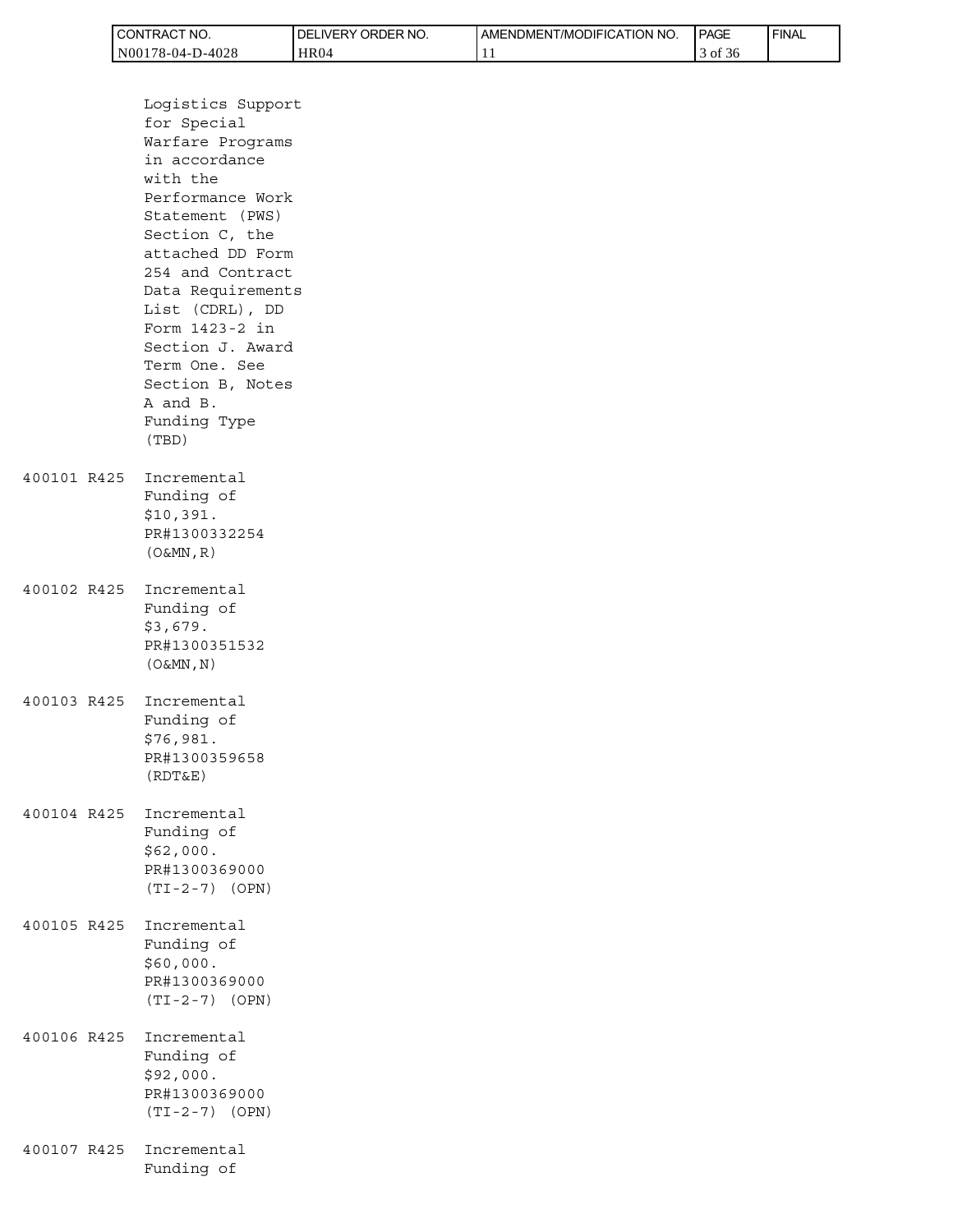|             | CONTRACT NO.                                                                             | DELIVERY ORDER NO. | AMENDMENT/MODIFICATION NO. | PAGE    | <b>FINAL</b> |
|-------------|------------------------------------------------------------------------------------------|--------------------|----------------------------|---------|--------------|
|             | N00178-04-D-4028                                                                         | <b>HR04</b>        | 11                         | 4 of 36 |              |
|             | \$40,000.<br>PR#1300367269<br>$(TI - ECP040 - B)$<br>(OPN)                               |                    |                            |         |              |
| 400108 R425 | Incremental<br>Funding of<br>\$360,000.<br>PR#1300367118<br>$(TI - ECP040 - A)$<br>(OPN) |                    |                            |         |              |
| 400109 R425 | Incremental<br>Funding of<br>\$7,514.<br>PR#1300369835<br>$(TI-RMMV130625)$<br>(RDT&E)   |                    |                            |         |              |
| 400110 R425 | Incremental<br>Funding of<br>\$10, 100.<br>PR#1300367318<br>$(TI-2-7)$ (RDT&E)           |                    |                            |         |              |
| 400111 R425 | Incremental<br>Funding of<br>\$100,000.<br>PR#1300375492<br>$(TI - 2 - 5)$ $(O&MN, N)$   |                    |                            |         |              |
| 400112 R425 | Incremental<br>Funding of<br>\$51,000.<br>PR#1300375493<br>$(TI - 2 - 1)$ $(O&MN, N)$    |                    |                            |         |              |
| 400113 R425 | Incremental<br>Funding of<br>\$29,000.<br>PR#1300375494<br>$(TI-2-1)$ (RDT&E)            |                    |                            |         |              |
| 400114 R425 | Incremental<br>Funding of<br>\$12,000.<br>PR#1300375494<br>$TI-2-1)$ (RDT&E)             |                    |                            |         |              |
| 400115 R425 | Incremental<br>Funding of<br>\$5,000.<br>PR#1300381103<br>$TI-2-1$ Rev A)<br>(RDT&E)     |                    |                            |         |              |
| 400116 R425 | Incremental<br>Funding of                                                                |                    |                            |         |              |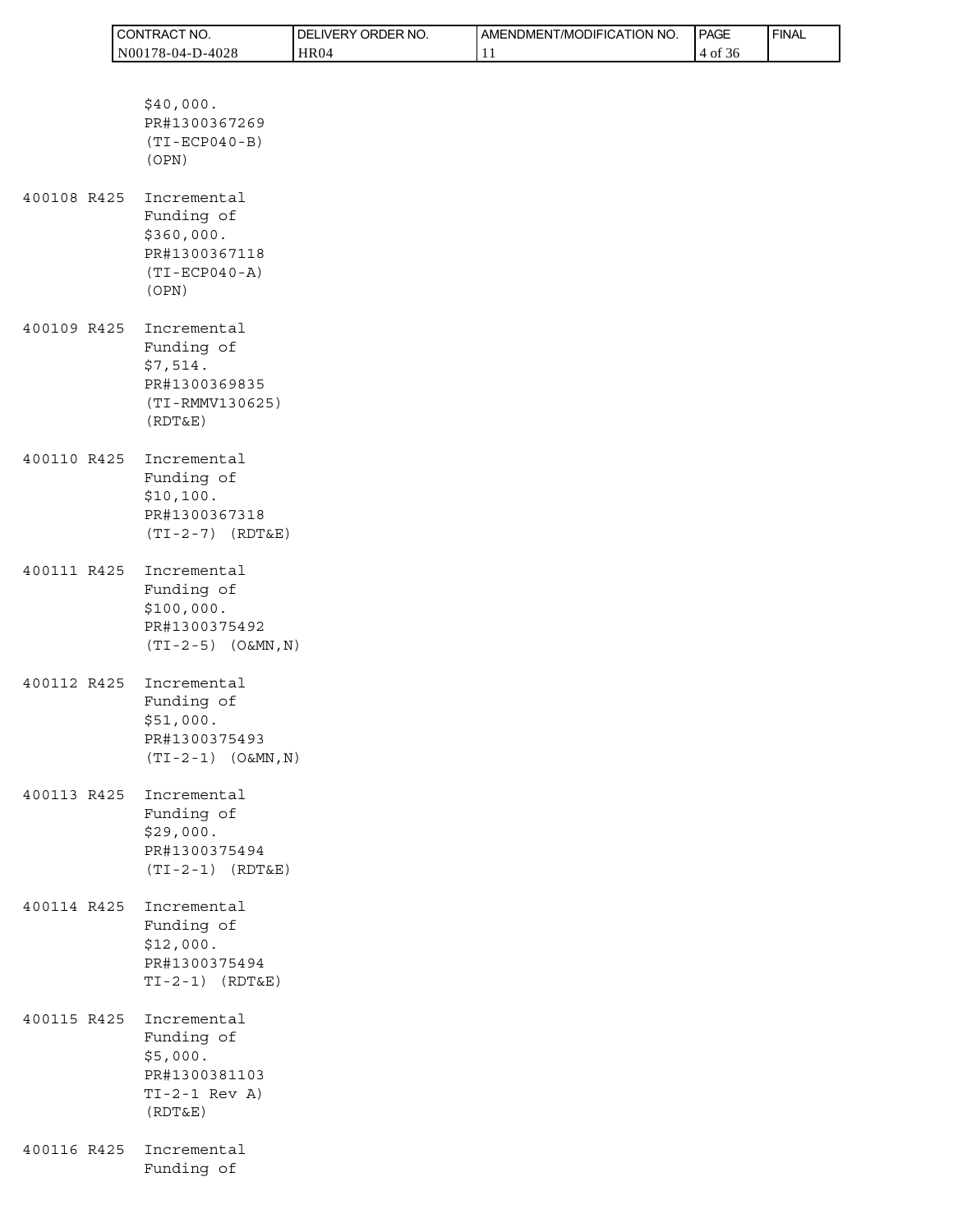|             |      | CONTRACT NO.                                                                                                                                                                                                                                                                                                                                                                                                                                                        | DELIVERY ORDER NO. |    | AMENDMENT/MODIFICATION NO. | PAGE    | <b>FINAL</b> |                |
|-------------|------|---------------------------------------------------------------------------------------------------------------------------------------------------------------------------------------------------------------------------------------------------------------------------------------------------------------------------------------------------------------------------------------------------------------------------------------------------------------------|--------------------|----|----------------------------|---------|--------------|----------------|
|             |      | N00178-04-D-4028                                                                                                                                                                                                                                                                                                                                                                                                                                                    | <b>HR04</b>        |    | 11                         | 5 of 36 |              |                |
| 400117 R425 |      | \$7,610.<br>PR#1300381471<br>$TI-2-7-A)$ (RDT&E)<br>Incremental<br>Funding of<br>\$35,000.<br>PR#1300384144<br>$TI-2-1-Rev A)$<br>(OPN)                                                                                                                                                                                                                                                                                                                             |                    |    |                            |         |              |                |
| 400118 R425 |      | Incremental<br>Funding of<br>\$25,000.<br>PR#1300384145<br>$TI-2-1-Rev A)$<br>(RDT&E)                                                                                                                                                                                                                                                                                                                                                                               |                    |    |                            |         |              |                |
| 400119 R425 |      | Incremental<br>Funding of<br>\$87,414.<br>PR#1300382137<br>(OPN)                                                                                                                                                                                                                                                                                                                                                                                                    |                    |    |                            |         |              |                |
| 400120 R425 |      | Incremental<br>Funding of<br>\$72,500.<br>PR#1300388093<br>$(TI-2-1$ Rev<br>$A/MDCP$ $(O&MN, N)$                                                                                                                                                                                                                                                                                                                                                                    |                    |    |                            |         |              |                |
| 4002        | R425 | TERM FORM TASK<br>ORDER - SEE FAR<br>$16.306(d)$ (2).<br>Provide services<br>for Engineering<br>and Logistics<br>Support for<br>Special Warfare<br>Programs in<br>accordance with<br>the Performance<br>Work Statement<br>(PWS) Section C,<br>the attached DD<br>Form 254 and<br>Contract Data<br>Requirements List<br>(CDRL), DD Form<br>1423-2 in Section<br>J. Award Term<br>Two. See Section<br>B, Notes A and<br><b>B</b> .<br>Funding Type<br>(TBD)<br>Option | 30200.0            | LH |                            |         |              | \$2,001,892.67 |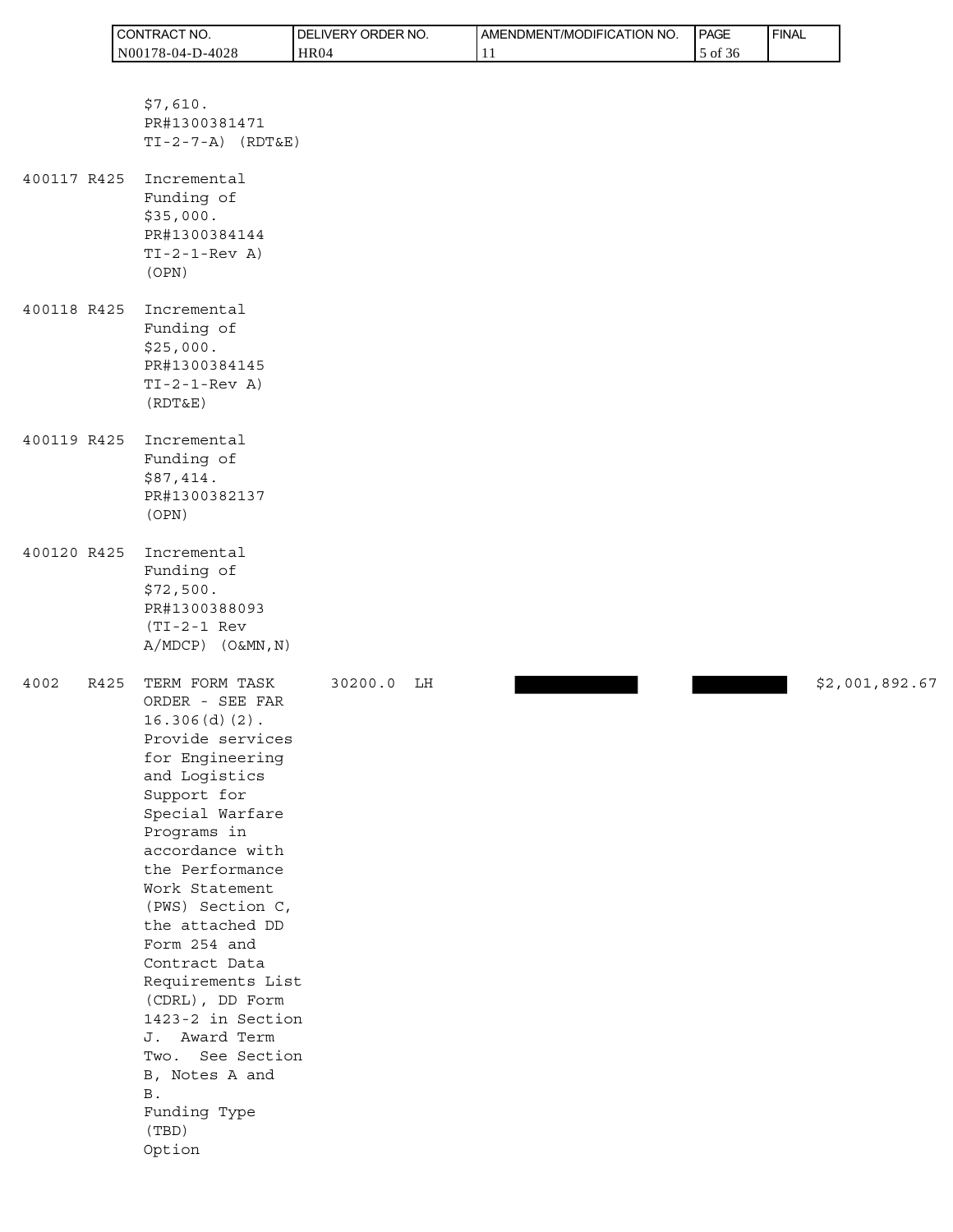| <b>I CONTRACT</b><br>'NO. | ORDER NO.<br>DELIVERY | AMENDMENT/MODIFICATION<br><b>NO</b> | PAGE         | <b>FINAL</b> |
|---------------------------|-----------------------|-------------------------------------|--------------|--------------|
| $NO0178-04-D-4028$        | HR <sub>04</sub>      | . .                                 | 6 of<br>- 56 |              |

|             | Item PSC Supplies/Services Qty Unit<br><u> - - - - - - - - - - - - - -</u>                                                                                          | $\frac{1}{2} \frac{1}{2} \frac{1}{2} \frac{1}{2} \frac{1}{2} \frac{1}{2} \frac{1}{2} \frac{1}{2} \frac{1}{2} \frac{1}{2} \frac{1}{2} \frac{1}{2} \frac{1}{2} \frac{1}{2} \frac{1}{2} \frac{1}{2} \frac{1}{2} \frac{1}{2} \frac{1}{2} \frac{1}{2} \frac{1}{2} \frac{1}{2} \frac{1}{2} \frac{1}{2} \frac{1}{2} \frac{1}{2} \frac{1}{2} \frac{1}{2} \frac{1}{2} \frac{1}{2} \frac{1}{2} \frac{$ | Est. Cost<br>------------ |
|-------------|---------------------------------------------------------------------------------------------------------------------------------------------------------------------|----------------------------------------------------------------------------------------------------------------------------------------------------------------------------------------------------------------------------------------------------------------------------------------------------------------------------------------------------------------------------------------------|---------------------------|
| 6000        | R425 Other Direct Cost<br>(ODC) for Travel<br>and Material in<br>support of CLIN<br>4000. Base Year.<br>See Section B,<br>Note C.<br>Funding Type<br>$(0 \& MN, N)$ | $1.0$ LO                                                                                                                                                                                                                                                                                                                                                                                     | \$507,250.00              |
| 600001 R425 | Incremental<br>Funding of<br>\$10,000.<br>PR#1300281843<br>$(0\&MN, N)$                                                                                             |                                                                                                                                                                                                                                                                                                                                                                                              |                           |
| 600002 R425 | Incremental<br>Funding of<br>\$15,733.<br>PR#1300302319<br>$(0 \& MN, N)$                                                                                           |                                                                                                                                                                                                                                                                                                                                                                                              |                           |
| 600003 R425 | Incremental<br>Funding of<br>\$77,885.<br>PR#1300301099<br>$(0\&MN, N)$                                                                                             |                                                                                                                                                                                                                                                                                                                                                                                              |                           |
| 600004 R425 | Incremental<br>Funding of<br>\$2,047.<br>PR#1300301099<br>(O&MN, N)                                                                                                 |                                                                                                                                                                                                                                                                                                                                                                                              |                           |
| 600005 R425 | Incremental<br>Funding of<br>\$200,000.<br>PR#1300302516<br>$(0 \& MN, N)$                                                                                          |                                                                                                                                                                                                                                                                                                                                                                                              |                           |
| 600006 R425 | Incremental<br>Funding of<br>\$15,000.<br>PR#1300316226<br>Ref TI-1-5<br>(RDT&E)                                                                                    |                                                                                                                                                                                                                                                                                                                                                                                              |                           |
| 600007 R425 | Incremental<br>Funding of<br>\$104,000<br>PR#1300326990/<br>Modified to                                                                                             |                                                                                                                                                                                                                                                                                                                                                                                              |                           |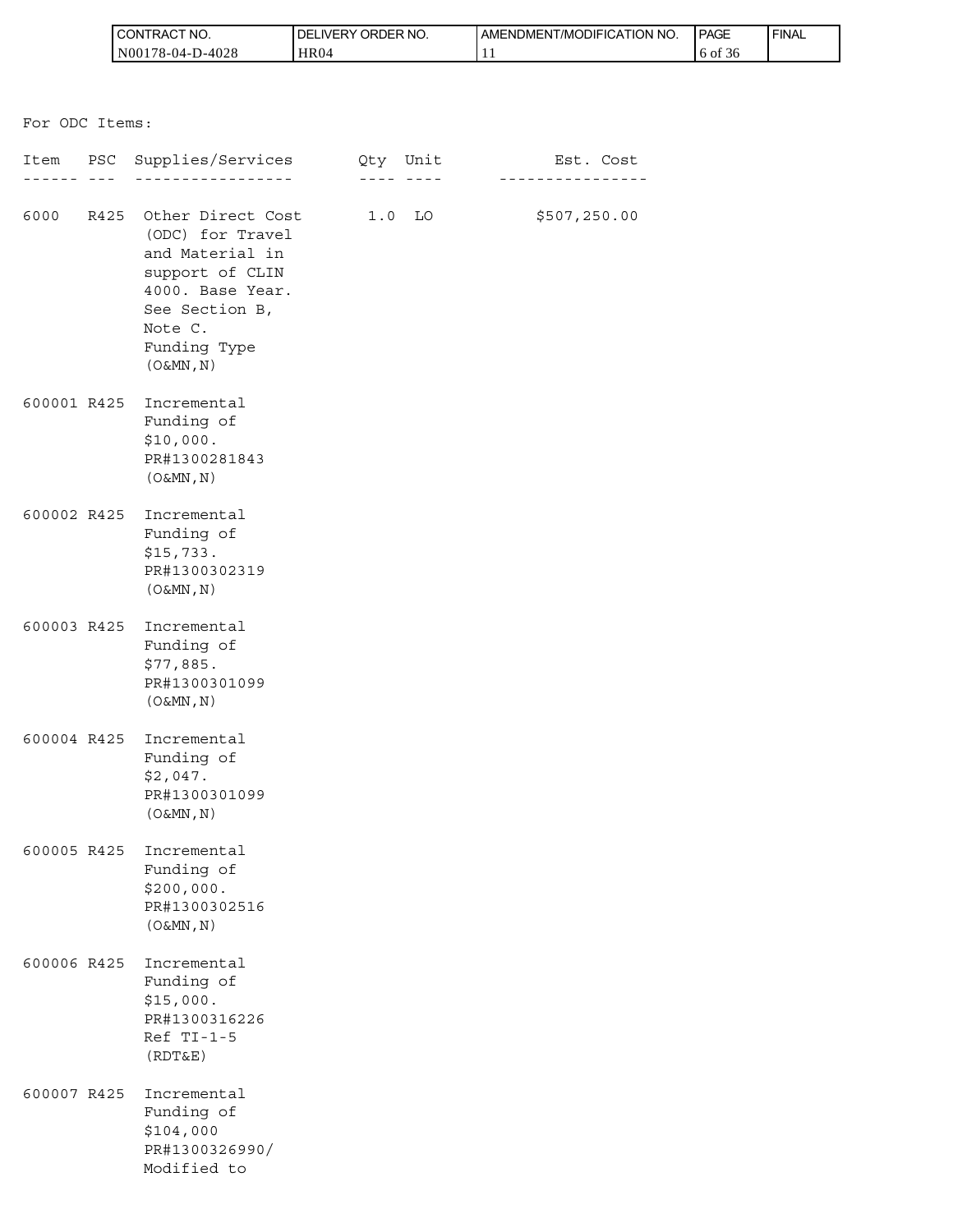|             |      | CONTRACT NO.                                                                                                                                                                        | DELIVERY ORDER NO. | AMENDMENT/MODIFICATION NO. | PAGE    | <b>FINAL</b> |
|-------------|------|-------------------------------------------------------------------------------------------------------------------------------------------------------------------------------------|--------------------|----------------------------|---------|--------------|
|             |      | N00178-04-D-4028                                                                                                                                                                    | <b>HR04</b>        | 11                         | 7 of 36 |              |
| 600008 R425 |      | decreased funding<br>for $$2,000$<br>$Ref TI-1-1 (OPN)$<br>Incremental<br>Funding of \$6,000<br>PR# 1300332817/<br>Modified to<br>decreased funding<br>for $$6,000$<br>$(0\&MN, N)$ |                    |                            |         |              |
| 6001        | R425 | Other Direct Cost<br>(ODC) for Travel<br>and Material in<br>support of CLIN<br>4001. Award Term<br>1. See Section B,<br>Notes B and C.<br>Funding Type<br>(TBD)                     | 1.0<br>LO          | \$523,736.22               |         |              |
| 600101 R425 |      | Incremental<br>Funding of \$119.<br>PR#1300332254<br>(O&MN, R)                                                                                                                      |                    |                            |         |              |
| 600102 R425 |      | Incremental<br>Funding of<br>\$17,342.<br>PR#1300359658<br>(RDT&E)                                                                                                                  |                    |                            |         |              |
| 600103 R425 |      | Incremental<br>Funding of<br>\$8,000.<br>PR#1300369000<br>$(TI-2-7)$ (OPN)                                                                                                          |                    |                            |         |              |
| 600104 R425 |      | Incremental<br>Funding of<br>\$85,000.<br>PR#1300369000<br>$(TI - ECP040 - A)$<br>(OPN)                                                                                             |                    |                            |         |              |
| 600105 R425 |      | Incremental<br>Funding of<br>\$1,319.<br>PR#1300369835<br>(TI-RMMV130625)<br>(RDT&E)                                                                                                |                    |                            |         |              |
| 600106 R425 |      | Incremental<br>Funding of<br>\$5,390.<br>PR#1300381471<br>$(TI - 2 - 7 - A)$                                                                                                        |                    |                            |         |              |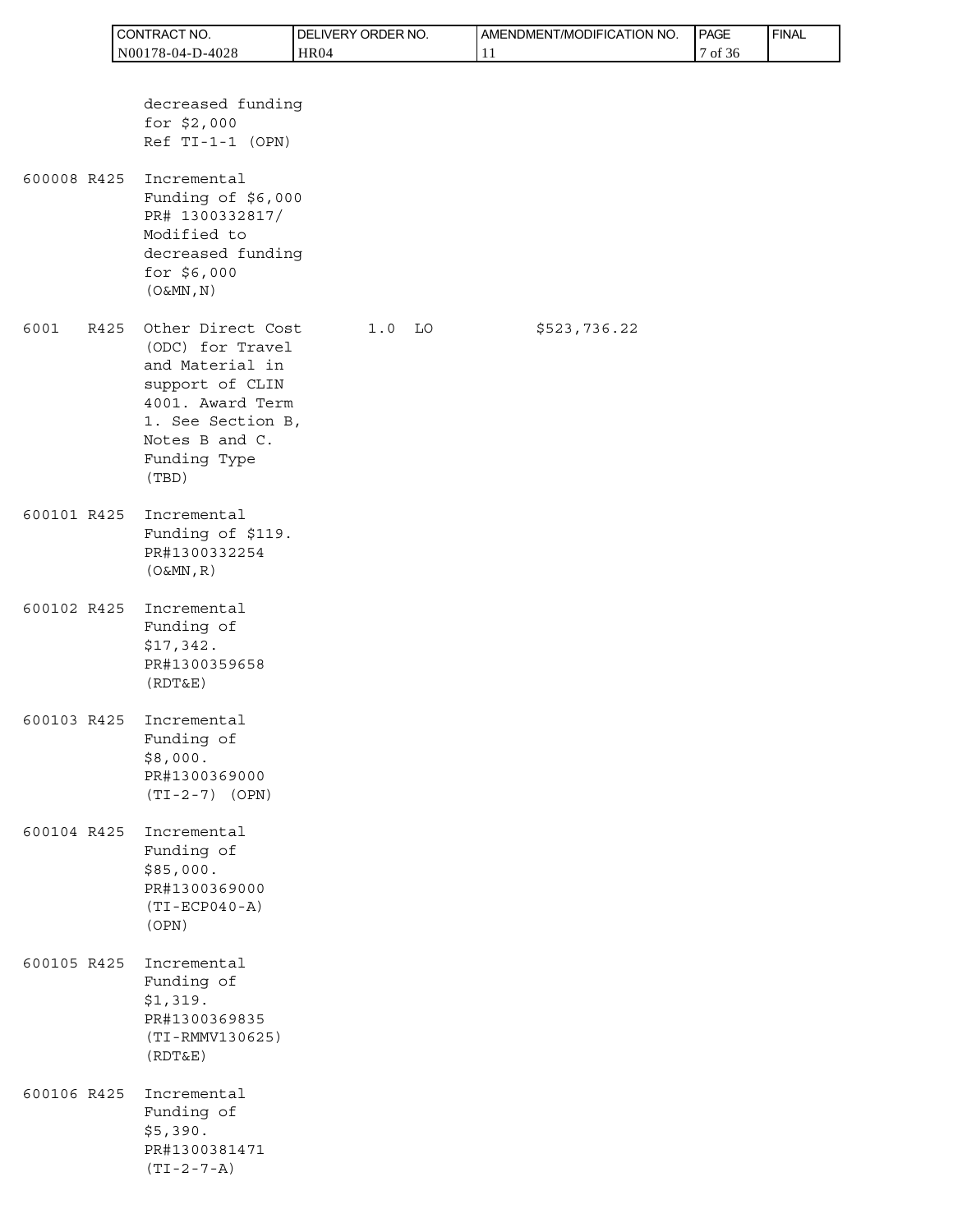|             |      | CONTRACT NO.                                                                                                                                                              | DELIVERY ORDER NO. |          | AMENDMENT/MODIFICATION NO. | PAGE    | <b>FINAL</b> |
|-------------|------|---------------------------------------------------------------------------------------------------------------------------------------------------------------------------|--------------------|----------|----------------------------|---------|--------------|
|             |      | N00178-04-D-4028                                                                                                                                                          | <b>HR04</b>        |          | 11                         | 8 of 36 |              |
|             |      | (RDT&E)                                                                                                                                                                   |                    |          |                            |         |              |
| 600107 R425 |      | Incremental<br>Funding of<br>\$40,000.<br>PR#1300381103<br>$(TI-2-1$ Rev A)<br>(RDT&E)                                                                                    |                    |          |                            |         |              |
| 600108 R425 |      | Incremental<br>Funding of<br>\$15,233.<br>PR#1300382137<br>(OPN)                                                                                                          |                    |          |                            |         |              |
| 600109 R425 |      | Incremental<br>Funding of<br>\$12,500.<br>PR#1300388093<br>$(TI-2-1$ Rev<br>$A/MDCP$ ) $(O&MN,N)$                                                                         |                    |          |                            |         |              |
| 6002        | R425 | Other Direct Cost<br>(ODC) for Travel<br>and Material in<br>support of CLIN<br>4002. Award Term<br>2. See Section B,<br>Notes B and C.<br>Funding Type<br>(TBD)<br>Option |                    | $1.0$ LO | \$540,757.30               |         |              |

# NOTES:

# **NOTE A: TERM FORM, LEVEL OF EFFORT**

For Labor Items, CLINs 4000-4002, Offerors shall propose the level of effort specified for this CLIN in this Section B. The CLIN structure and corresponding level of effort in this Section B reflects the task order structure that will be awarded to the successful offeror. The PAYMENT OF FEE(S) (LEVEL OF EFFORT) clause applies to these Items.

# **NOTE B: AWARD TERM**

CLIN which may be awarded in accordance with the award term conditions contained in the attached Quality Assurance Surveillance Plan (QASP).

# **NOTE C: ODC**

Other Direct Costs, CLINs 6000-6002, shall be proposed in accordance with Section L. These Items are non-fee bearing CLINs and shall be priced as cost-only. Non-fee bearing refers to fee (i.e., profit), not allowable indirect costs or burdens.

# **HQ B-2-0015 PAYMENTS OF FEE(S) (LEVEL OF EFFORT – ALTERNATE 1) (NAVSEA) (MAY 2010)**

(a) For purposes of this contract, "fee" means "target fee" in cost-plus-incentive-fee type contracts, "base fee"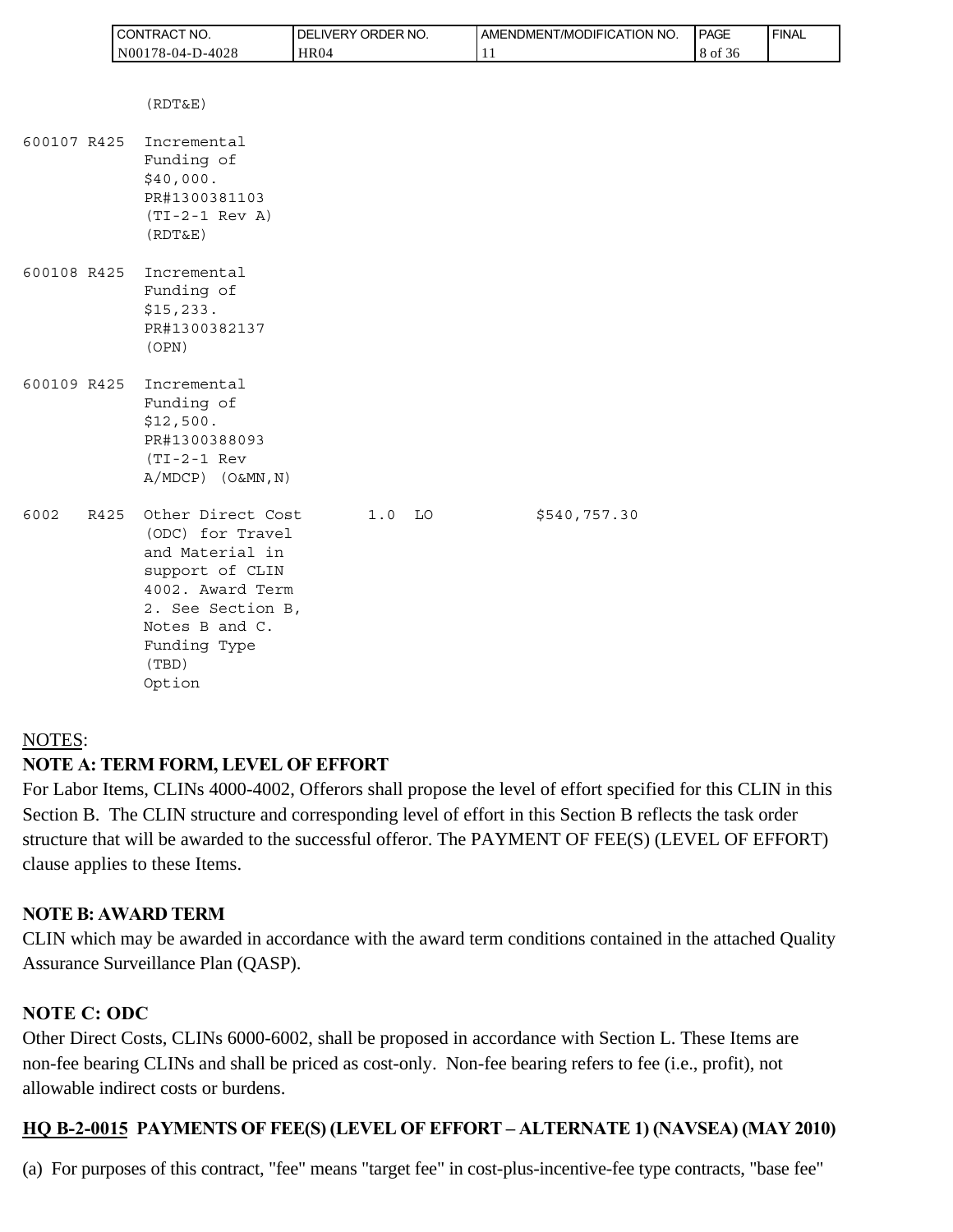| 'NO.<br>$\sim$<br>CONTRACT            | NO.<br>ORDER<br>DE.<br>LIVERY | DMENT/MODIFICATION NO.<br>AMENL | <b>PAGE</b>            | ' FINAL |
|---------------------------------------|-------------------------------|---------------------------------|------------------------|---------|
| D-4028<br>N <sub>001</sub><br>78-04-L | HR <sub>04</sub>              |                                 | $\sim$<br>9 of<br>- 36 |         |

in cost-plus-award-fee type contracts, or "fixed fee" in cost-plus-fixed-fee type contracts for level of effort type contracts.

(b) The Government shall make payments to the Contractor, subject to and in accordance with the clause in this contract entitled "FIXED FEE" (FAR 52.216-8) or "INCENTIVE FEE", (FAR 52.216-10), as applicable. Such payments shall be submitted by and payable to the Contractor pursuant to the clause of this contract entitled "ALLOWABLE COST AND PAYMENT" (FAR 52.216-7), subject to the withholding terms and conditions of the "FIXED FEE" or "INCENTIVE

FEE" clause, as applicable, and shall be paid fee at the hourly rate(s) specified above per man-hour performed and invoiced. Total fee(s) paid to the Contractor shall not exceed the fee amount(s) set forth in this contract. In no event shall the Government be required to pay the Contractor any amount in excess of the funds obligated under this contract.

**(End of Text)**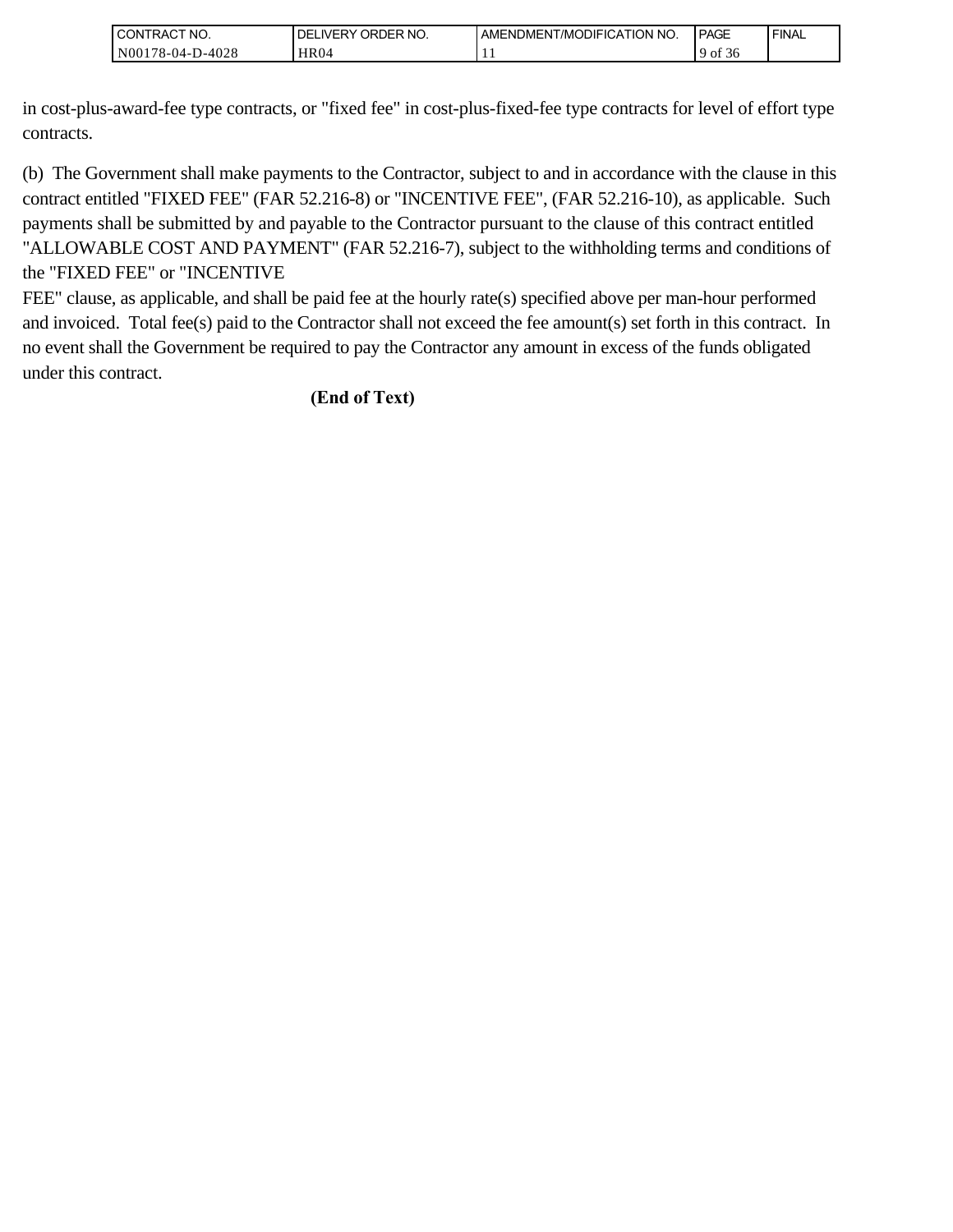| CONTRACT NO.     | NO.<br><b>ORDER</b><br><b>DELIVERY</b> | AMENDMENT/MODIFICATION NO. | PAGE     | <b>FINAL</b> |
|------------------|----------------------------------------|----------------------------|----------|--------------|
| N00178-04-D-4028 | <b>HR04</b>                            | . .                        | 10 of 36 |              |

## **SECTION C DESCRIPTIONS AND SPECIFICATIONS**

## **PERFORMANCE WORK STATEMENT FOR MISSION DEPLOYED SYSTEMS AND SPECIAL PROGRAMS ENGINEERING AND FLEET SUPPORT**

#### **1.0 SCOPE**

#### **2.0 APPLICABLE DOCUMENTS**

#### **2.1 Military Standards**

| CONTRACT NO.<br>N00178-04-D-4028                 | DELIVERY ORDER NO.<br><b>HR04</b>    | AMENDMENT/MODIFICATION NO.<br>11                                                                                                                                                                                                                                                                                                                                                                                                                                                                                                                                                                                                                                                                                                                                                                                                                                                                                                                                                                                                                                                                                                                                                                                                              | <b>PAGE</b><br>10 of 36 | <b>FINAL</b> |
|--------------------------------------------------|--------------------------------------|-----------------------------------------------------------------------------------------------------------------------------------------------------------------------------------------------------------------------------------------------------------------------------------------------------------------------------------------------------------------------------------------------------------------------------------------------------------------------------------------------------------------------------------------------------------------------------------------------------------------------------------------------------------------------------------------------------------------------------------------------------------------------------------------------------------------------------------------------------------------------------------------------------------------------------------------------------------------------------------------------------------------------------------------------------------------------------------------------------------------------------------------------------------------------------------------------------------------------------------------------|-------------------------|--------------|
|                                                  |                                      |                                                                                                                                                                                                                                                                                                                                                                                                                                                                                                                                                                                                                                                                                                                                                                                                                                                                                                                                                                                                                                                                                                                                                                                                                                               |                         |              |
| <b>SECTION C DESCRIPTIONS AND SPECIFICATIONS</b> |                                      |                                                                                                                                                                                                                                                                                                                                                                                                                                                                                                                                                                                                                                                                                                                                                                                                                                                                                                                                                                                                                                                                                                                                                                                                                                               |                         |              |
|                                                  |                                      | PERFORMANCE WORK STATEMENT                                                                                                                                                                                                                                                                                                                                                                                                                                                                                                                                                                                                                                                                                                                                                                                                                                                                                                                                                                                                                                                                                                                                                                                                                    |                         |              |
|                                                  |                                      | FOR<br>MISSION DEPLOYED SYSTEMS AND SPECIAL PROGRAMS                                                                                                                                                                                                                                                                                                                                                                                                                                                                                                                                                                                                                                                                                                                                                                                                                                                                                                                                                                                                                                                                                                                                                                                          |                         |              |
|                                                  | <b>ENGINEERING AND FLEET SUPPORT</b> |                                                                                                                                                                                                                                                                                                                                                                                                                                                                                                                                                                                                                                                                                                                                                                                                                                                                                                                                                                                                                                                                                                                                                                                                                                               |                         |              |
| 1.0 SCOPE                                        |                                      |                                                                                                                                                                                                                                                                                                                                                                                                                                                                                                                                                                                                                                                                                                                                                                                                                                                                                                                                                                                                                                                                                                                                                                                                                                               |                         |              |
| systems.                                         |                                      | As Program Office, Project Office, Technical Direction Agent (TDA), and In-Service Engineering Agent (ISEA), th<br>Naval Surface Warfare Center Panama City Division (NSWC PCD) Off-Board Systems Division (A40) has a<br>requirement to support various programs including Mission Deployed Systems and Special Programs within the<br>Code A43 & Code A44 Branches. These programs support Naval Sea Systems Command, the United States<br>Special Operations Command, Naval Special Operations Commands, Intelligence Community, and other DOD<br>activities. This Performance Work Statement (PWS) identifies technical support requirements for these unique<br>projects which include systems such as unmanned systems or payloads including unmanned underwater vehicles<br>(UUV) such as the Maritime Predator (MP), Remus, Bluefin, and Crawlers; unmanned surface vehicles (USV);<br>unmanned aerial vehicles (UAV); Remote Sensors including acoustic, Radio frequency (RF), and electro optic, an<br>chemical/biological; shipboard sensors and systems such as SEAVIEW; Special Operations Forces (SOF) mission<br>equipment such as Sea Tracker; and Intelligence, Surveillance and Reconnaissance (ISR) payloads or collection |                         |              |
| <b>2.0 APPLICABLE DOCUMENTS</b>                  |                                      |                                                                                                                                                                                                                                                                                                                                                                                                                                                                                                                                                                                                                                                                                                                                                                                                                                                                                                                                                                                                                                                                                                                                                                                                                                               |                         |              |
| /start/.                                         |                                      | The following documents, of the exact issue shown, form a part of this Performance Work Statement (PWS) to the<br>extent specified herein. In the event of conflict between the documents referenced and the contents of this PWS, th<br>PWS shall take precedence. Second tier and lower references, (i.e., those referenced in the primary references) shal<br>be used for guidance only. Military standards and specifications are available at https://assist.daps.dla.mil/online                                                                                                                                                                                                                                                                                                                                                                                                                                                                                                                                                                                                                                                                                                                                                         |                         |              |
| 2.1 Military Standards                           |                                      |                                                                                                                                                                                                                                                                                                                                                                                                                                                                                                                                                                                                                                                                                                                                                                                                                                                                                                                                                                                                                                                                                                                                                                                                                                               |                         |              |
| $(a)$ MIL-STD-130N                               |                                      | Identification Marking of U.S. Military Property, 17 DEC 2007                                                                                                                                                                                                                                                                                                                                                                                                                                                                                                                                                                                                                                                                                                                                                                                                                                                                                                                                                                                                                                                                                                                                                                                 |                         |              |
| (b) MIL-STD-38784A                               |                                      | Standard Practice for Manuals, Technical: General Style<br>and Format Requirements, 25 AUG 2011                                                                                                                                                                                                                                                                                                                                                                                                                                                                                                                                                                                                                                                                                                                                                                                                                                                                                                                                                                                                                                                                                                                                               |                         |              |
| (c) MIL-STD-31000                                | Technical Data Packages, 05 NOV 2009 |                                                                                                                                                                                                                                                                                                                                                                                                                                                                                                                                                                                                                                                                                                                                                                                                                                                                                                                                                                                                                                                                                                                                                                                                                                               |                         |              |
| 2.2 Military Specifications                      |                                      |                                                                                                                                                                                                                                                                                                                                                                                                                                                                                                                                                                                                                                                                                                                                                                                                                                                                                                                                                                                                                                                                                                                                                                                                                                               |                         |              |
| (a) MIL-M-85337A                                 | Requirements for, 15 NOV 1984        | Manuals, Technical: Quality Assurance Program;                                                                                                                                                                                                                                                                                                                                                                                                                                                                                                                                                                                                                                                                                                                                                                                                                                                                                                                                                                                                                                                                                                                                                                                                |                         |              |
| (b) MIL-P-24534A (Not 1)                         | 1991.                                | Planned Maintenance System; Development of Maintenance Requirement Cards,<br>Maintenance Index Pages, and Associated Documentation, dated 21 MAR                                                                                                                                                                                                                                                                                                                                                                                                                                                                                                                                                                                                                                                                                                                                                                                                                                                                                                                                                                                                                                                                                              |                         |              |
| <b>2.3 Other Documents</b>                       |                                      |                                                                                                                                                                                                                                                                                                                                                                                                                                                                                                                                                                                                                                                                                                                                                                                                                                                                                                                                                                                                                                                                                                                                                                                                                                               |                         |              |
| (a) MIL-HDBK-29612/2A(2)                         |                                      | Instructional Systems Development/Systems Approach to<br>Training and Education (Part 2 of 5 Parts), Notice 2, 20 JUN 2011                                                                                                                                                                                                                                                                                                                                                                                                                                                                                                                                                                                                                                                                                                                                                                                                                                                                                                                                                                                                                                                                                                                    |                         |              |
| (b) MIL-HDBK-217 $F(2)$                          |                                      | Reliability Prediction of Electronic Equipment Change, Notice 2, 28 FEB 1995                                                                                                                                                                                                                                                                                                                                                                                                                                                                                                                                                                                                                                                                                                                                                                                                                                                                                                                                                                                                                                                                                                                                                                  |                         |              |
| $(c)$ EIA-632                                    |                                      | Processes for Engineering a System 01 JAN 1999                                                                                                                                                                                                                                                                                                                                                                                                                                                                                                                                                                                                                                                                                                                                                                                                                                                                                                                                                                                                                                                                                                                                                                                                |                         |              |
|                                                  |                                      | (d) NSWCPCDINST 5296.2 Management of Forklift Safety Program dated 03 Feb 2009                                                                                                                                                                                                                                                                                                                                                                                                                                                                                                                                                                                                                                                                                                                                                                                                                                                                                                                                                                                                                                                                                                                                                                |                         |              |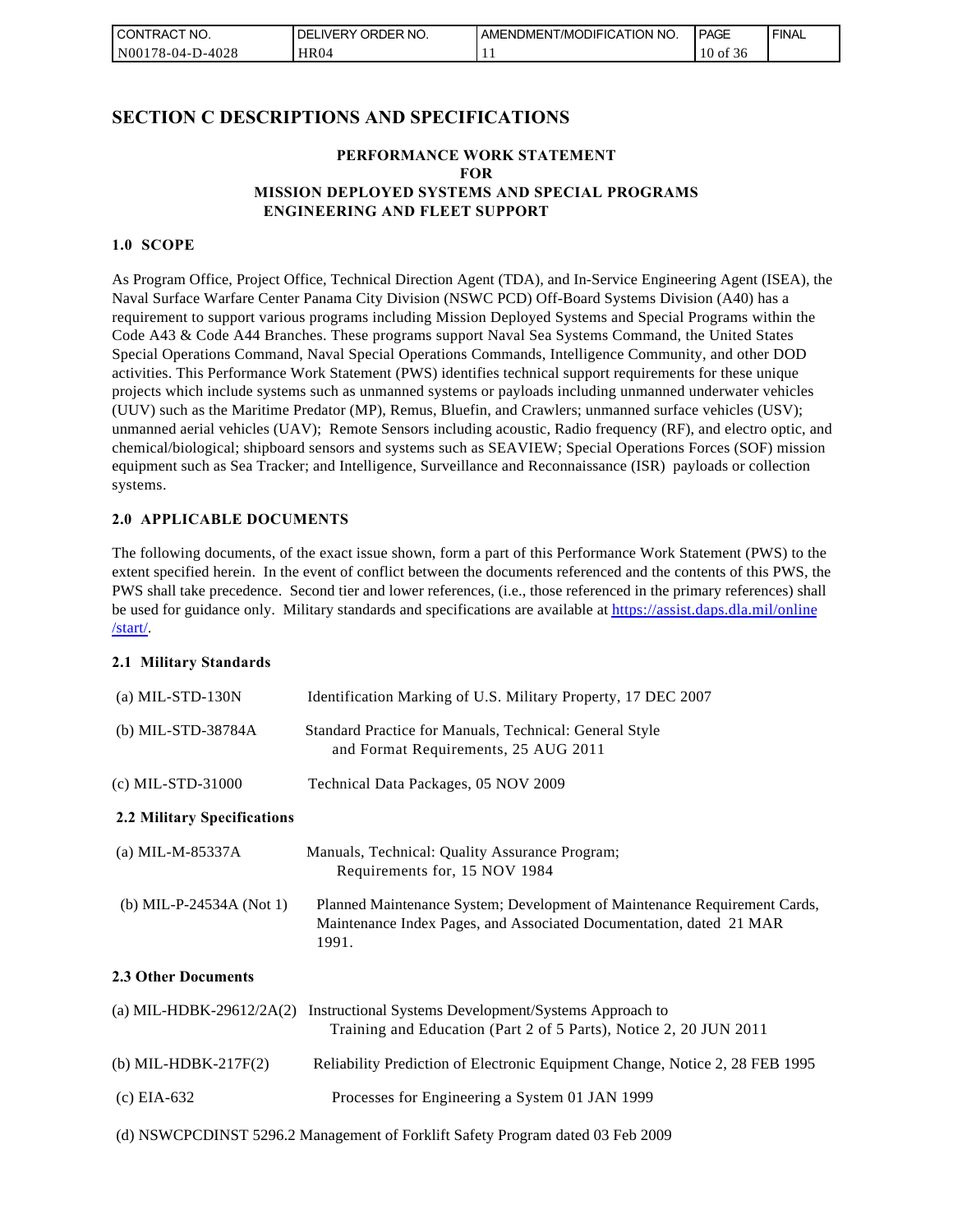| <b>CONTRACT NO.</b> | NO.<br>' ORDER<br><b>DELIVERY</b> | AMENDMENT/MODIFICATION NO. | PAGE      | ' FINAL |
|---------------------|-----------------------------------|----------------------------|-----------|---------|
| N00178-04-D-4028    | HR04                              | . .                        | ΟĪ<br>-30 |         |

### **3.0 REQUIREMENTS**

The Contractor shall coordinate with the Contracting Officers Representative (COR) and Contract Specialist to conduct a kick-off meeting within ten (10) working days after the award of the contract to review the terms and conditions, Performance Work Statement (PWS) and Contract Data Requirements List (CDRL) requirements for this task order. The location for this meeting will be at NSWC PCD; meeting's date and time specified by NSWC PCD within ten days after award.

The contractor shall, using the guidance of PWS paragraphs 2.1, 2.2, 2.3 and Government Furnished Information (GFI), provide a level of effort of technical, administrative, budgetary, and material support necessary to perform within the task areas outlined by this PWS below.

**3.1 Program Support** - Using government furnished information, the contractor shall provide program support to include technical input required to support project planning, cost estimating, budgeting, expenditure control, personnel labor planning, contract planning, program tracking, status reporting, and analyzing prospective support requirements for those systems and equipment where Code A43 and Code A44 are responsible for project execution. (CDRL A001)

**3.2 Logistics Support** - The contractor shall provide logistics support for Mission Deployed Systems and Special Programs as assigned. The contractor shall develop, review, update, and maintain integrated logistics system (ILS) documentation for special operations and related systems and equipment. Tasking may include efforts such as assessing the impact of engineering change proposals (ECP) on logistic support, configuration documentation, status reporting, spares procurement and tracking, participating in meetings, and providing input to or preparing program and logistics schedules. (CDRL A001)

**3.2.1 Program Documentation Support** - The contractor shall technically support by providing input into the development, analysis and review, update, and maintenance processes of acquisition, transition, and Fleet support documentation. This documentation may include items such as acquisition strategy, Concept Design Documents, System Design Documents, Design Review documentation, Computer Information Assurance (IA) plans, Acquisition Program Baseline Documentation, Material Fielding Plans, Life Cycle Cost Estimates and related funding documents, Quality plans, Risk management assessments, Computer Resources Life Cycle Management Plans, Level of Repair Analysis, Obsolescence and Diminishing Resources Plans, Systems Safety Plans, Temporary Alteration, Deep Submergence and Carry-On Approval Plans, and maintenance plans. (CDRL A001)

**3.2.2 Supply Support Provisioning Technical Documentation (PTD)** - The contractor shall develop, review, update, and maintain Supply Support Plans and PTD to include items such as Provisioning Parts Lists, Common and Bulk Items Lists, Allowance Parts Lists, and Allowance Equipment Lists. PTD shall be delivered using Interactive Computer-Aided Provisioning System (ICAPS) software. (CDRL A002)

**3.2.3 Technical Manuals** - The contractor shall develop, review, update, and maintain technical manuals, as well as special system instructions such as Pre-dive/Post-dive Instructions and Checklists, and O-Ring Guides. Technical manuals shall be developed or updated in accordance with MIL-STD-38784(A) and the applicable Technical Manual Contracts Requirement (TMCR). As required, technical manuals shall be converted into Standardized General Markup Language (SGML). (CDRL A003)

**3.2.4 Planned Maintenance System (PMS) Documentation** - The contractor shall conduct Reliability Centered Maintenance (RCM) analysis in accordance with MIL-P-24534A(Not 1) and produce Maintenance Index Pages (MIP) and Maintenance Requirements Cards (MRC). (CDRL A004, A005)

**3.3 Configuration Management Support** - The contractor shall support the initial population, and subsequent analysis, maintenance and update of life cycle system management information contained in the NSWC PCD Special Warfare Information Management System (SWIMS), Naval Special Warfare Sustainment, Asset Visibility and Information Exchange (SSAVIE), or Navy or SOF databases to include analysis and posting of engineering change proposals, failure reports, inventory data, technical and programmatic data, and related program information. The contractor also shall support inventory and supply actions necessary to maintain Fleet availability, and develop, review, update, and maintain Configuration Management Plans and Class Maintenance Plans. (CDRL A006)

**3.4 Reliability, Maintainability, and Availability Support** - The contractor shall analyze system and equipment reliability, maintainability and availability in accordance with MIL-HDBK-217F(2) or equivalent documents. This effort shall include providing technical input to the development of reliability and maintainability predictions, and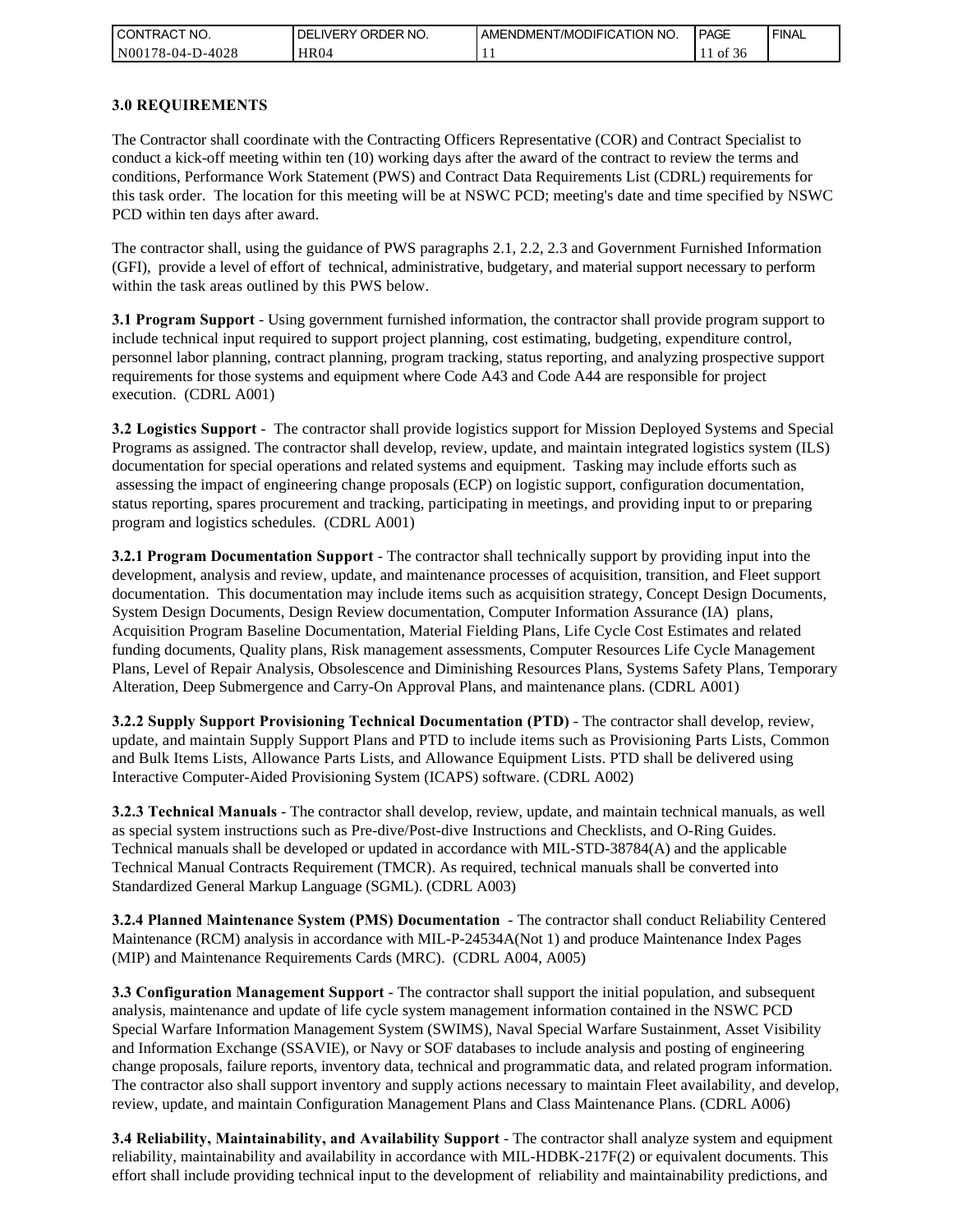| I CONTRACT NO.   | <b>I DELIVERY ORDER NO.</b> | LAMENDMENT/MODIFICATION NO. | PAGE        | <b>FINAL</b> |
|------------------|-----------------------------|-----------------------------|-------------|--------------|
| N00178-04-D-4028 | <b>HR04</b>                 |                             | ' of<br>-56 |              |

reliability block diagrams. (CDRL A007)

**3.5 Training Support** - The contractor shall provide training support including analyzing training requirements and assessing the impact of engineering changes on training of Mission Deployed Systems and Special Programs and equipment. Training analysis shall be conducted in accordance with MIL-HDBK-29612/2A(2). (CDRL A008)

**3.5.1 Formal Curriculum** - The contractor shall develop, review, and update formal training materials for operator and maintenance courses. Curriculum includes the training project plan, course training task list, training course control document, lesson plan, trainee guide, test packages, instructional media materials, and fault insertion guide developed in accordance with GFI and MIL-HDBK-29612/2A(2). The contractor shall recommend changes and coordinate updates with the appropriate training activity (such as COMSUBDEVRON FIVE (CSDS-5)) and NSWC PCD engineers, and shall input approved markups into the appropriate Authoring Instructional Materials (AIM) database. The contractor also may participate in monitoring of the courses. (CDRL A008)

**3.5.2 Differences Curriculum** - The contractor shall assess the differences between existing and updated systems and equipment and produce differences curriculum. Difference course materials shall be generated in suitable electronic format, typically MS Word and PowerPoint. The contractor shall also assist in conducting differences training for operator and maintenance courses. (CDRL A008)

**3.5.3 Training Tools** - The contractor shall develop tools that are used to support Mission Deployed Systems and Special Programs and related systems equipment training, such as unmanned vehicle and sensor systems, displays, computer based tools, simulators and operational familiarizers. (CDRL A008)

**3.6 Engineering Design, Development and Technical Support** - The contractor shall provide engineering design, and technical support as assigned for the research, design, development, modeling, analysis, and software/firmware support in support of Mission Deployed Systems and Special Programs. This includes project planning, design, analysis, troubleshooting, installation, retrofit, maintenance, user console hardware and software interoperability, test and evaluation, and independent verification and validation for products developed by other manufacturers/contractors These tasks include efforts for systems and equipments such as unmanned systems and sensors, mission payloads, shipboard systems, electrical, electronics, mechanical, computer systems, software, sensors, human factors, acoustics, C4I, safety, testing and evaluation, and naval architecture engineering disciplines. This support may be needed for new concept systems, in-development systems, or in-service systems. (CDRL A009)

**3.6.1 Engineering Models and Prototype Development** - The contractor shall provide technical support in the design, fabrication, and testing of Mission Deployed Systems and Special Programs systems, subsystems and hardware. The contractor shall support the entire engineering development phase including requirements definition, design, fabrication of prototypes or test models, procurement of components and subsystems, testing, and installation. These models/prototypes may be developed from engineering documentation generated by the contractor or Government. Hardware/material items to be developed and/or procured include, but are not limited to unmanned vehicle subsystems, shipboard equipment, sensors and payloads, C4I equipment and radios, PC boards, connectors, receptacles, winches, cables and cable assemblies, displays, etc.

In addition, the contractor shall support implementation of engineering change proposals. The Contractor shall ensure all specifications are sufficiently detailed to permit design, eventual production, and evaluation of the end item. The Contractor shall keep all specifications current for the duration of the task order. A suitable data and Configuration Management (CM) system shall be in place at the Contractor's facility. The Contractor shall use EIA-632 as a guide to implement engineering analysis, design and fabrication efforts. Engineering drawings and support documentation shall be prepared using MIL-STD-31000 as guidance. Markings shall be in accordance with MIL-STD-130N, as applicable. (CDRL A009)

**3.6.2 Fleet Support** - In addition, the contractor shall support assembly of installation and checkout kits, pack-up kits, logistics support kits, replacement equipment, or related hardware and material items needed to maintain Fleet readiness for those systems and equipment where Code A43 and Code A44 are responsible for supporting deployed systems. This support may be performed at the contractors' facility, NSWC-PCD or other locations including at field duty stations.

**3.6.3 Engineering and Technical Documentation** - The contractor shall provide support to the Government by providing input to the development, review, update and maintenance processes for engineering and technical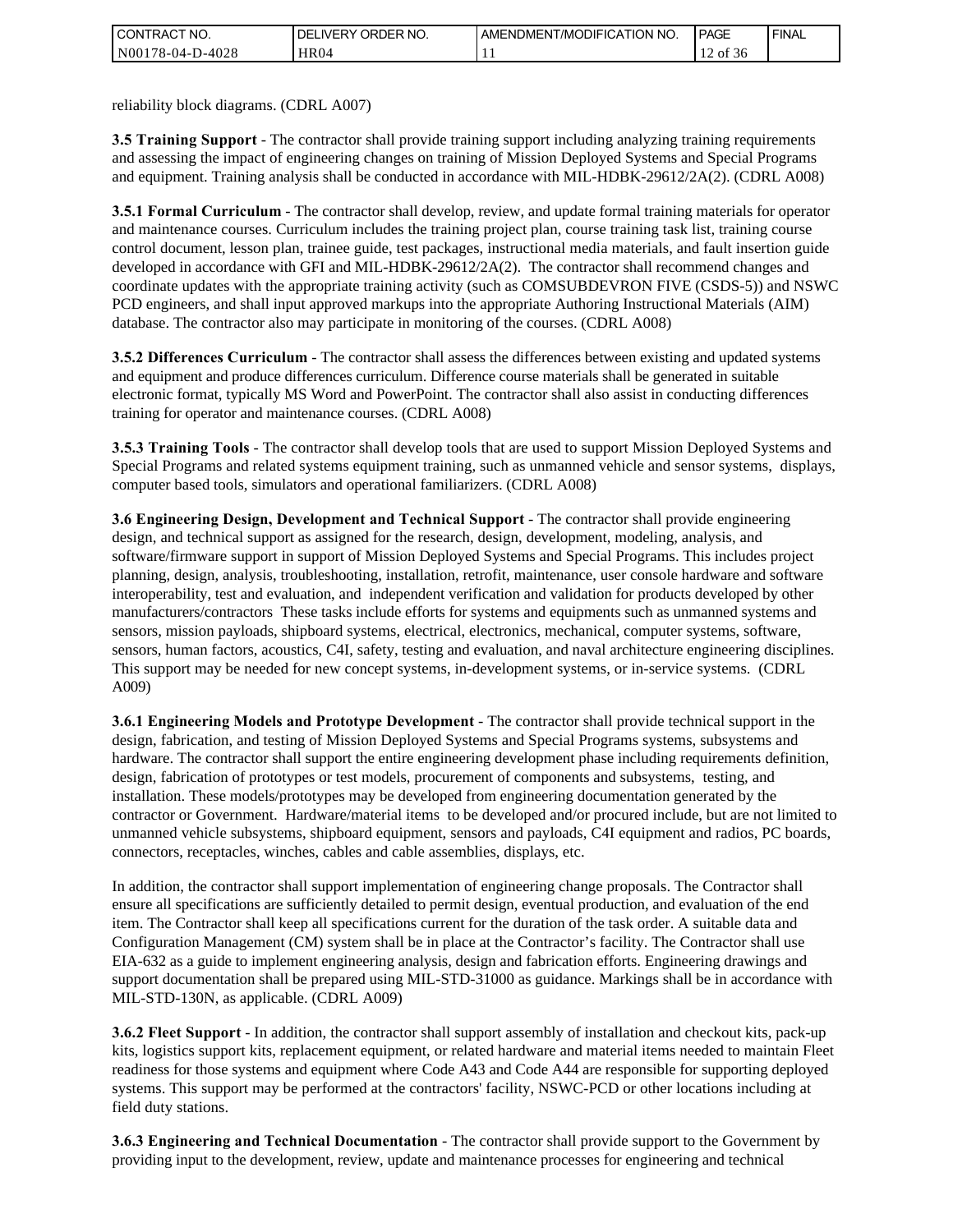| I CONTRACT NO.   | NO.<br>ORDER<br><b>DELIVERY</b> | AMENDMENT/MODIFICATION NO. | <b>PAGE</b>                       | ' FINAL |
|------------------|---------------------------------|----------------------------|-----------------------------------|---------|
| N00178-04-D-4028 | HR04                            | . .                        | $\sim$ $\sim$ $\sim$<br>0Ī<br>-30 |         |

documentation and associated lists. This documentation may include items such as engineering drawings and parts lists, specifications, technical reports, design documentation, technical data packages, failure reports, engineering change documentation, test plans, test reports, certification packages, and temporary alteration packages for special operations and related programs. (CDRL A009)

**3.6.4 Test Support** – The contractor shall provide technical expertise in test and evaluation (T&E) support for Off -Board Systems, Mission and Deployed Systems, and special programs and equipment that are developed by the Government or are third party vendor products under evaluation by the Government. The contractor shall review requirements, specifications and other documents related to the project to evaluate the technical adequacy of the documentation, identify alternatives, and technically support the evaluation of Modular and Off-board Systems during system experimentation and testing to provide assessment of capabilities, suitability and sustainability. The contractor shall provide technical and engineering input during the development of specifications and requirements documents for procurement of systems and equipment for Fleet use. The contractor shall interface closely with the Government design teams to develop integration and test documents such as plans, procedures, schedules and reports. The contractor shall participate in test and evaluation working group meetings and technically support the activities of the working groups. The contractor shall participate in Test Readiness Review (TRR) and Test Safety Review Committee (TSRC) meetings on the Mission and Deployed Systems plans and procedures. In support of T&E tasks, the Contractor shall be required to operate Government owned vehicles and equipment to include trucks, golf carts, forklifts, and small boats. Operators shall be licensed in accordance with State law. Addtionally forklift operators shall be certified in accordance with NSWCPCDINST 5296.2. The personnel may ride both small boats and large ships during testing. Insurance above and beyond that required under the basic contract to cover vessels, equipment, and general liability is not required and will not be reimbursed under this task order. This may include items in development, or repaired or refurbished equipment prior to re-issue to the Fleet. Test support may include labor, facilities, specialized test equipment, supplies and incidental materials as required by the applicable test plans.

**3.7 Presentation Material, Agendas, and Meeting Minutes** - The contractor shall participate in Mission and Deployed Systems and Special Programs meetings such as planning sessions, team meetings, issues meetings, and sponsor meetings to stay abreast of program plans and status. The contractor shall provide support to various meetings by developing presentation materials, agendas, and meeting minutes. As necessary, the contractor shall coordinate and host meetings at the contractor's facility for up to 40 participants per meeting for meetings up to the Secret Level for those systems and equipment where Code A43 and Code A44 are responsible for project execution. Contractor's facilities shall be able to provide video teleconferencing (VTC) capabilities. (CDRL A010, A011, A012)

**3.8 Monthly Progress Report** - The Contractor shall produce a monthly progress report that includes work planned, work accomplished, problem areas, significant results, recommendations, work planned for the next month, and financial information including task order ceiling, expenditures (including fee), percentage spent, billable hours expended this reporting period, and total labor hours expended. Deltas or discrepancies in planned versus actual in any the preceding categories shall be reported. The monthly report shall be delivered via e-mail in MS Word format to the Government by the  $15<sup>th</sup>$  of the month for the preceding month. (CDRL A013)

**3.9 Travel** - The contractor may be required to travel each year of the task order for this tasking. Travel expenses are limited by the Joint Travel Regulations. Possible travel destinations are: San Diego, CA, Washington D.C., Groton, CT, Tampa, FL, Orlando, FL, Key West, FL, New Orleans, LA, Baltimore, MD, Indian Head, MD, Boston, MA, Falmouth, MA, Stennis Space Center, MS, Norfolk, VA, Chesapeake, VA, Seattle WA, Honolulu, HI, and Guam; however, other destinations may be added at the discretion of the NSWC PCD.

#### **3.10 Material Purchases**

Only items directly used for this Task Order, for work within the scope of the Performance Work Statement, shall be purchased under the Other Direct Cost (ODC) line items. Individual purchases above \$3,000 shall be approved by the Contracting Officer prior to purchase by the Contractor. The purchase request shall be itemized and contain the cost or price analysis performed by the Contractor to determine the reasonableness of the pricing. The request and supporting documentation shall be submitted to the Contracting Officer's Representative (COR) for concurrence prior to being submitted to the Contracting Officer for approval. Information Technology (IT) equipment, or services must be approved by the proper approval authority. All IT requirements, regardless of dollar amount, submitted under this Task Order shall be submitted to the Contracting Officer for review and approval prior to purchase. The definition of information technology is identical to that of the Clinger-Cohen Act, that is, any equipment or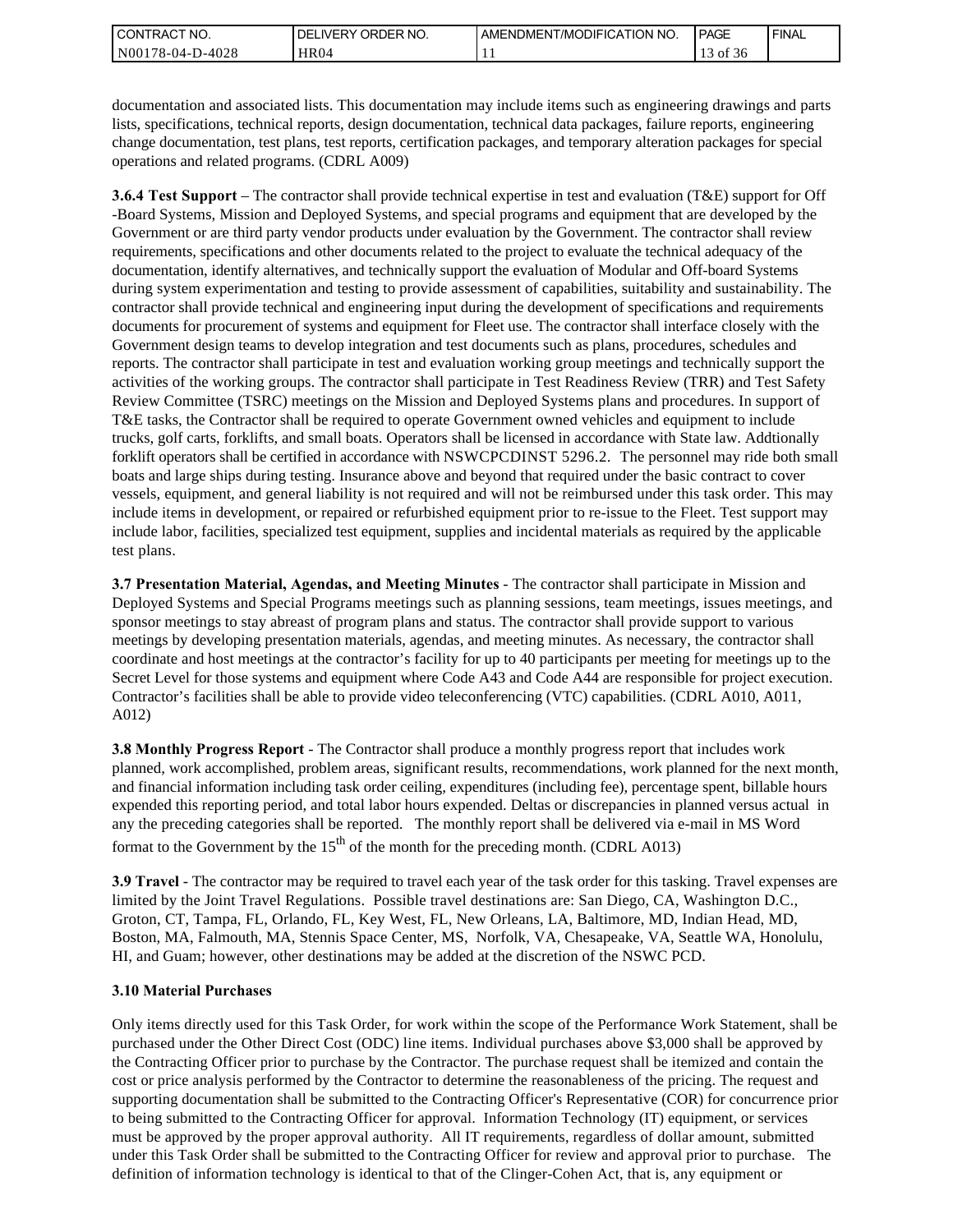| I CONTRACT NO.   | ' ORDER NO.<br><b>DELIVERY</b> | <b>JAMENDMENT/MODIFICATION NO.</b> | <b>PAGE</b>     | ' FINAL |
|------------------|--------------------------------|------------------------------------|-----------------|---------|
| N00178-04-D-4028 | HR <sub>04</sub>               |                                    | 14<br>οt<br>-30 |         |

interconnected system or subsystem of equipment that is used in the automatic acquisition, storage, manipulation, management, movement, control, display, switching, interchange, transmission, or reception of data or information. Information technology includes computers, ancillary equipment, software, firmware and similar procedures, services (including support services), and related resources.

## **3.11 Access to Government Facilities**

Contractor personnel may require access to NSWCPC buildings during normal working hours (Mon-Fri 0800-1600) and possibly on weekends during periods of high productivity. Access is controlled by programmable proximity cards, which will be supplied by the government. The contractor shall provide a list of employees who require access to these areas, including security clearance information for them, to the Building facility manager within 5 days of award. No office space will be provided for contractor personnel.

### **4.0 GOVERNMENT FURNISHED INFORMATION**

The Government will provide the Contractor with documentation as required. Coordination of specific information will be made with individual NSWC PCD Project Managers at the time of order. All government furnished information (GFI) shall be returned at the completion of this task order, unless otherwise directed in writing by the Contracting Officer. The Government will provide the following within 5 days after award of the order:

 (a) DoD Directive 5000.1 (b) DoD Directive 5000.2 (c) USSOCOM Directives 700-10 and 70-1

## **5.0 DATA DELIVERABLES**

All data deliveries shall be in accordance with the schedule set forth in the attached Contract Data Requirements List, DD Form 1423-2, Exhibit A.

### **6.0 SECURITY**

The Contractor will be required to provide a minimum of two key personnel that can be cleared to access classified information and attend meetings up to and including the Top Secret, Sensitive Compartmented Information (SCI) level at NSWC PCD and other Government and Contractor Facilities as required. Additional personnel may need to be cleared as required. The requirements of the attached DD Form 254 apply. Contractor personnel requiring access to NSWC PCD and other military facilities are subject to security and Visit Request requirements.

### **6.1 Information Security Requirements**

### **a. Controlled Unclassified Information (CUI):**

Controlled unclassified information (CUI) is official information that requires the application of controls and protective measures for a variety of reasons and has not been approved for public release, to include technical information, proprietary data, information requiring protection under the Privacy Act of 1974, and Governmentdeveloped privileged information involving the award of contracts.

CUI is a categorical designation that refers to unclassified information that does not meet the standards for National Security Classification under Executive Order 12958, as amended, but is (a) pertinent to the national interest of the United States or to the important interests of entities outside the Federal Government, and (b) under law or policy requires protection from unauthorized disclosure, special handling safeguards, or prescribed limits on exchange or dissemination.

### **b. Minimum Requirements for Access to Controlled Unclassified Information (CUI):**

Prior to access, contractor personnel requiring access to DON controlled unclassified information (CUI) or "user level access to DON or DoD networks and information systems, system security and network defense systems, or to system resources providing visual access and/or ability to input, delete or otherwise manipulate sensitive information without controls to identify and deny sensitive information" who do not have clearance eligibility are required to submit a Questionnaire for Public Trust Positions (Standard Form 85P) through the cognizant Facility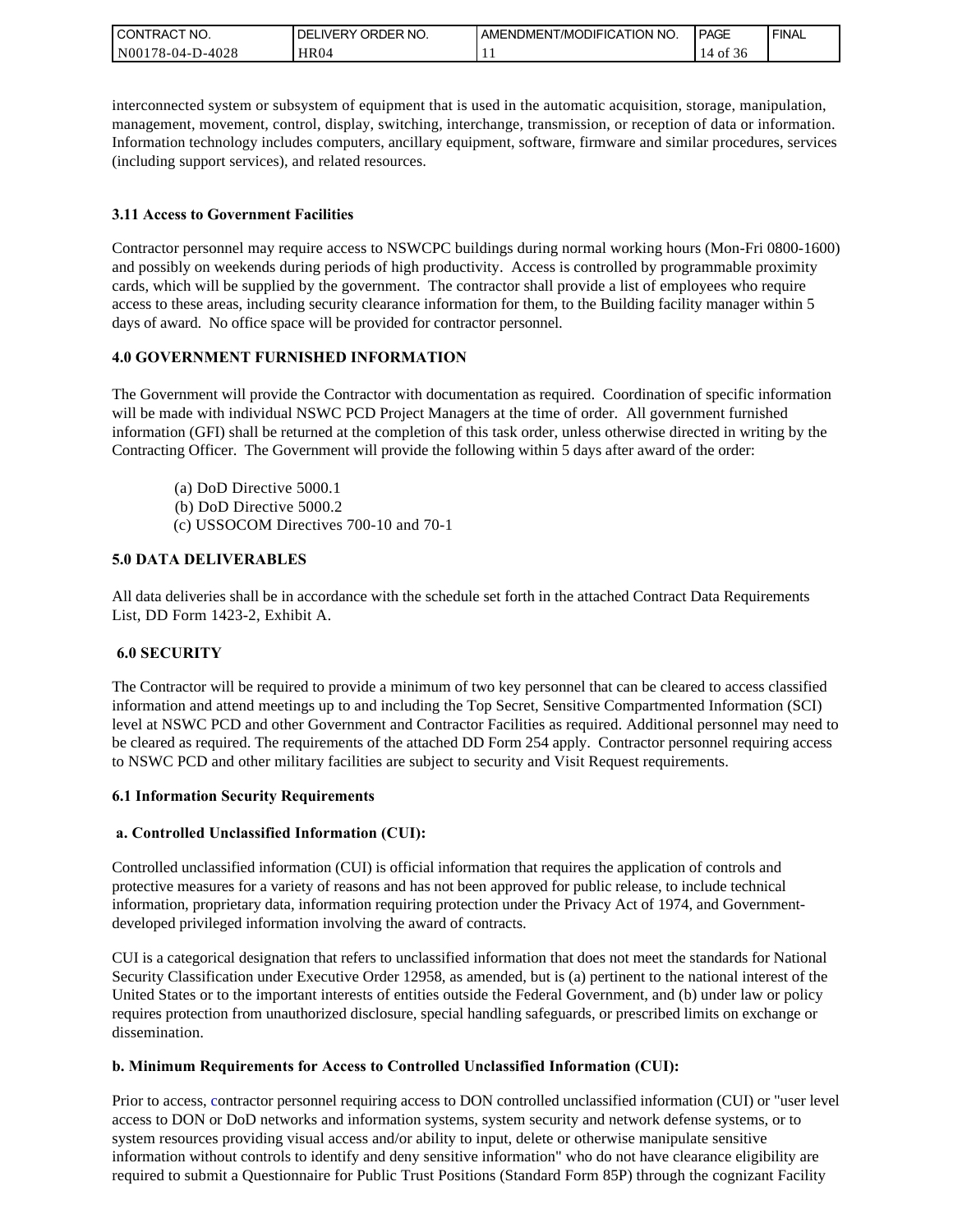| <b>CONTRACT NO.</b> | ' ORDER NO.<br><b>DELIVERY</b> | <b>JAMENDMENT/MODIFICATION NO.</b> | <b>PAGE</b> | ' FINAL |
|---------------------|--------------------------------|------------------------------------|-------------|---------|
| N00178-04-D-4028    | HR <sub>04</sub>               |                                    | of 36       |         |

Security Officer or contractor entity representative to NSWC PCD Security, for a suitability determination by DON Central Adjudication Facility.

#### **c. Minimum Protection Requirements for Controlled Unclassified Information (CUI):**

Contract deliverables taking the form of unclassified limited-distribution documents (e.g., For Official Use Only (FOUO), Distribution Statement Controlled) are not authorized for public release and, therefore, shall not be posted on a publicly accessible web server or electronically transmitted via E-Mail unless appropriately encrypted.

### **6.2 Operations Security**

a. Operations Security (OPSEC) is concerned with the protection of critical information: facts about intentions, capabilities, operations, or activities that are needed by adversaries or competitors to bring about failure or unacceptable consequences of mission accomplishment.

Critical information includes information regarding:

- Operations, missions, and exercises, test schedules or locations;
- Location/movement of sensitive information, equipment, or facilities;
- Force structure and readiness (e.g., recall rosters);
- Capabilities, vulnerabilities, limitations, security weaknesses;
- Intrusions/attacks of DoD networks or information systems;
- Network (and system) user IDs and passwords;
- Movements of key personnel or visitors (itineraries, agendas, etc.); and
- Security classification of equipment, systems, operations, etc.

b. The contractor, subcontractors and their personnel shall employ the following countermeasures to mitigate the susceptibility of critical information to exploitation, when applicable:

- Practice OPSEC and facilitate OPSEC awareness;
- Immediately retrieve documents from printers assessable by the public;
- Shred sensitive and Controlled Unclassified Information (CUI) documents when no longer needed;
- Protect information from personnel without a need-to-know;
- When promulgating information, limit details to that essential for legitimacy;

 - During testing and evaluation, practice OPSEC methodologies of staging out of sight, desensitization, or speed

of execution, whenever possible.

### **7.0 PERFORMANCE BASE REQUIREMENTS**

This requirement is performance based. The contractor's performance will be evaluated by the government as described in the Quality Assurance Surveillance Plan (QASP). The first evaluation will cover the period ending six months after date of contract award with successive evaluations being performed at the end of each twelve-month period of performance thereafter until the contractor completes performance under all tasks. Evaluations will be posted to the Contractor Performance Assessment Report System (CPARS).

### **8.0 GOVERNMENT-CONTRACTOR RELATIONSHIP**

(a) The services to be delivered under this Task Order are non-personal services and the parties recognize and agree that no employer-employee relationship exists or will exist under the contract between the Government and the Contractor's personnel. It is, therefore, in the best interest of the Government to afford both parties a full understanding of their respective obligations.

(b) All Contractor, subcontractor, and consultant personnel shall wear prominently displayed identification badges at all times when performing work on NSWC PCD property or attending meetings in the performance of this Task Order. The badge shall contain the individual's name, the company name and logo. When participating in such meetings (e.g., as a speaker, panel member), those individuals in Contractor employ must supplement physical identification (e.g., badges, place markers) with verbal announcements so that it is clear to the assembled group that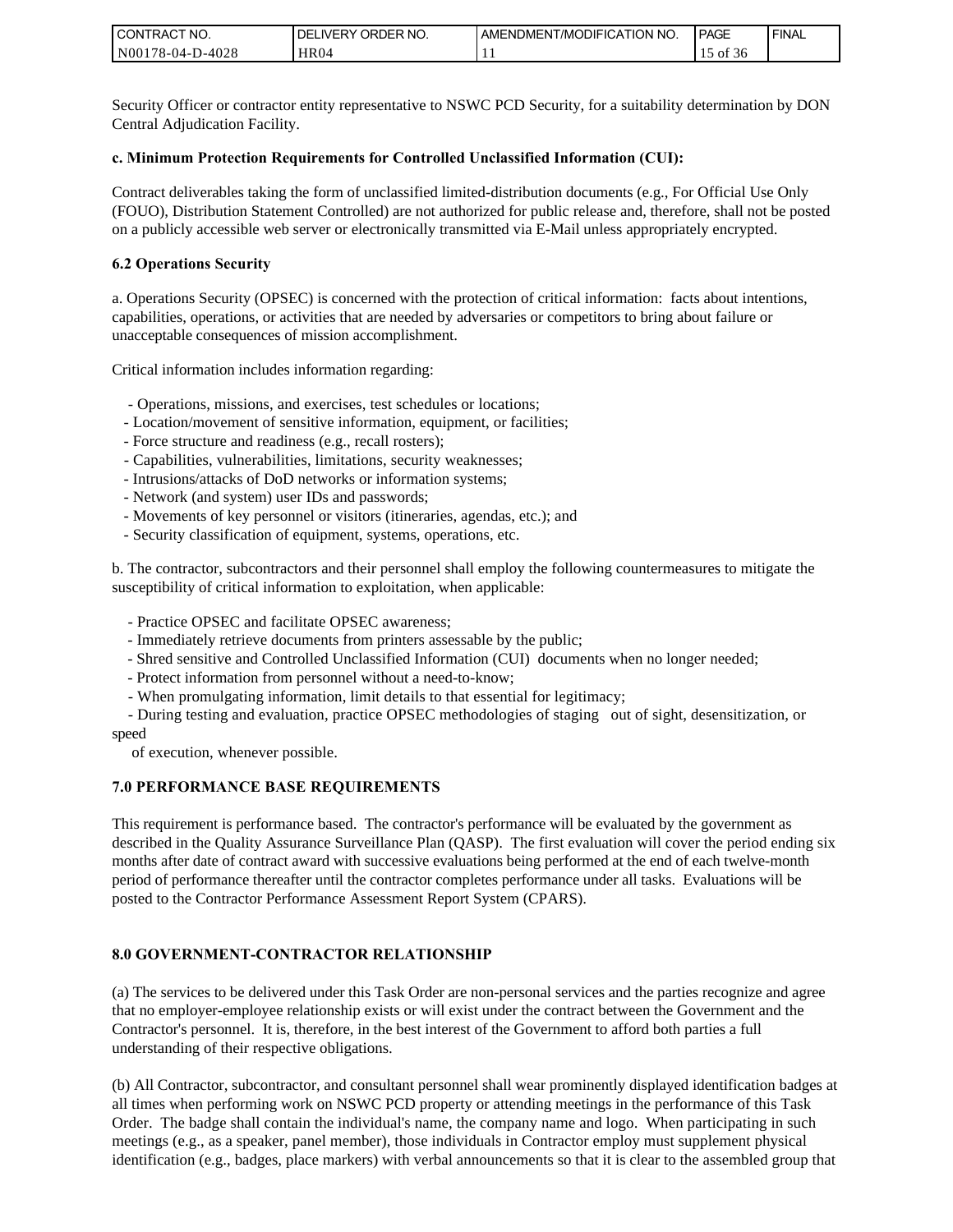| CONTRACT NO.     | ' ORDER NO.<br>DEL<br><b>LIVERY</b> | I AMENDMENT/MODIFICATION NO. | PAGE         | ' FINAL |
|------------------|-------------------------------------|------------------------------|--------------|---------|
| N00178-04-D-4028 | HR <sub>04</sub>                    | . .                          | 16 of<br>-50 |         |

they are employees of the Contractor, not NSWC PCD employees. In addition, when working on NSWC PCD property, all contractor, subcontractor, and consultant personnel shall have signs visible on their desks or at their work sites that clearly state that they are not NSWC PCD employees.

(c) The Contractor is responsible for supervision of all contractor personnel assigned to this task order. The Contractor shall exercise ultimate control over all aspects of Contractor personnel day-to-day work under this task order including the assignment of work, means and manner of Contractor employee performance and the amount of Contractor supervision provided. The Contractor shall be ultimately responsible for all aspects of performance under this task order including the work of its Contractor personnel.

Contractor personnel under this task order shall not:

 (1) Be placed in a position where they are under the supervision, direction, or evaluation of a Government employee.

 (2) Be placed in a position of command, supervision, administration or control over Government personnel, or over personnel of other Contractors under other NSWC PCD contracts, or become a part of the Government organization.

(3) Be used in administration or supervision of Government procurement activities.

 (4) Have access to proprietary information belonging to another without the express written permission of the owner of that proprietary information.

(d) Employee Relationship:

 (1) The services to be performed under this Task Order do not require the Contractor or its personnel to exercise personal judgment and discretion on behalf of the Government. Rather the Contractor's personnel will act and exercise personal judgment and discretion on behalf of the Contractor.

 (2) Rules, regulations, directives and requirements that are issued by the U.S. Navy and NSWC PCD under its responsibility for good order, administration, and security are applicable to all personnel who enter the Government installation or who travel on Government transportation. This is not to be construed or interpreted to establish any degree of Government control that is inconsistent with a non-personal services contract.

(e) Inapplicability of Employee Benefits: This Task Order does not create an employer-employee relationship. Accordingly, entitlements and benefits applicable to such relationships do not apply.

 (1) Payments by the Government under this Task Order are not subject to the Federal income tax withholdings.

 (2) Payments by the Government under this Task Order are not subject to the Federal Insurance Contributions Act.

 (3) The Contractor is not entitled to unemployment compensation benefits under the Social Security Act, as amended, by virtue of performance of this Task Order.

(4) The contractor is not entitled to workman's compensation benefits by virtue of this Task Order.

 (5) The entire consideration and benefits to the Contractor for performance of this Task Order are contained in the provisions for payment under this Task Order.

(f) Notice. It is the Contractor's, as well as, the Government's responsibility to monitor contract activities and notify the Contracting Officer if the Contractor believes that the intent of this clause has been or may be violated.

 (1) The Contractor should notify the Contracting Officer in writing promptly, within three (3) calendar days from the date of any incident that the Contractor considers to constitute a violation of this clause. The notice should include the date, nature, and circumstances of the conduct, the name, function and activity of each Government employee or Contractor official or employee involved or knowledgeable about such conduct, identify any documents or substance of any oral communication involved in the conduct, and the estimate in time by which the Government must respond to this notice to minimize cost, delay or disruption of performance.

 (2) The Contracting Officer will promptly, within five (5) calendar days after receipt of notice, respond to the notice in writing. In responding, the Contracting Officer will either:

(i) confirm the conduct is in violation and when necessary direct the mode of further performance,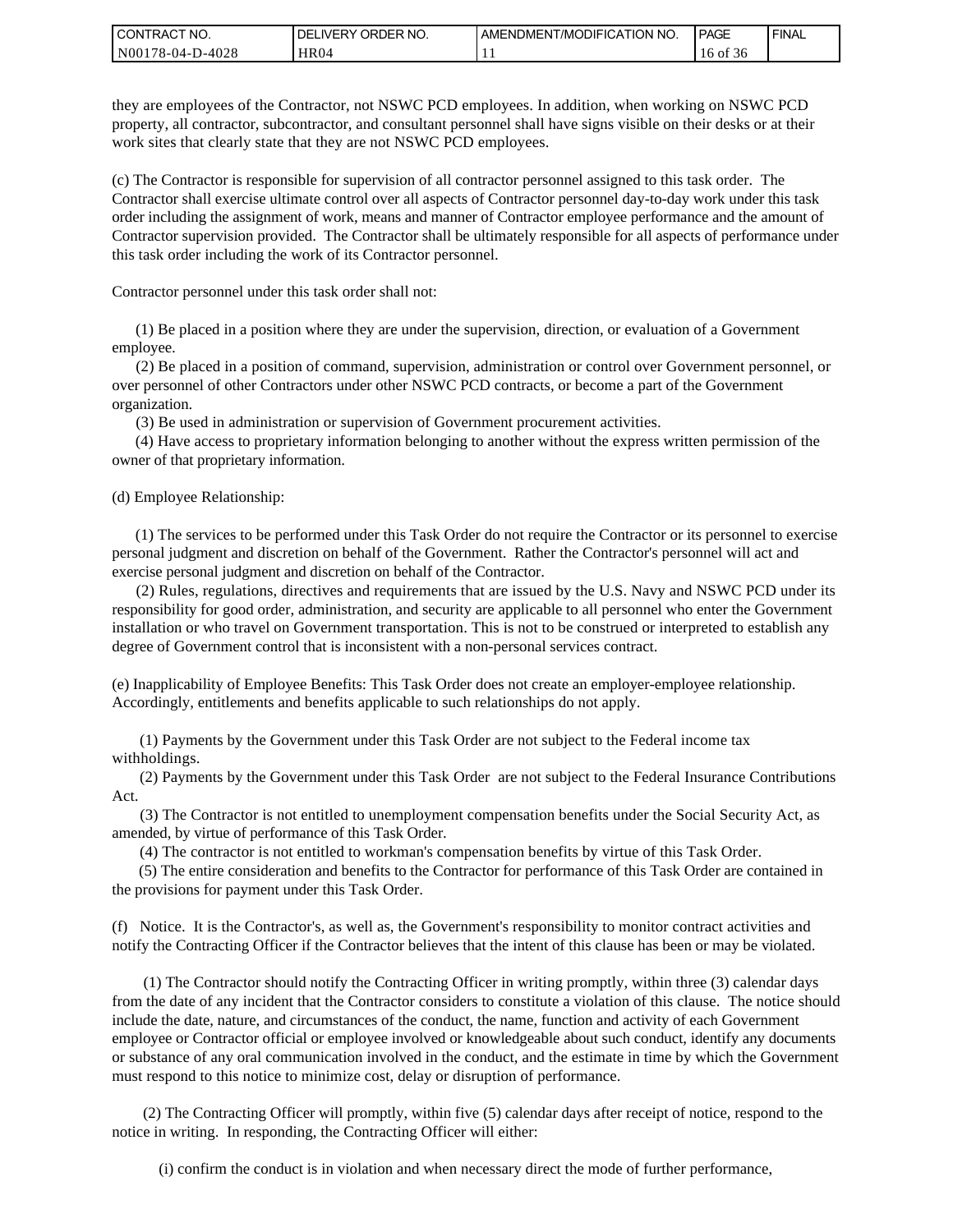| I CONTRACT NO.   | NO.<br>ORDER<br><b>DELIVERY</b> | AMENDMENT/MODIFICATION NO. | <b>PAGE</b>               | ' FINAL |
|------------------|---------------------------------|----------------------------|---------------------------|---------|
| N00178-04-D-4028 | HR04                            | $\mathbf{r}$               | $\sim$ $\sim$<br>ΟĪ<br>36 |         |

(ii) countermand any communication regarded as a violation

 (iii) deny that the conduct constitutes a violation and when necessary direct the mode of further performance; or

 (iv) in the event the notice is inadequate to make a decision, advise the Contractor what additional information is required, and establish the date by which it should be furnished by the Contractor and the date.

### **9.0 SUBCONTRACTORS/CONSULTANTS**

(a) In addition to the information required by FAR 52.244-2 in the contractor's basic SeaPort-e contract, the contractor shall include the following information in requests to add subcontractor or consultants during performance, regardless of subcontract type or pricing arrangement. These requirements apply to all subcontracts/consulting agreements where labor hours performed will be counted against the requirement of the Level of Effort clause in Section H of the Task Order.

(1) A copy of the proposed subcontractor's cost or price proposal.

(2) The results of negotiations to incorporate rate caps no higher than the lower of (i) SeaPort-e rate caps for the prime contractor, or in the case where the proposed subcontractor is also a SeaPort-e prime, (ii) rate caps that are no higher than the subcontractor's price SeaPort-e contract.

(3) Detailed justifications to include second-tier subcontracting to other subcontractors or consultants to include a rationale why these additional firms or consultants could not be obtained by subcontractors or consulting agreements with the price contractor.

(b) As required by FAR 15.404-3(b) the contractor shall conduct an appropriate cost or price analysis and include the results of this analysis with each request to add a subcontractor or consultant.

(c) T&M pricing arrangements require an accounting system rating of adequate. In these instances, the contractor shall provide specific justification for negotiating subcontracts with this pricing arrangement. The prime contractor is strongly encouraged to ensure that any fee rate incorporated into the negotiated labor rate(s) does not exceed SeaPort-e limitations. In the case of subcontracts with T&M or Labor Hour pricing arrangements, also identify specific additional surveillance/controls to be employed by the price contractor to ensure that efficient performance methods are being employed.

### **10.0 ENTERPRISE-WIDE CONTRACTOR MANPOWER REPORTING APPLICATION (ECMRA)**

The contractor shall report ALL contractor labor hours **(including subcontractor labor hours)** required for performance of services provided under this contract for the Mission Deployed Systems and Special Programs Engineering and Fleet Support via a secure data collection site. The contractor is required to completely fill in all required data fields using the following web address [https://doncmra.nmci.navy.mil.](https://doncmra.nmci.navy.mil/) Reporting inputs will be for the labor executed during the period of performance during each Government fiscal year (FY), all data shall be reported no later than October 31 of each calendar year. Contractors may direct questions to the help desk, linked at [https://doncmra.nmci.navy.mil.](https://doncmra.nmci.navy.mil/)

### **HQ C-2-0037 ORGANIZATIONAL CONFLICT OF INTEREST (NAVSEA) (JUL 2000)**

 (a) "Organizational Conflict of Interest" means that because of other activities or relationships with other persons, a person is unable or potentially unable to render impartial assistance or advice to the Government, or the person's objectivity in performing the contract work is or might be otherwise impaired, or a person has an unfair competitive advantage. "Person" as used herein includes Corporations, Partnerships, Joint Ventures, and other business enterprises.

 (b) The Contractor warrants that to the best of its knowledge and belief, and except as otherwise set forth in the contract, the Contractor does not have any organizational conflict of interest(s) as defined in paragraph (a).

 (c) It is recognized that the effort to be performed by the Contractor under this contract may create a potential organizational conflict of interest on the instant contract or on a future acquisition. In order to avoid this potential conflict of interest, and at the same time to avoid prejudicing the best interest of the Government, the right of the Contractor to participate in future procurement of equipment and/or services that are the subject of any work under this contract shall be limited as described below in accordance with the requirements of FAR 9.5.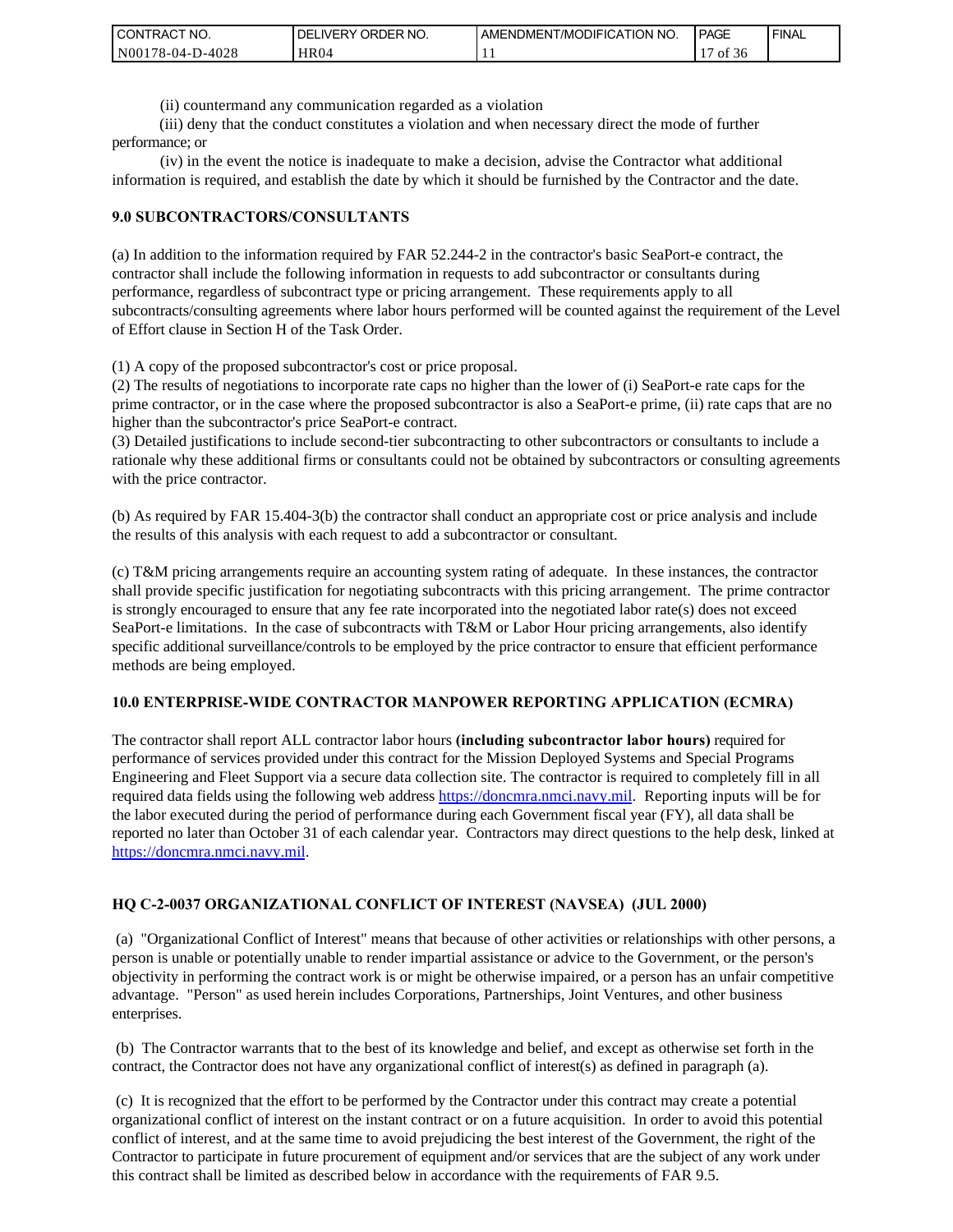| I CONT<br>'TRACT NO. | ' ORDER NO.<br><b>DELIVERY</b> | AMENDMENT/MODIFICATION NO. | <b>PAGE</b>     | ' FINAL |
|----------------------|--------------------------------|----------------------------|-----------------|---------|
| N00178-04-D-4028     | <b>HR04</b>                    | . .                        | 18<br>0Ī<br>-56 |         |

 (d) (1) The Contractor agrees that it shall not release, disclose, or use in any way that would permit or result in disclosure to any party outside the Government any information provided to the Contractor by the Government during or as a result of performance of this contract. Such information includes, but is not limited to, information submitted to the Government on a confidential basis by other persons. Further, the prohibition against release of Government provided information extends to cover such information whether or not in its original form, e.g., where the information has been included in Contractor generated work or where it is discernible from materials incorporating or based upon such information. This prohibition shall not expire after a given period of time.

 (2) The Contractor agrees that it shall not release, disclose, or use in any way that would permit or result in disclosure to any party outside the Government any information generated or derived during or as a result of performance of this contract. This prohibition shall expire after a period of three years after completion of performance of this contract.

(3) The prohibitions contained in subparagraphs  $(d)(1)$  and  $(d)(2)$  shall apply with equal force to any affiliate of the Contractor, any subcontractor, consultant, or employee of the Contractor, any joint venture involving the Contractor, any entity into or with which it may merge or affiliate, or any successor or assign of the Contractor. The terms of paragraph (f) of this Special Contract Requirement relating to notification shall apply to any release of information in contravention of this paragraph (d).

 (e) The Contractor further agrees that, during the performance of this contract and for a period of three years after completion of performance of this contract, the Contractor, any affiliate of the Contractor, any subcontractor, consultant, or employee of the Contractor, any joint venture involving the Contractor, any entity into or with which it may subsequently merge or affiliate, or any other successor or assign of the Contractor, shall not furnish to the United States Government, either as a prime contractor or as a subcontractor, or as a consultant to a prime contractor or subcontractor, any system, component or services which is the subject of the work to be performed under this contract. This exclusion does not apply to any recompetition for those systems, components or services furnished pursuant to this contract. As provided in FAR 9.505-2, if the Government procures the system, component, or services on the basis of work statements growing out of the effort performed under this contract, from a source other than the contractor, subcontractor, affiliate, or assign of either, during the course of performance of this contract or before the three year period following completion of this contract has lapsed, the Contractor may, with the authorization of the cognizant Contracting Officer, participate in a subsequent procurement for the same system, component, or service. In other words, the Contractor may be authorized to compete for procurement(s) for systems, components or services subsequent to an intervening procurement. CONTRACT NO.<br>
N00178-04-D-4028 HRC<br>
(d) (1) The Contractor agrees this<br>
disclosure to any party outside the during or as a result of performan<br>
downmitted to the Government provided information<br>
Government provided informa

 (f) The Contractor agrees that, if after award, it discovers an actual or potential organizational conflict of interest, it shall make immediate and full disclosure in writing to the Contracting Officer. The notification shall include a description of the actual or potential organizational conflict of interest, a description of the action which the Contractor has taken or proposes to take to avoid, mitigate, or neutralize the conflict, and any other relevant information that would assist the Contracting Officer in making a determination on this matter. Notwithstanding this notification, the Government may terminate the contract for the convenience of the Government if determined to be in the best interest of the Government.

 (g) Notwithstanding paragraph (f) above, if the Contractor was aware, or should have been aware, of an organizational conflict of interest prior to the award of this contract or becomes, or should become, aware of an organizational conflict of interest after award of this contract and does not make an immediate and full disclosure in writing to the Contracting Officer, the Government may terminate this contract for default.

 (h) If the Contractor takes any action prohibited by this requirement or fails to take action required by this requirement, the Government may terminate this contract for default.

 (i) The Contracting Officer's decision as to the existence or nonexistence of an actual or potential organizational conflict of interest shall be final.

 (j) Nothing in this requirement is intended to prohibit or preclude the Contractor from marketing or selling to the United States Government its product lines in existence on the effective date of this contract; nor, shall this requirement preclude the Contractor from participating in any research and development or delivering any design development model or prototype of any such equipment. Additionally, sale of catalog or standard commercial items are exempt from this requirement.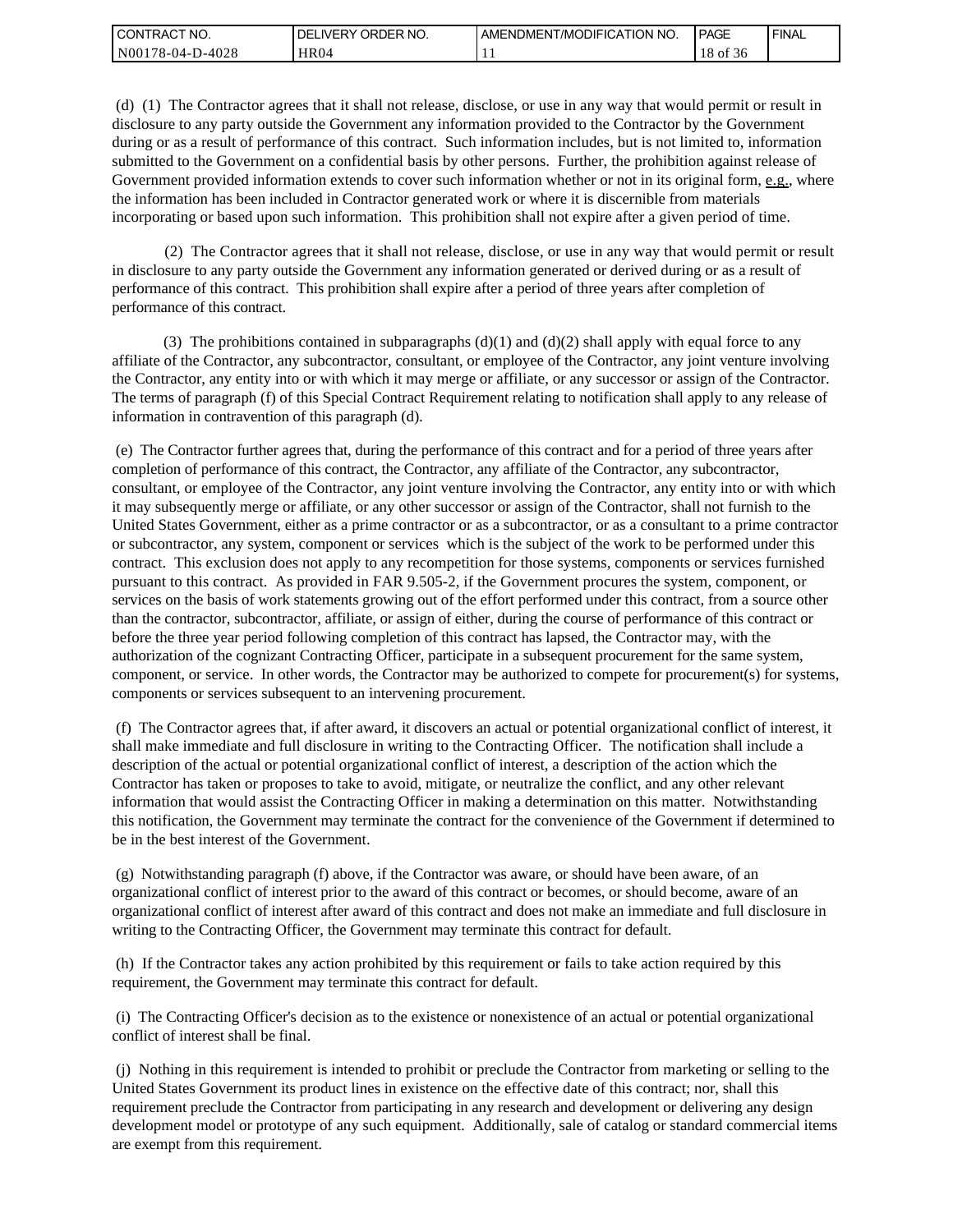| I CONTRACT NO.   | ' ORDER NO.<br><b>DELIVERY</b> | I AMENDMENT/MODIFICATION NO. | PAGE                                 | ' FINAL |
|------------------|--------------------------------|------------------------------|--------------------------------------|---------|
| N00178-04-D-4028 | <b>HR04</b>                    | . .                          | $\sim$ $\sim$ $\sim$<br>10,<br>of 36 |         |

 (k) The Contractor shall promptly notify the Contracting Officer, in writing, if it has been tasked to evaluate or advise the Government concerning its own products or activities or those of a competitor in order to ensure proper safeguards exist to guarantee objectivity and to protect the Government's interest.

 (l) The Contractor shall include this requirement in subcontracts of any tier which involve access to information or situations/conditions covered by the preceding paragraphs, substituting "subcontractor" for "contractor" where appropriate.

 (m) The rights and remedies described herein shall not be exclusive and are in addition to other rights and remedies provided by law or elsewhere included in this contract.

(n) Compliance with this requirement is a material requirement of this contract.

## **End of Section C**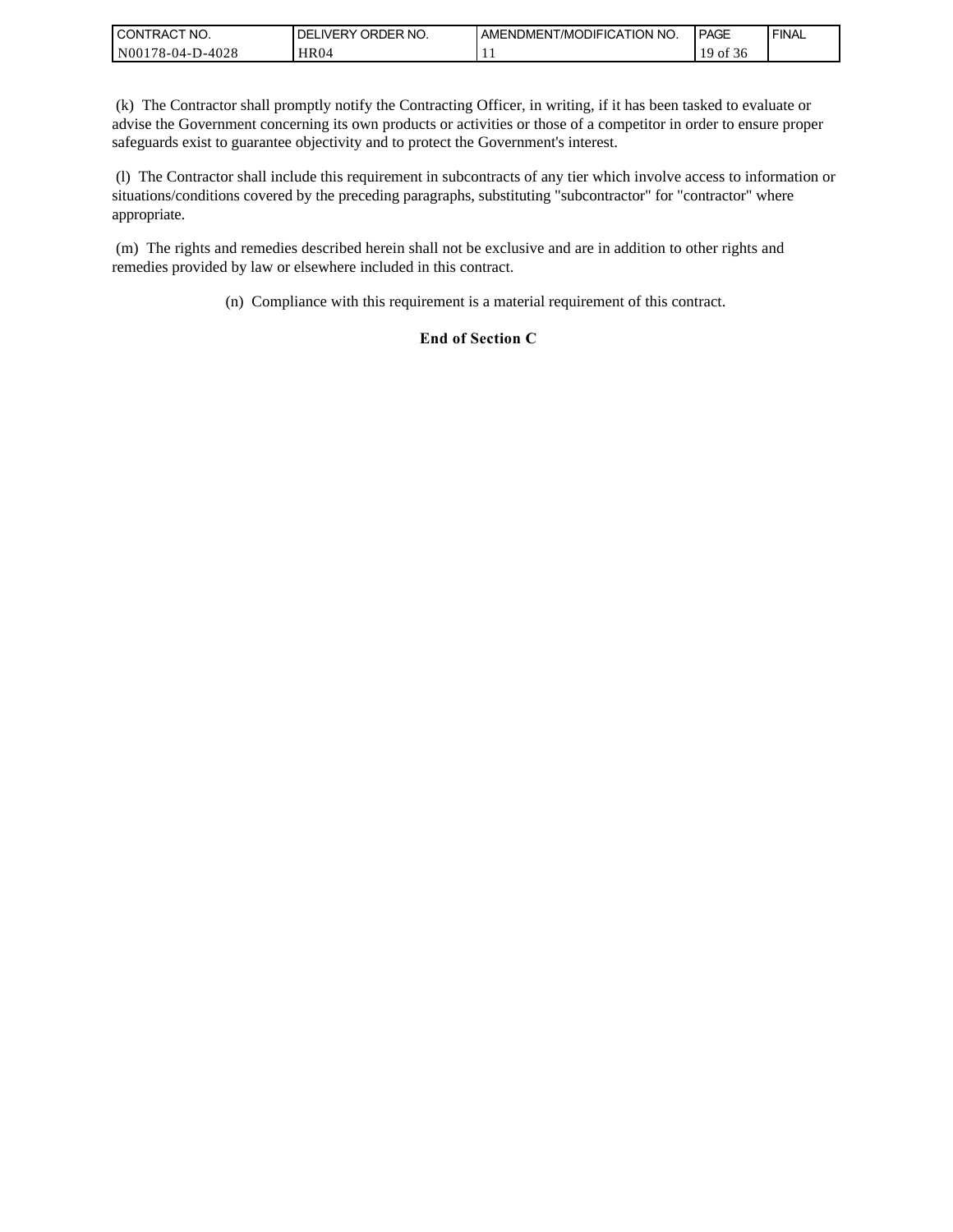| CONTRACT NO.     | ' ORDER NO.<br>DEI<br>LIVERY | AMENDMENT/MODIFICATION NO. | <b>PAGE</b>    | ' FINAL |
|------------------|------------------------------|----------------------------|----------------|---------|
| N00178-04-D-4028 | HR <sub>04</sub>             | . .                        | $20$ of<br>-56 |         |

# **SECTION D PACKAGING AND MARKING**

#### **MARKING OF REPORTS (NAVSEA) (SEP 1990)**

All reports delivered by the Contractor to the Government under this Task Order shall prominently show on the cover of the report:

(1) name and business address of the Contractor

- (2) contract number
- (3) task order number
- (4) whether the contract was competitively or non-competitively awarded
- (5) sponsor:

 Name of Individual Sponsor: Name of Requiring Activity: City and State

All Deliverables shall be packaged and marked IAW Best Commercial Practice.

#### **DISTRIBUTION LIMITATION STATEMENT**

Technical Documents generated under this contract shall carry the following Distribution Limitation Statements. Word-processing/CAD files shall have the statements included in the file such that the first page of any resultant hard copy shall display the statements. For drawings, the statements shall be as near to the title block as possible without obscuring any detail of the drawing. Additionally, each diskette delivered shall be marked externally with the statements.

#### **DISTRIBUTION STATEMENT "D":**

DISTRIBUTION AUTHORIZED TO DEPARTMENT OF DEFENSE AND U.S. DOD CONTRACTORS ONLY; ADMINISTRATIVE/OPERATIONAL USE (CONTRACTOR INSERT DATE STATEMENT APPLIED). OTHER U.S. REQUESTS FOR THIS DOCUMENT SHALL BE REFERRED TO: COMMANDING OFFICER, NAVAL WARFARE CENTER PANAMA CITY, ATTN: CODE A, 110 VERNON AVENUE, PANAMA CITY, FL 32407-7001.

NO DISTRIBUTION OF THIS DOCUMENT SHALL BE MADE TO DTIC.

NO SECONDARY DISTRIBUTION AUTHORIZED WITHOUT PRIOR WRITTEN APPROVAL OF NSWC PCD (Code A).

WARNING - This document contains technical data whose export is restricted by the Arms Export Control Act (Title 22, U.S.C., Sec 2751, et seq.) or the Export Administration act of 1979, as amended Title 50, U.S.C., app 2401 et seq. Violations of these export laws are subject to severe criminal penalties. Disseminate in accordance with provisions of DoD Directive 5230.25.

Destruction Notice - For classified documents, follow the procedures in DoD 5220.22-M, National Industrial Security Program Manual, Chapter 5, Section 7, or DoD 5200.1-R, Information Security Program regulation. For unclassified, limited documents, destroy by any method that will prevent disclosure of contents or reconstruction of the document.

Any document or portion thereof carrying the above statement must be submitted to NSWC PCD Code A43/A44 andbe approved for public release prior to any public display or presentation.

**End of Section D**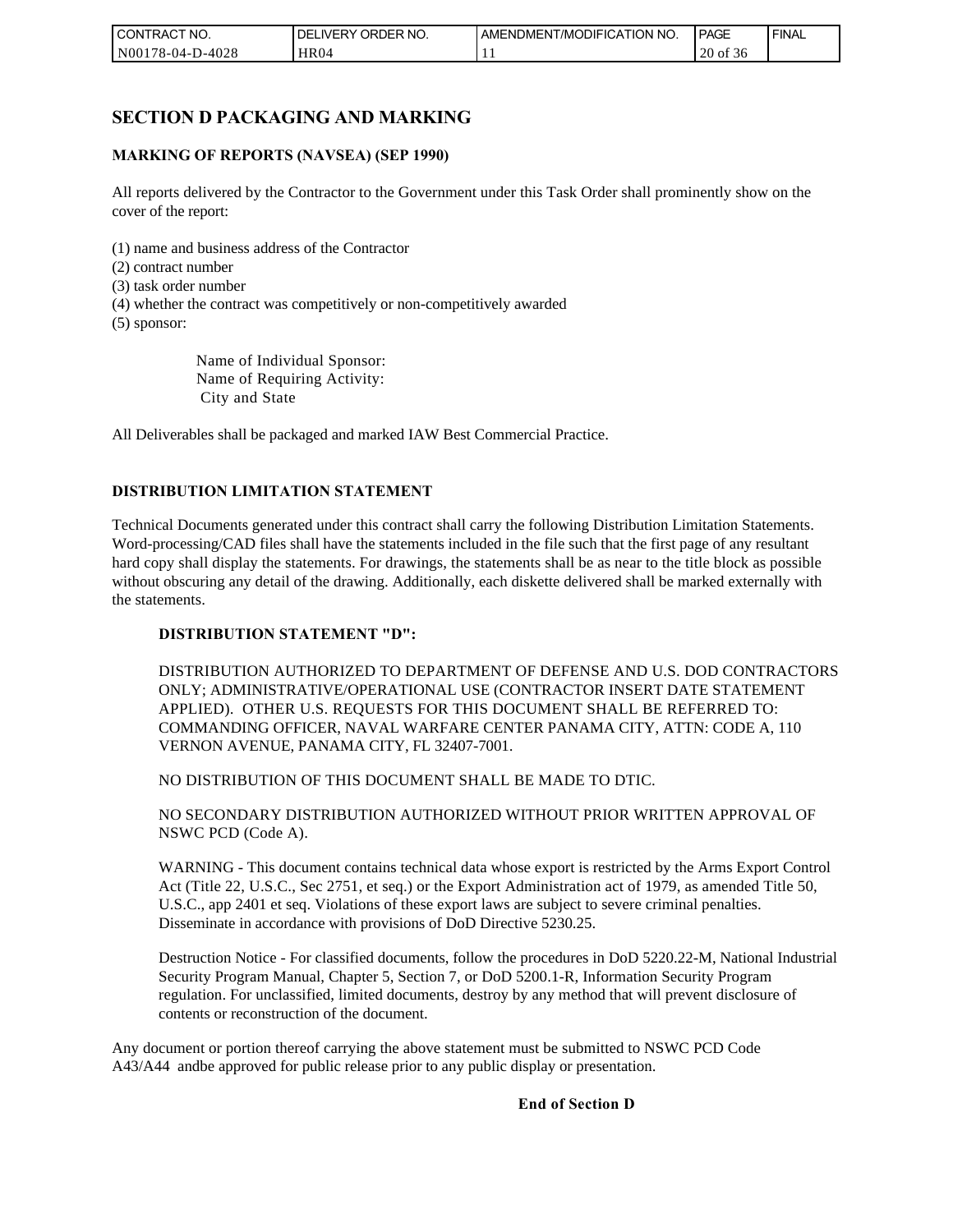| l CON <sup>-</sup><br>'TRACT NO. | ' ORDER NO.<br><b>DELIVERY</b> | AMENDMENT/MODIFICATION NO. | <b>PAGE</b>     | ' FINAL |
|----------------------------------|--------------------------------|----------------------------|-----------------|---------|
| N00178-04-D-4028                 | <b>HR04</b>                    | . .                        | ΟĪ<br>-56<br>∠⊥ |         |

# **SECTION E INSPECTION AND ACCEPTANCE**

Inspection and acceptance of services and deliverables will be accomplished by Government personnel at the Naval Surface Warfare Center Panama Division, as specified in the Quality Assurance Surveillance Plan (QASP) attached. The plan defines that this review and acceptance will become part of the annual Contractor Performance Assessment Reporting System (CPARS). The contractor may obtain more information regarding the CPARS process at the following internet site: [http://cpars.navy.mil.](http://cpars.navy.mil/)

All deliverables shall be FOB Destination.

 **End of Section E**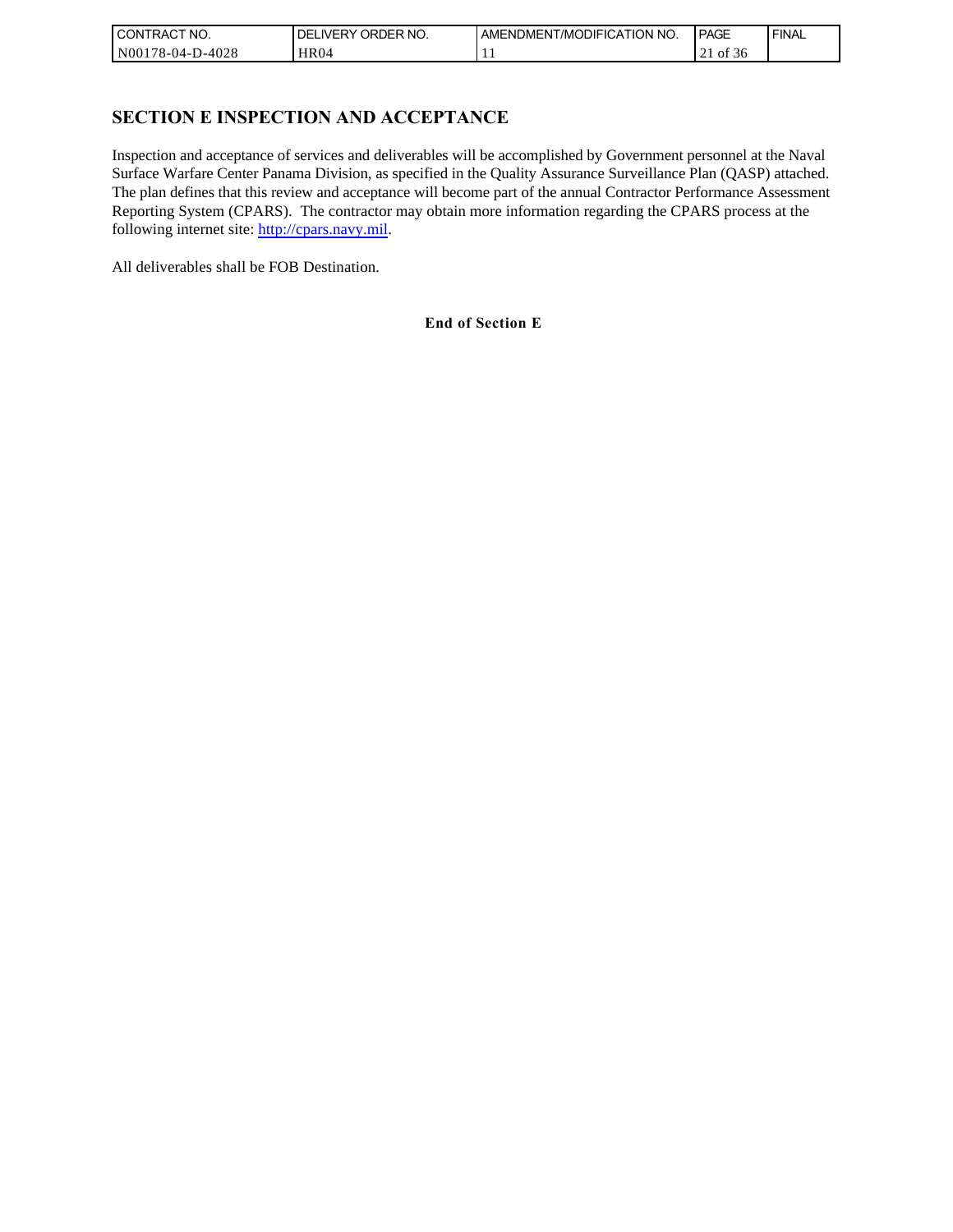| CONTRACT NO.     | NO.<br>ORDER<br><b>DELIVERY</b> | AMENDMENT/MODIFICATION NO. | <b>PAGE</b> | <b>FINAL</b> |
|------------------|---------------------------------|----------------------------|-------------|--------------|
| N00178-04-D-4028 | HR <sub>04</sub>                | . .                        | of 36<br>∸  |              |

## **SECTION F DELIVERABLES OR PERFORMANCE**

The periods of performance for the following Items are as follows:

| 4000 | 7/5/2012 - 7/4/2013   |
|------|-----------------------|
| 4001 | $7/5/2013 - 7/4/2014$ |
| 6000 | 7/5/2012 - 7/4/2013   |
| 6001 | 7/5/2013 - 1/4/2014   |

#### CLIN - DELIVERIES OR PERFORMANCE

Services may be performed at the Contractor facility, Naval Surface Warfare Center Panama City Division (NSWC PCD) or travel location. Location is dependent upon type of task being performed.

#### DURATION OF TASK ORDER PERIOD

This task order shall be become effective on the date of award and shall continue for a period of one year. In accordance with the QASP, the order may continue for up to two additional years based on the contractor's performance.

The periods of performance are as follows:

#### BASE PERIOD:

| 4000 |  |  |  | From date of award through 12 months thereafter. |  |
|------|--|--|--|--------------------------------------------------|--|
|      |  |  |  |                                                  |  |

6000 From date of award through 12 months thereafter.

#### AWARD TERM 1:

4001 Award of Award Term 1 through 12 months thereafter.

6001 Award of Award Term 1 through 12 months thereafter.

### AWARD TERM 2:

- 4002 Award of Award Term 2 through 12 months thereafter.
- 6002 Award of Award Term 2 through 12 months thereafter.

#### **End of Section F**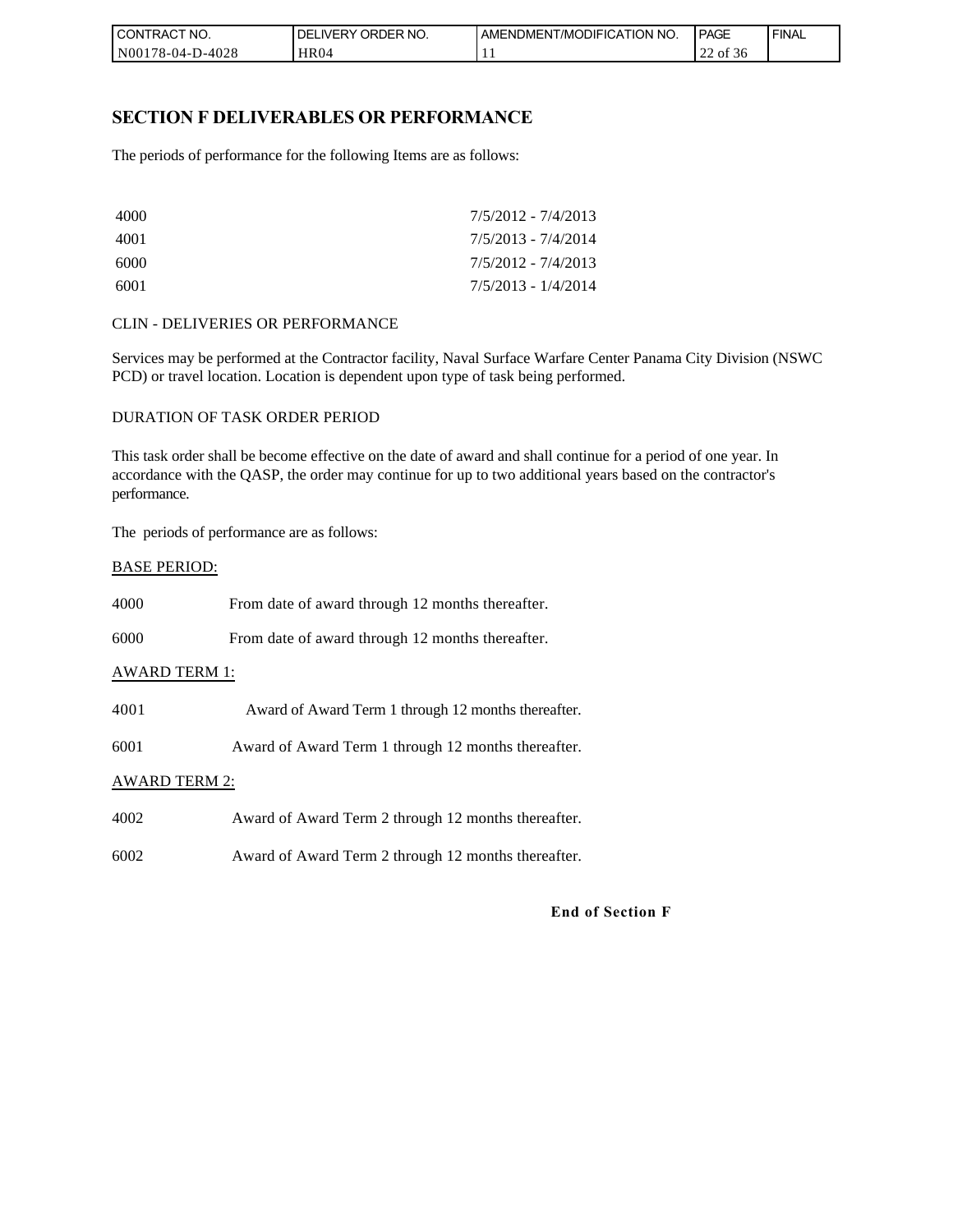| ' CONTRACT NO.   | ' ORDER NO.<br><b>DELIVERY</b> | AMENDMENT/MODIFICATION NO. | PAGE        | <b>FINAL</b> |
|------------------|--------------------------------|----------------------------|-------------|--------------|
| N00178-04-D-4028 | <b>HR04</b>                    |                            | of 36<br>رے |              |

# **SECTION G CONTRACT ADMINISTRATION DATA**

## **ACCOUNTING DATA**

The award document will include Accounting Data at the end of Section G. All lines of accounting are listed sequentially under a heading that identifies the particular action (award or modification number) under which the funding was obligated. Under SeaPort-e, all funding is identified/obligated at the SubCLIN (SLIN) level. SLINs are established sequentially by the SeaPort-e software. Each obligation of funds receives a unique SLIN identifier, even if the funds are an increase to an existing line of accounting (ACRN). Thus, an individual functional area or Technical Instruction that is funded incrementally, could have one ACRN but multiple SLINs. Accounting for expenditures and invoicing at the SLIN level is required.

==============================================================================

 $=$ 

## **GOVERNMENT CONTRACT ADMINISTRATION POINTS-OF-CONTACT**

Procurement Contracting Officer Joan R. Troutman, Code CDC1 110 Vernon Avenue Panama City, Florida 32407 Email: [joan.troutman@navy.mil](mailto:joan.troutman@navy.mil) Phone Number: 850-235-5845

Contract Specialist Carmen Berrios, Code CDC1 110 Vernon Avenue Panama City, Florida 32407 Email: [carmen.berrios@navy.mil](mailto:carmen.berrios@navy.mil) Phone number 850-234-4218

Ombudsman Gerald Sorrell, Code CDSB 110 Vernon Avenue Panama City, Fl 32407 Email[:Gerald.Sorrell@navy.mil](mailto:Gerald.Sorrell@navy.mil) Phone Number: 850-235-5328

Contracting Officer Representative Theresa Shirey, Code A44 110 Vernon Avenue Panama City, Florida 32407 Email: theresa.shirey@navy.mil Phone Number: 850-234-4905

Defense Contract Management Agency (DCMA) DCMA Baltimore, DoDAAC S2101A 217 East Redwood Street, Suite 1800 Baltimore MD 21202-5299

Defense Finance and Accounting Services (DFAS) DFAS Columbus Center, South Entitlement Operations, DoDAAC HQ0338 P.O. Box 182264 Columbus OH 43218-2264

**PAYMENT INSTRUCTIONS FOR MULTIPLE ACCOUNTING CLASSIFICATION CITATIONS**

**==============================================================================**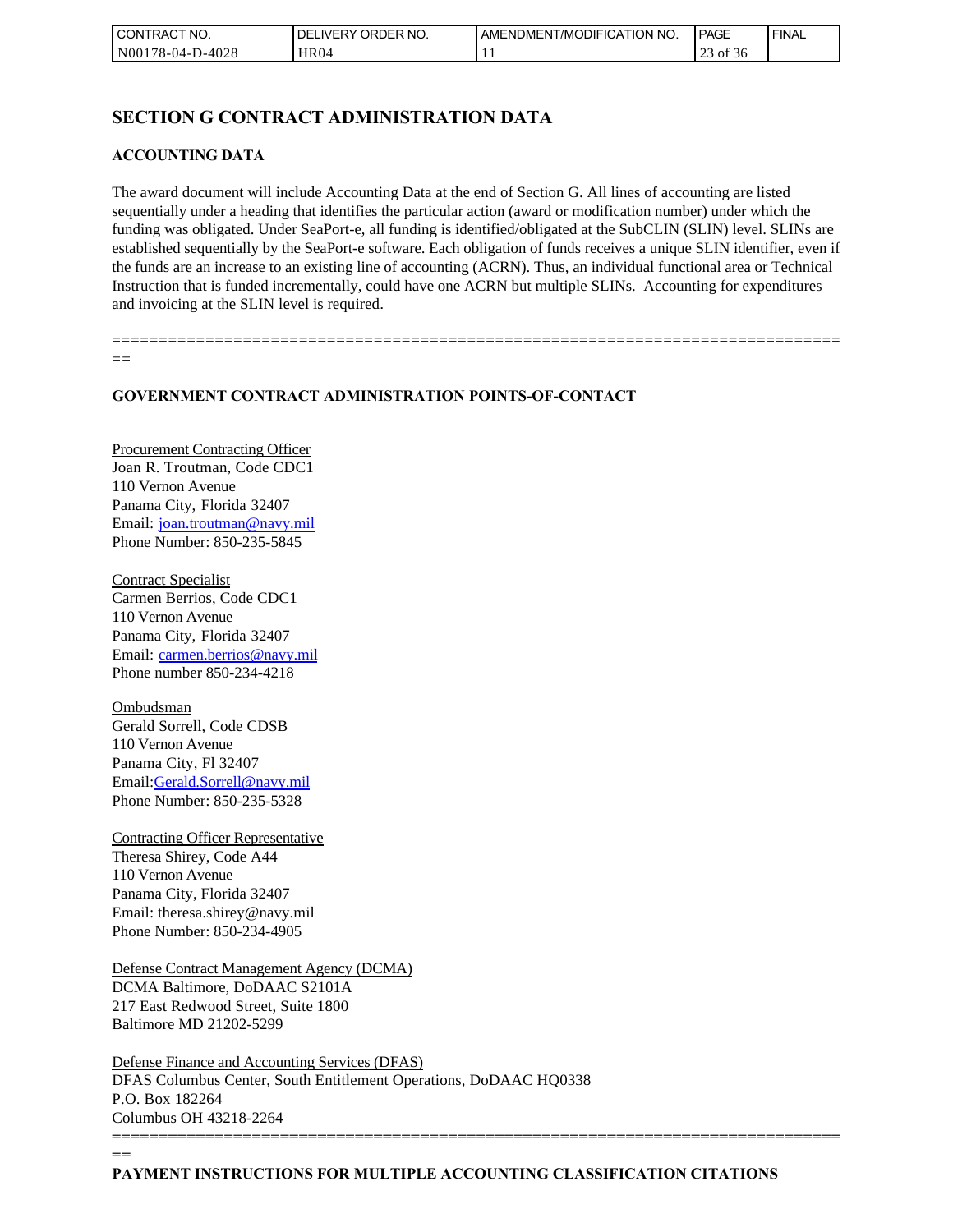| I CONTRACT NO.   | I DELIVERY ORDER NO. | AMENDMENT/MODIFICATION NO. | <b>I PAGE</b>  | ' FINAL |
|------------------|----------------------|----------------------------|----------------|---------|
| N00178-04-D-4028 | HR <sub>04</sub>     | . .                        | $24$ of<br>-56 |         |

252.204-0003 Line Item Specific: Contracting Officer Specified ACRN Order. (SEP 2009)

The Payment Office shall make payment within the line item in the sequence ACRN order specified below, exhausting all funds in the previous ACRN before paying from the next ACRN.

Line Item ACRN Order

CLIN(s) 4000-4002 and 6000-6002 as follows: Pay from the ACRN listed on the Contractor's Invoice.

**==**

## **NSWCPC – G12 INVOICE INSTRUCTIONS (WAWF)**

(a) In accordance with the clause of this contract entitled "ELECTRONIC SUBMISSION OF PAYMENT REQUESTS" (DFARS 252.232-7003), the Naval Sea Systems Command (NAVSEA) will utilize the DoD Wide Area Workflow Receipt and Acceptance (WAWF) system to accept supplies/services delivered under this contract. This web-based system located at https://wawf.eb.mil provides the technology for government contractors and authorized Department of Defense (DoD) personnel to generate, capture and process receipt and payment-related documentation in a paperless environment. Invoices for supplies/services rendered under this contract shall be submitted electronically through WAWF. Submission of hard copy DD250/invoices may no longer be accepted for payment.

**==============================================================================**

(b) It is recommended that the person in your company designated as the Central Contractor Registration (CCR) Electronic Business (EB) Point of Contact and anyone responsible for the submission of invoices, use the online training system for WAWF at http://wawftraining.com. The Vendor, Group Administrator (GAM), and sections marked with an asterisk in the training system should be reviewed. Vendor Quick Reference Guides also are available at http://acquisition.navy.mil/navyaos/content/view/full/3521/. The most useful guides are "Getting Started for Vendors" and "WAWF Vendor Guide".

(c) The designated CCR EB point of contact is responsible for activating the company's CAGE code on WAWF by calling 1-866-618-5988. Once the company is activated, the CCR EB point of contact will self-register under the company's CAGE code on WAWF and follow the instructions for a group administrator. After the company is setup on WAWF, any additional persons responsible for submitting invoices must self-register under the company's CAGE code at [https://wawf.eb.mil.](https://wawf.eb.mil/)

(d) The contractor shall use the following document types, DODAAC codes and inspection and acceptance locations when submitting invoices in WAWF:

Type of Document (contracting officer check all that apply)

- \_\_\_ Invoice (FFP Supply & Service)
- \_\_\_ Invoice as 2-in-1 (FFP Service Only)
- \_X\_ Cost Voucher (Cost Reimbursable, T&M , LH, or FPI)
- \_\_\_ Receiving Report (FFP, DD250 Only)

DODAAC Codes and Inspection and Acceptance Locations (contracting officer complete appropriate information as applicable)

| <b>ISSUE DODAAC</b>             | N61331        |
|---------------------------------|---------------|
| <b>ADMIN DODAAC</b>             | <b>S2101A</b> |
| <b>PAY OFFICE DODAAC</b>        | HQ0338        |
| <b>INSPECTOR DODACC</b>         |               |
| SERVICE ACCEPTOR DODAACN61331   |               |
| <b>SERVICE APPROVER DODAAC </b> |               |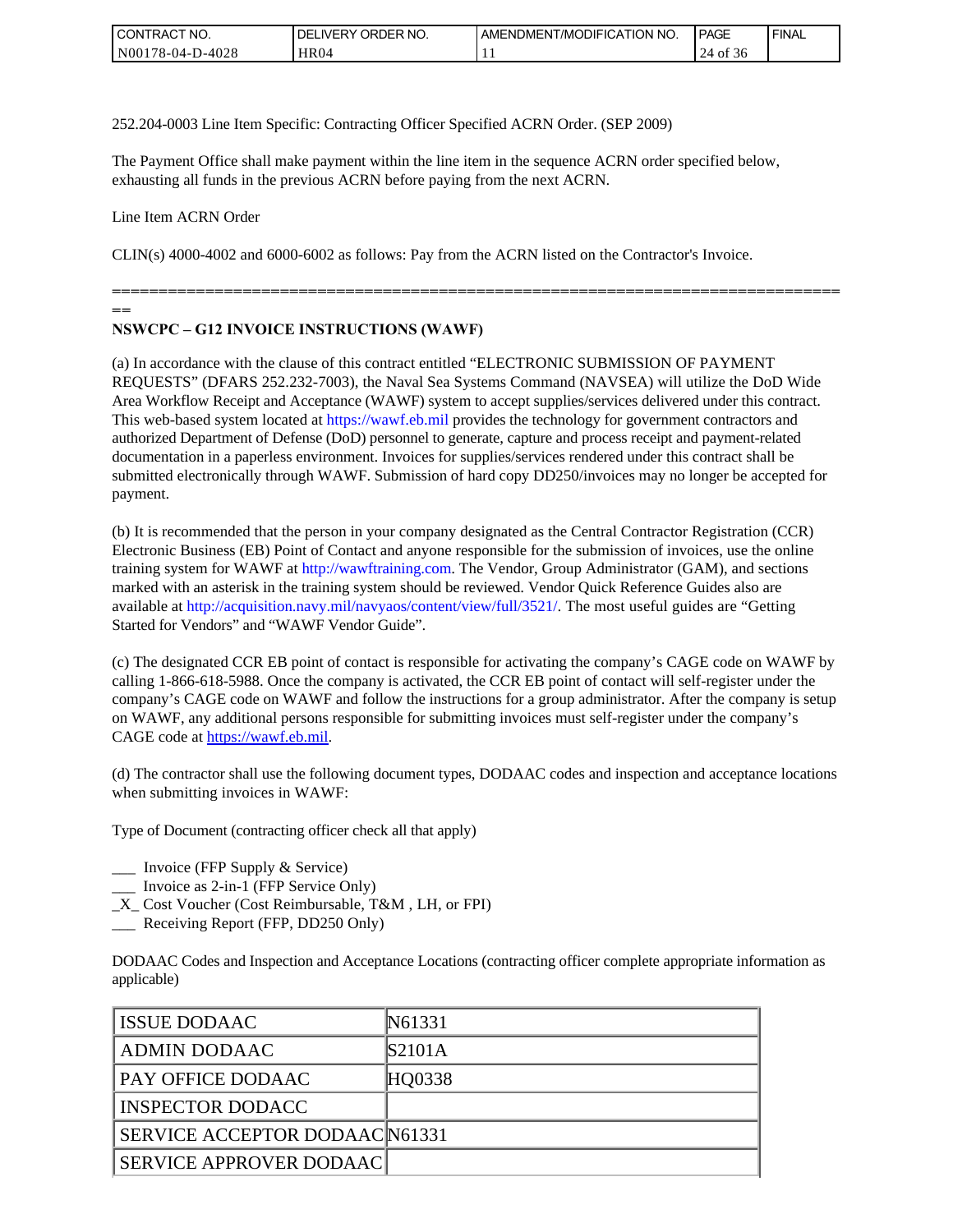| CONTRACT NO.     | NO.<br>' ORDER<br><b>DELIVERY</b> | AMENDMENT/MODIFICATION I<br>NO. | PAGE                   | ' FINAL |
|------------------|-----------------------------------|---------------------------------|------------------------|---------|
| N00178-04-D-4028 | <b>HR04</b>                       |                                 | $\sim$ $\sim$<br>of 36 |         |

| <b>SHIP TO DODAAC</b>      | N61331 (FOR INVOICING PURPOSES ONLY) |
|----------------------------|--------------------------------------|
| DCAA AUDITOR DODAAC        |                                      |
| LPO DODAAC                 | N61331                               |
| <b>INSPECTION LOCATION</b> | <b>SEE SECTION E</b>                 |
| <b>ACCEPTANCE LOCATION</b> | <b>SEE SECTION E</b>                 |

Attachments created in any Microsoft Office product may be attached to the WAWF invoice, e.g., backup documentation, timesheets, etc. Maximum limit for size of each file is 2 megabytes. Maximum limit for size of files per invoice is 5 megabytes.

(e) Before closing out of an invoice session in WAWF, but after submitting the document(s), you will be prompted to send additional email notifications. Click on "Send More Email Notification" and add the acceptor/receiver email addresses noted below in the first email address block, and add any other additional email addresses desired in the following blocks. This additional notification to the government is important to ensure that the acceptor/receiver is aware that the invoice documents have been submitted into WAWF.

Send Additional Email Notification To: [THERESA.SHIREY@NAVY.MIL;](mailto:THERESA.SHIREY@NAVY.MIL) [CARMEN.BERRIOS@NAVY.MIL](mailto:CARMEN.BERRIOS@NAVY.MIL) 

(f) The contractor shall submit invoices/cost vouchers for payment per contract terms and the government shall process invoices/cost vouchers for payment per contract terms. Contractors approved by DCAA for direct billing will submit cost vouchers directly to DFAS via WAWF. Final voucher submission will be approved by the ACO.

(g) If you have any questions regarding WAWF, please contact the WAWF helpdesk at the above 1-866-618-5988 number or the NSWC Panama City WAWF point of contact June Fordham at (850) 234-4755. The NSWC Panama City WAWF alternate point of contact is Colette Hazard at (850) 235-5363. Questions may be sent via email to nswcpcd\_wawf@navy.mil.

==============================================================================

 $=$ 

### **EARLY DISMISSAL AND CLOSURE OF GOVERNMENT FACILITIES**

When a Government facility is closed and/or early dismissal of Federal employees is directed due to severe weather, a security threat, or a facility-related problem that prevents personnel from working, on-site contractor personnel regularly assigned to work at that facility should follow the same reporting and/or departure directions given to Government personnel. The contractor shall not direct charge to the contract for time off, but shall follow parent company policies regarding taking leave (administrative or other). Non-essential contractor personnel, who are not required to remain at or report to the facility, shall follow their parent company policy regarding whether they should go/stay home or report to another company facility. Subsequent to an early dismissal and during periods of inclement weather, on-site contractors should monitor radio and television announcements before departing for work to determine if the facility is closed or operating on a delayed arrival basis.

When Federal employees are excused from work due to a holiday or a special event (that is unrelated to severe weather, a security threat, or a facility-related problem), on-site contractors will continue working established work hours or take leave in accordance with parent company policy. Those contractors who take leave shall not direct charge the non-working hours to the task order.

Contractors are responsible for predetermining and disclosing their charging practices for early dismissal, delayed openings, or closings in accordance with the FAR, applicable cost accounting standards, and company policy. Contractors shall follow their disclosed charging practices during the task order period of performance, and shall not follow any verbal directions to the contrary. The Contracting Officer will make the determination of cost allowability for time lost due to facility closure in accordance with FAR, applicable Cost Accounting Standards, and the Contractor's established accounting policy.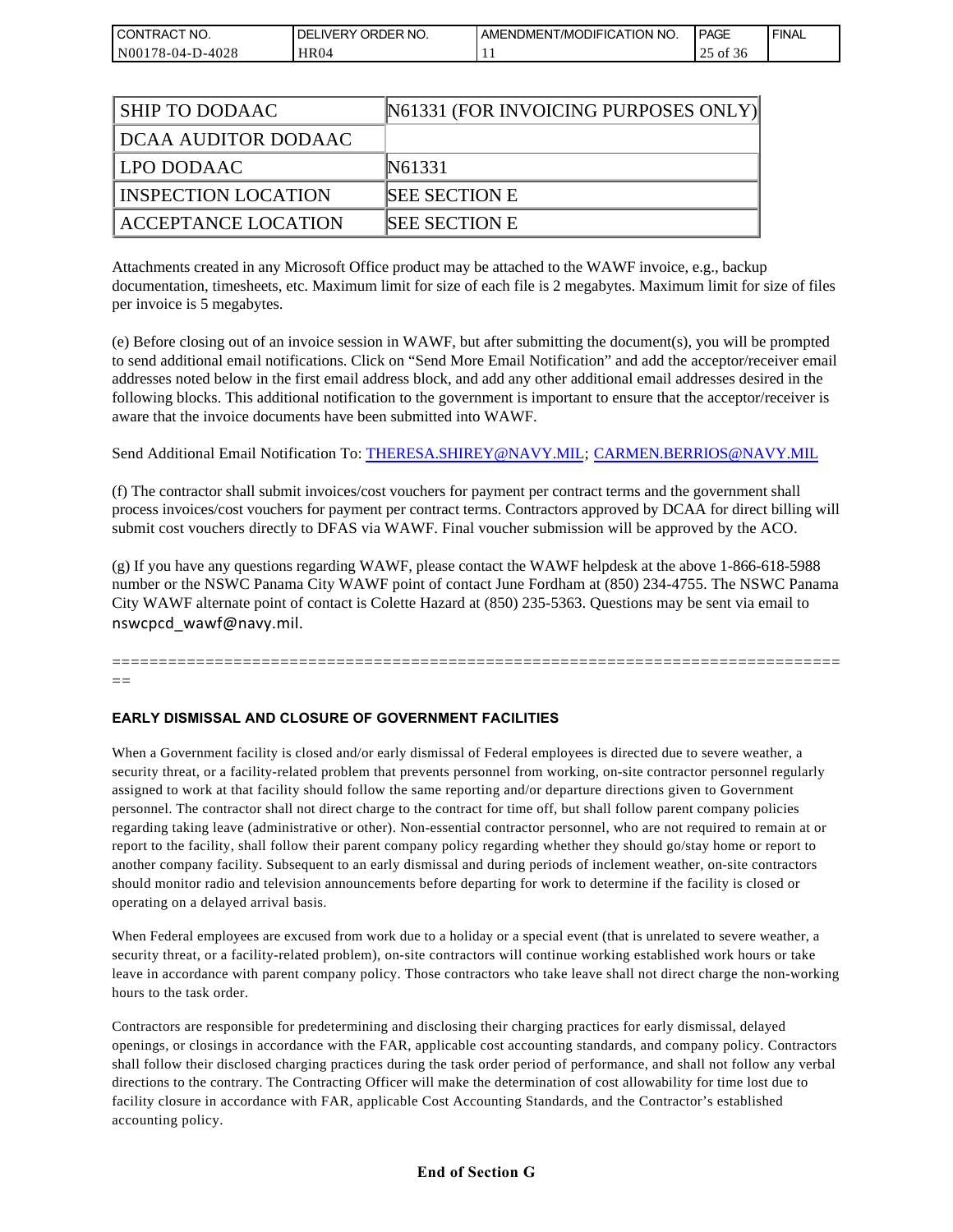| I CONTRACT NO.   | <b>I</b> DELIVERY ORDER NO. | <b>LAMENDMENT/MODIFICATION NO.</b> | <b>PAGE</b> | ' FINAL |
|------------------|-----------------------------|------------------------------------|-------------|---------|
| N00178-04-D-4028 | <b>HR04</b>                 |                                    | 26 of 36    |         |

Accounting Data SLINID PR Number Amount -------- ---------------------- --------------------- 400001 1300281843 25000.00 LLA : AA 97X4930 NH1D 252 77777 0 050120 2F 000000 A00001274465 600001 1300281843 10000.00 LLA : AB 97X4930 NH1D 252 77777 0 050120 2F 000000 A00001274465 BASE Funding 35000.00 Cumulative Funding 35000.00 MOD 01 400002 1300302319 47588.00 LLA : AC 97X4930 NH1D 252 77777 0 050120 2F 000000 A00001380441 400003 1300301099 67953.00 LLA : AD 97110400 1120 971 10400 . 1120 P 18 28 000 00 0415 255X S49447 DWAM11620 S49447 400004 1300302516 70000.00 LLA : AK 97X4930 NH1D 252 77777 0 050120 2F 000000 A00001381636 600002 1300302319 15733.00 LLA : AG 97X4930 NH1D 252 77777 0 050120 2F 000000 A00001380441 600003 1300301099 77885.00 LLA : AH 97120400 1120 971 20400 . 1120 P 28 28 000 00 0415 255X S49447 DWAM21166 S49447 600004 1300301099 2047.00 LLA : AJ 97110400 1120 971 10400 . 1120 P 18 28 000 00 0415 255X S49447 DWAM11620 S49447 600005 1300302516 200000.00 LLA : AL 97X4930 NH1D 252 77777 0 050120 2F 000000 A00001381636 MOD 01 Funding 481206.00 Cumulative Funding 516206.00 MOD 02 400005 1300305945 100000.00 LLA : AM 97X4930 NH1D 255 77777 0 050120 2F 000000 A00001411059 MOD 02 Funding 100000.00 Cumulative Funding 616206.00 MOD 03 400006 1300316226 235000.00 LLA : AN 1721319 N726 253 00015 068892 2D C35018 000152MSPJRQ 400007 1300316227 25000.00 LLA : CONTRACT NO. | DELWERY ORDER NO. | AMENDAMENT.<br>
ARTIST - MARINE 2013<br>
ARTIST - MARINE 2013<br>
ARTIST - MARINE 2013<br>
ARTIST - MARINE 2013<br>
ARTIST - MARINE 252 77777 0 050130 27 000000 A00001274445<br>
ARTIST - MARINE 252 77777 0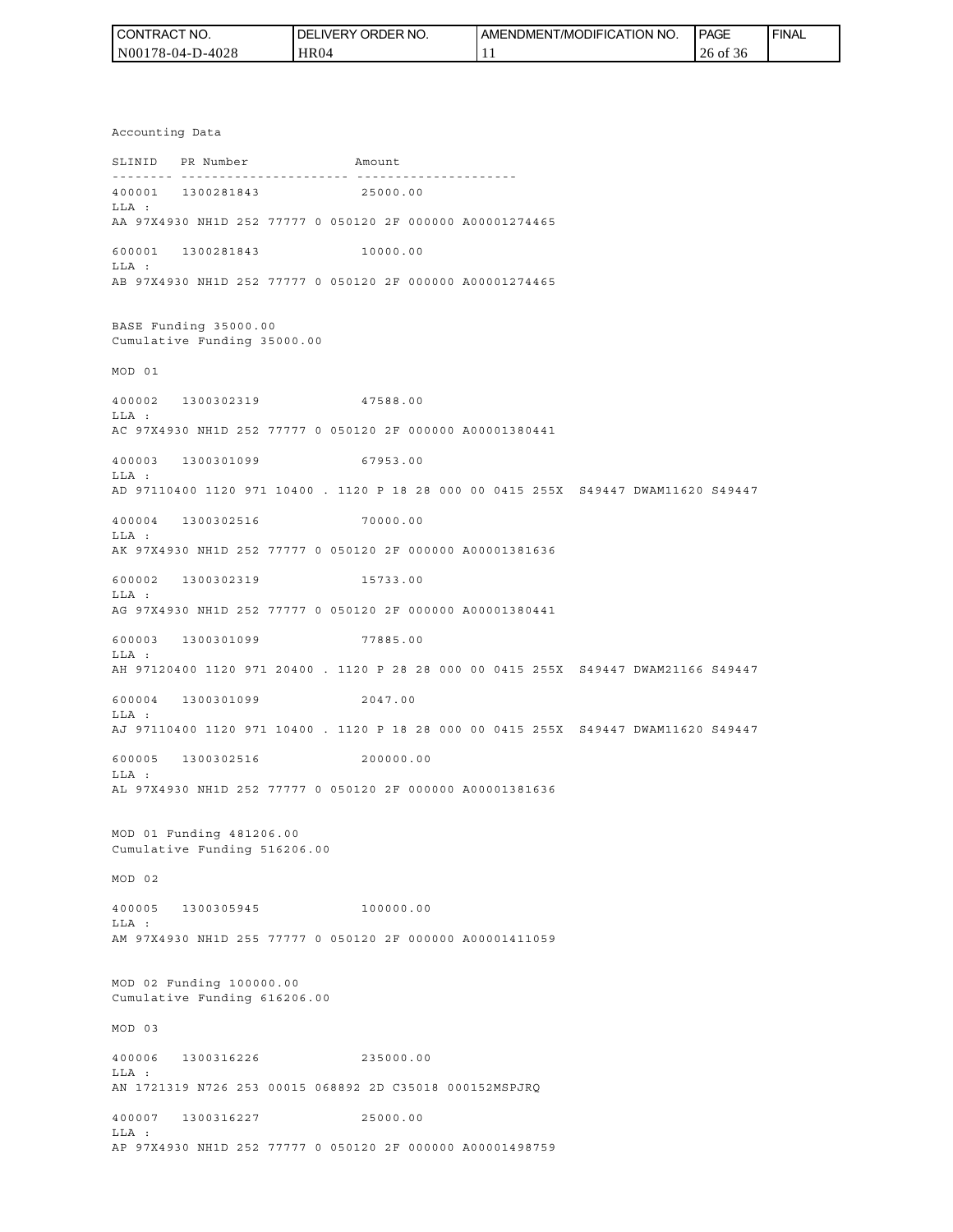600006 1300316226 15000.00  $T.T.A$  : AQ 1721319 N726 253 00015 068892 2D C35018 000152MSPJRQ MOD 03 Funding 275000.00 Cumulative Funding 891206.00 MOD 04 400008 1300326987 50000.00 LLA : AR 97X4930 NH1D 252 77777 0 050120 2F 000000 A00001562189 400009 1300326984 4000.00 LLA : AS 97X4930 NH1D 252 77777 0 050120 2F 000000 A00001562181 600007 1300326990 104000.00 LLA : AT 97X4930 NH1D 252 77777 0 050120 2F 000000 A00001562552 MOD 04 Funding 158000.00 Cumulative Funding 1049206.00 MOD 05 400010 1300332817 29000.00 LLA : AU 97X4930 NH1D 252 77777 0 050120 2F 000000 A00001600639 400011 1300343252 47000.00 LLA : AV 97X4930 NH1D 251 77777 0 050120 2F 000000 A00001673283 400012 1300343254 45000.00 LLA : AW 97X4930 NH1D 251 77777 0 050120 2F 000000 A00001673285 600008 1300332817 6000.00 LLA : AX 97X4930 NH1D 252 77777 0 050120 2F 000000 A00001600639 MOD 05 Funding 127000.00 Cumulative Funding 1176206.00 MOD 06 400101 1300332254 10391.00 LLA : AY 97X4930 NH1D 252 77777 0 050120 2F 000000 A00001596433 Standard Number: N0007413WRKF004 400102 1300351532 3679.00  $T.T.A$  : AZ 97X4930 NH1D 257 77777 0 050120 2F 000000 A00001736202 Standard Number: N0001513WR19001 400103 1300359658 76981.00 LLA : BA 97X4930 NH1D 257 77777 0 050120 2F 000000 A00001791410 Standard Number: N0002413WX02147 600101 1300332254 119.00 LLA : AY 97X4930 NH1D 252 77777 0 050120 2F 000000 A00001596433 Standard Number: N0007412WRKF004 600102 1300359658 17342.00 LLA : CONTRACT NO. N00178-04-D-4028 DELIVERY ORDER NO. HR04 AMENDMENT/MODIFICATION NO. 11 **IPAGE**  27 of 36 FINAL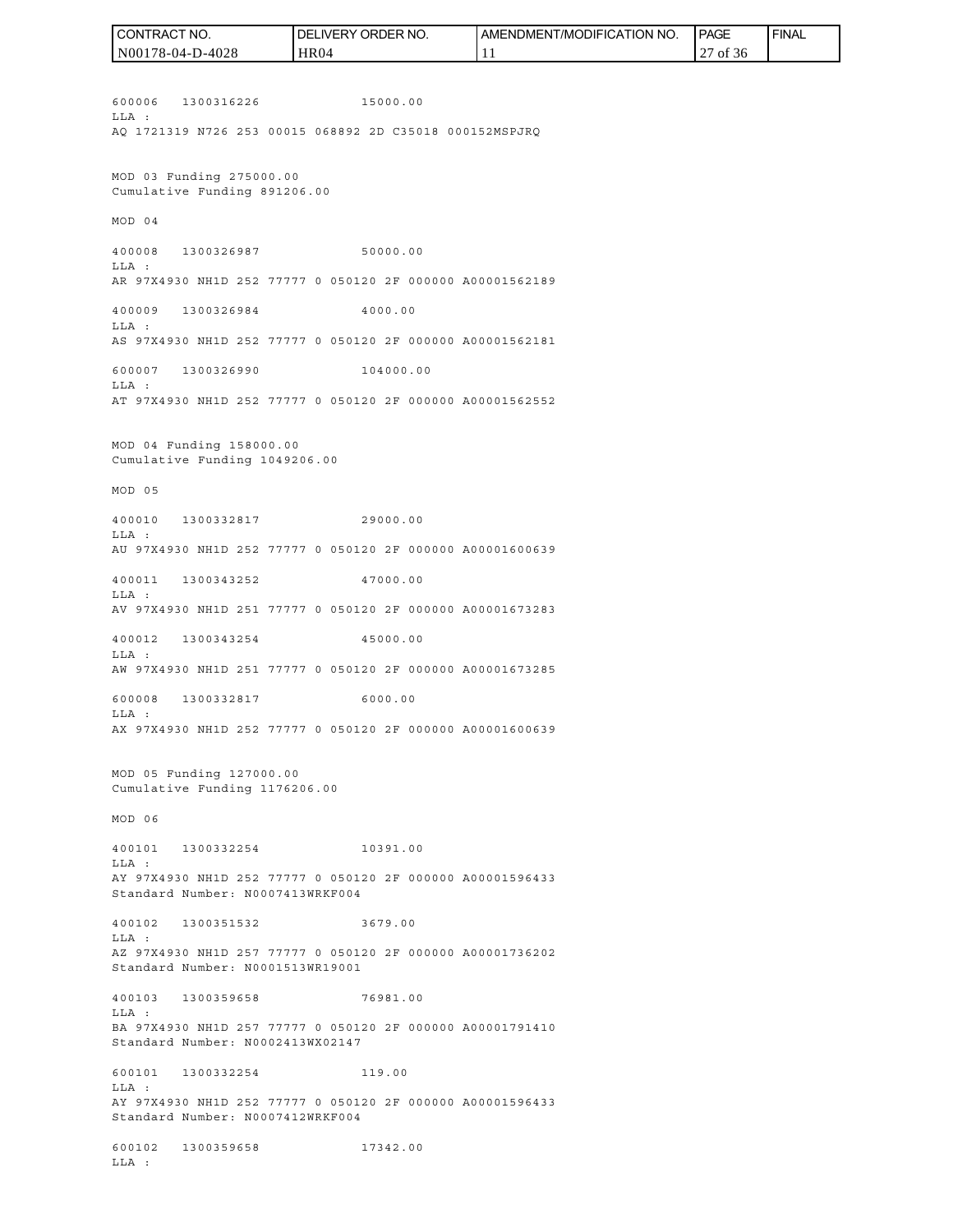BA 97X4930 NH1D 257 77777 0 050120 2F 000000 A00001791410 Standard Number: N0002413WX02147 MOD 06 Funding 108512.00 Cumulative Funding 1284718.00 MOD 07 400104 1300369000 62000.00 LLA : BB 97X4930 NH1D 252 77777 0 050120 2F 000000 A00001844155 400105 1300369000 60000.00 LLA : BC 97X4930 NH1D 252 77777 0 050120 2F 000000 A10001844155 400106 1300369000 92000.00 LLA : BD 97X4930 NH1D 252 77777 0 050120 2F 000000 A20001844155 400107 1300367269 40000.00 LLA : BF 1731319 C4KB 251 24VCS 0 050120 2D 000000 A10001833606 400108 1300367118 360000.00 LLA : BG 1721810 C1LM 251 24VCS 0 050120 2D 000000 A00001832053 400109 1300369835 7514.00 LLA : BJ 97X4930 NH1D 252 77777 0 050120 2F 000000 A00001847177 600103 1300369000 8000.00 LLA : BE 97X4930 NH1D 252 77777 0 050120 2F 000000 A20001844155 600104 1300367118 85000.00 LLA : BH 1721810 C1LM 251 24VCS 0 050120 2D 000000 A00001832053 600105 1300369835 1319.00  $T.T.A$  : BK 97X4930 NH1D 252 77777 0 050120 2F 000000 A00001847177 MOD 07 Funding 715833.00 Cumulative Funding 2000551.00 MOD 08 400110 1300367318 10100.00 LLA : BL 97X4930 NH6A 252 77777 0 050120 2F 000000 A00001834269 400111 1300375492 100000.00  $T.T.A$  : BM 97X4930 NH1D 252 77777 0 050120 2F 000000 A00001883254 400112 1300375493 51000.00 LLA : BN 1731804 15VR 251 00015 068892 2D C17085 000153PMGJMQ 400113 1300375494 29000.00 LLA : BP 1721319 N726 251 00015 068892 2D C35030 000153PMPJAQ 400114 1300375494 12000.00 LLA : CONTRACT NO. MARKINGTRA (MDURRY ORDER NO. MARKINGTRA<br>
IN 19736130 NTT 251 77777 & 058700 2P 000200 A0020173141<br>
NA 97X4510 NTT 251 77777 & 058700 2P 006800 A0020173141<br>
MA 97X4510 NTT 253 77777 & 058700 2P 006800 A00201841 N00178-04-D-4028 DELIVERY ORDER NO. HR04 AMENDMENT/MODIFICATION NO. 11 **IPAGE**  28 of 36 FINAL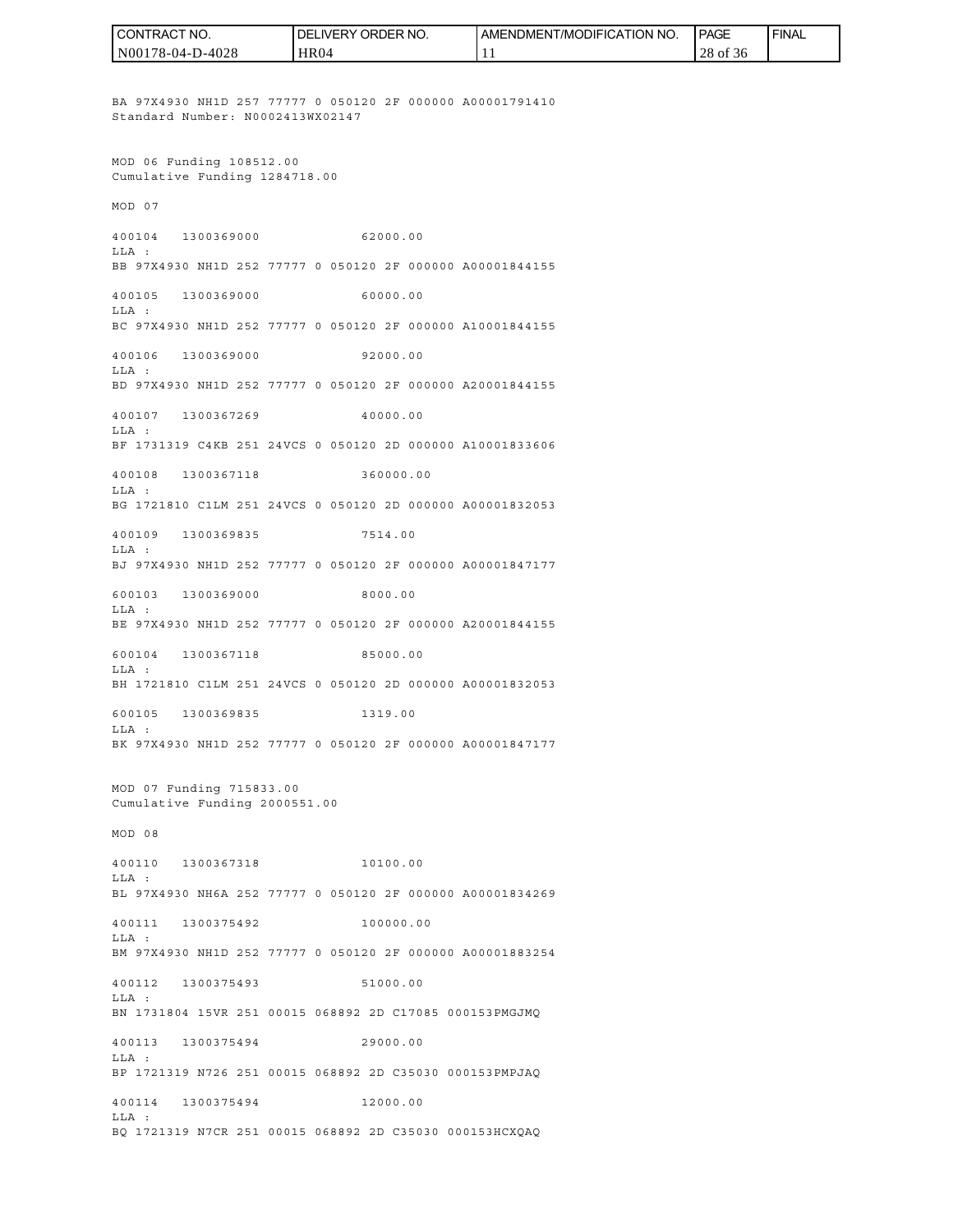| CONTRACT NO.     | ' ORDER NO.<br><b>DELIVERY</b> | AMENDMENT/MODIFICATION<br>NO. | <b>I PAGE</b>            | <b>FINAL</b> |
|------------------|--------------------------------|-------------------------------|--------------------------|--------------|
| N00178-04-D-4028 | HR <sub>04</sub>               | . .                           | $29 \text{ of}$ .<br>-56 |              |

MOD 08 Funding 202100.00 Cumulative Funding 2202651.00 MOD 09 400115 1300381103 5000.00 LLA : BR 97X4930 NH1D 252 77777 0 050120 2F 000000 A00001940549 400116 1300381471 7610.00 LLA : BS 97X4930 NH6A 252 77777 0 050120 2F 000000 A00001944198 600106 1300381471 5390.00 LLA : BT 97X4930 NH6A 252 77777 0 050120 2F 000000 A00001944198 600107 1300381103 40000.00 LLA : BU 97X4930 NH1D 252 77777 0 050120 2F 000000 A00001940549 MOD 09 Funding 58000.00 Cumulative Funding 2260651.00 MOD 10 400117 1300384144 35000.00 LLA : BV 1731810 N7YG 253 00015 068892 1I 000000 000153PMRJPQ 400118 1300384145 25000.00 LLA : BW 97X4930 NH1D 252 77777 0 050120 2F 000000 A00001973124 600007 1300326990 (2000.00) LLA : AT 97X4930 NH1D 252 77777 0 050120 2F 000000 A00001562552 600008 1300332817 (6000.00) LLA : AX 97X4930 NH1D 252 77777 0 050120 2F 000000 A00001600639 MOD 10 Funding 52000.00 Cumulative Funding 2312651.00 MOD 11 400012 1300343254 (37921.75) LLA : AW 97X4930 NH1D 251 77777 0 050120 2F 000000 A00001673285 400119 1300382137 87414.00 LLA : BX 1731810 C3S0 252 24VCS 0 050120 2D 000000 A30001951681 400120 1300388093 72500.00 LLA : BZ 97X4930 NH1D 252 77777 0 050120 2F 000000 A00002007713 600108 1300382137 15233.00 LLA : BY 1731810 C3S0 252 24VCS 0 050120 2D 000000 A30001951681 600109 1300388093 12500.00 LLA : CA 97X4930 NH1D 252 77777 0 050120 2F 000000 A00002007713

MOD 11 Funding 149725.25 Cumulative Funding 2462376.25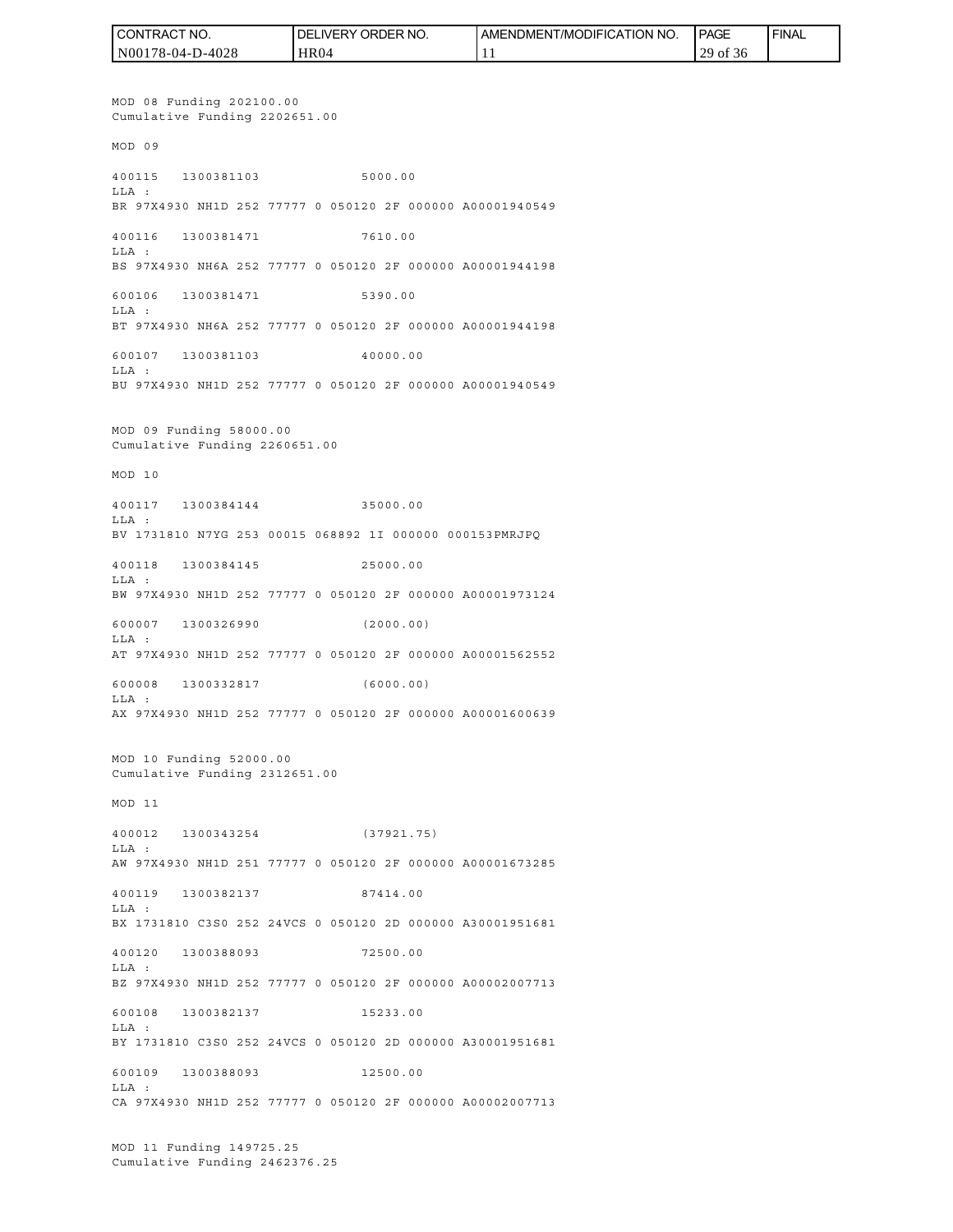| CONTRACT<br>'NO. | ORDER NO.<br><b>DELIVERY</b> | AMENDMENT/MODIFICATION NO. | <b>PAGE</b> | ' FINAL |
|------------------|------------------------------|----------------------------|-------------|---------|
| N00178-04-D-4028 | <b>HR04</b>                  |                            | 30 of<br>30 |         |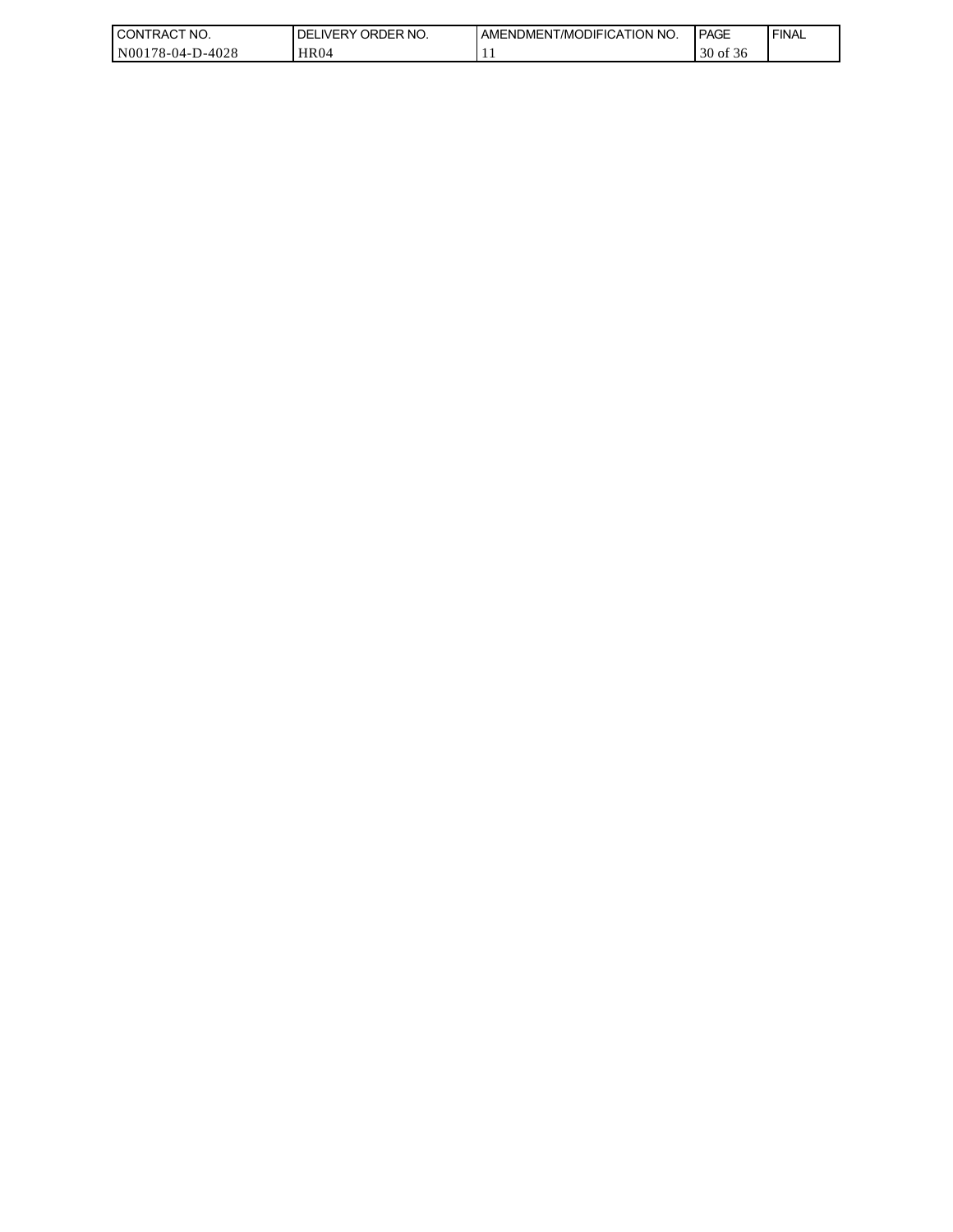| I CONTRACT NO.   | ' ORDER NO.<br><b>DELIVERY</b> | AMENDMENT/MODIFICATION NO. | <b>PAGE</b> | ' FINAL |
|------------------|--------------------------------|----------------------------|-------------|---------|
| N00178-04-D-4028 | <b>HR04</b>                    | . .                        | ΟĪ<br>-56   |         |

# **SECTION H SPECIAL CONTRACT REQUIREMENTS**

### **5252.202-9101 ADDITIONAL DEFINITIONS (MAY 1993)**

As used throughout this contract, the following terms shall have the meanings set forth below:

(a) DEPARTMENT - means the Department of the Navy.

(b) REFERENCES TO THE FEDERAL ACQUISITION REGULATION (FAR) - All references to

the FAR in this contract shall be deemed to also reference the appropriate sections of the Defense FAR

Supplement (DFARS), unless clearly indicated otherwise.

(c) REFERENCES TO ARMED SERVICES PROCUREMENT REGULATION OR DEFENSE

ACQUISITION REGULATION - All references in this document to either the Armed Services

Procurement Regulation (ASPR) or the Defense Acquisition Regulation (DAR) shall be deemed to be

references to the appropriate sections of the FAR/DFARS.

### **5252.216-9122 LEVEL OF EFFORT – ALTERNATE 1 (MAY 2010)**

 (a) The Contractor agrees to provide the total level of effort specified in the next sentence in performance of the work described in Sections B and C of this contract. The total level of effort for the performance of this contract shall be **90,600** total man-hours of direct labor, including subcontractor direct labor for those subcontractors specifically identified in the Contractor's proposal as having hours included in the proposed level of effort.

(b) Of the total man-hours of direct labor set forth above, it is estimated that **4,057** man-hours are uncompensated effort.

 Uncompensated effort is defined as hours provided by personnel in excess of 40 hours per week without additional compensation for such excess work. All other effort is defined as compensated effort. If no effort is indicated in the first sentence of this paragraph, uncompensated effort performed by the Contractor shall not be counted in fulfillment of the level of effort obligations under this contract.

 (c) Effort performed in fulfilling the total level of effort obligations specified above shall only include effort performed in direct support of this contract and shall not include time and effort expended on such things as (local travel to and from an employee's usual work location), uncompensated effort while on travel status, truncated lunch periods, work (actual or inferred) at an employee's residence or other non-work locations (except as provided in paragraph (i) below), or other time and effort which does not have a specific and direct contribution to the tasks described in Sections B and C.

 (d) The level of effort for this contract shall be expended at an average rate of approximately **581** hours per week for the base year and **581** hours per week for each term year. It is understood and agreed that the rate of man-hours per month may fluctuate in pursuit of the technical objective, provided such fluctuation does not result in the use of the total man-hours of effort prior to the expiration of the term hereof, except as provided in the following paragraph.

 (e) If, during the term hereof, the Contractor finds it necessary to accelerate the expenditure of direct labor to such an extent that the total man-hours of effort specified above would be used prior to the expiration of the term, the Contractor shall notify the Contracting Officer in writing setting forth the acceleration required, the probable benefits which would result, and an offer to undertake the acceleration at no increase in the estimated cost or fee together with an offer, setting forth a proposed level of effort, cost breakdown, and proposed fee, for continuation of the work until expiration of the term hereof. The offer shall provide that the work proposed will be subject to the terms and conditions of this contract and any additions or changes required by then current law, regulations, or directives, and that the offer, with a written notice of acceptance by the Contracting Officer, shall constitute a binding contract. The Contractor shall not accelerate any effort until receipt of such written approval by the Contracting Officer. Any agreement to accelerate will be formalized by contract modification.

 (f) The Contracting Officer may, by written order, direct the Contractor to accelerate the expenditure of direct labor such that the total man-hours of effort specified in paragraph (a) above would be used prior to the expiration of the term. This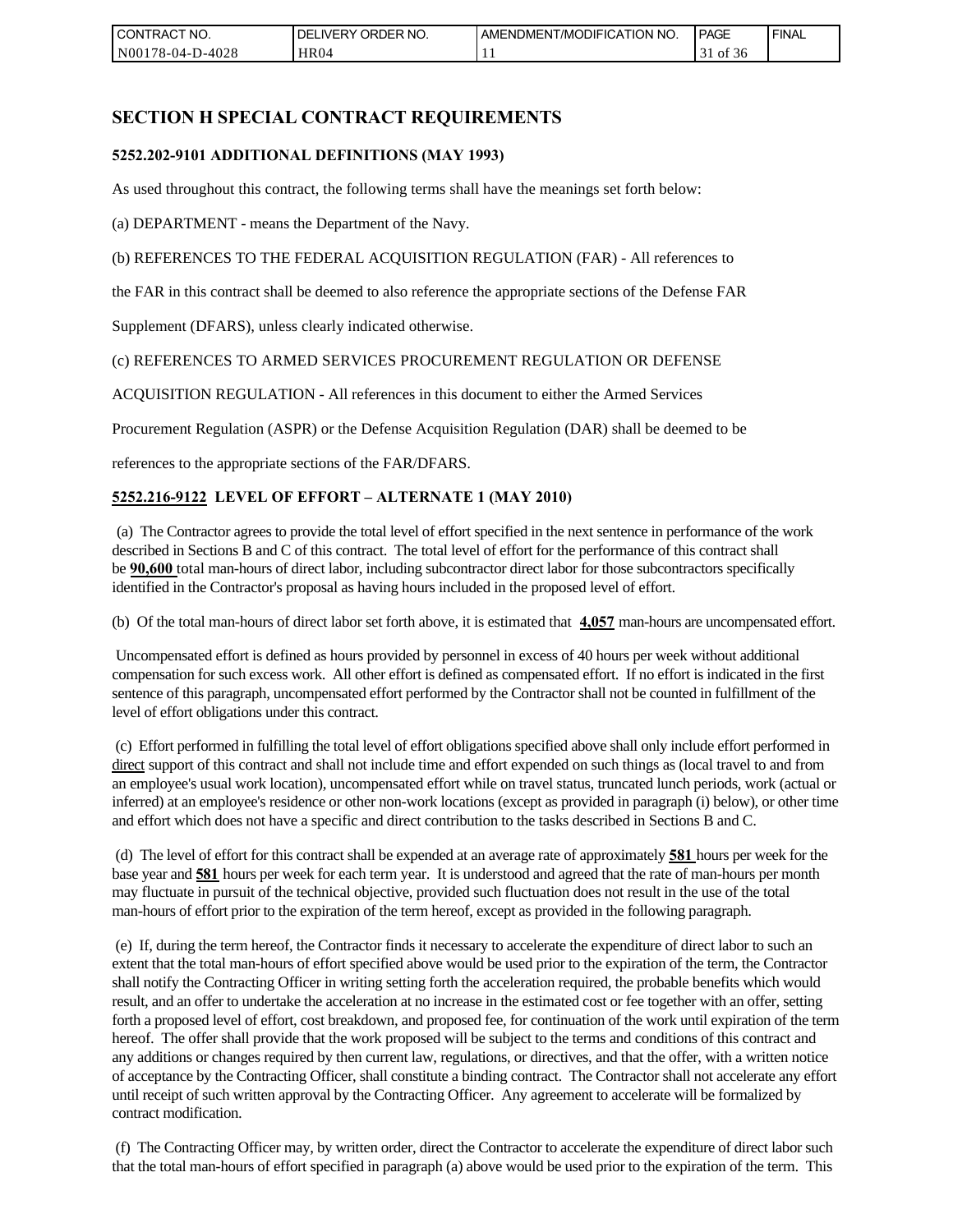| I CONTRACT NO.   | NO.<br>' ORDER<br><b>DELIVERY</b> | AMENDMENT/MODIFICATION NO. | <b>PAGE</b>   | <b>I FINAL</b> |
|------------------|-----------------------------------|----------------------------|---------------|----------------|
| N00178-04-D-4028 | HR04                              | . .                        | ີ<br>32 of 36 |                |

order shall specify the acceleration required and the resulting revised term. The Contractor shall acknowledge this order within five days of receipt.

 (g) The Contractor shall provide and maintain an accounting system, acceptable to the Administrative Contracting Officer and the Defense Contract Audit Agency (DCAA), which collects costs incurred and effort (compensated and uncompensated, if any) provided in fulfillment of the level of effort obligations of this contract. The Contractor shall indicate on each invoice the total level of effort claimed during the period covered by the invoice, separately identifying compensated effort and uncompensated effort, if any.

 (h) Within 45 days after completion of the work under each separately identified period of performance hereunder, the Contractor shall submit the following information in writing to the Contracting Officer with copies to the cognizant Contract Administration Office and to the DCAA office to which vouchers are submitted: (1) the total number of man-hours of direct labor expended during the applicable period; (2) a breakdown of this total showing the number of man-hours expended in each direct labor classification and associated direct and indirect costs; (3) a breakdown of other costs incurred; and (4) the Contractor's estimate of the total allowable cost incurred under the contract for the period. Within 45 days after completion of the work under the contract, the Contractor shall submit, in addition, in the case of a cost underrun; (5) the amount by which the estimated cost of this contract may be reduced to recover excess funds. All submissions shall include subcontractor information.

 (i) Unless the Contracting Officer determines that alternative worksite arrangements are detrimental to contract performance, the Contractor may perform up to 10% of the hours at an alternative worksite, provided the Contractor has a company-approved alternative worksite plan. The primary worksite is the traditional "main office" worksite. An alternative worksite means an employee's residence or a telecommuting center. A telecommuting center is a geographically convenient office setting as an alternative to an employee's main office. The Government reserves the right to review the Contractor's alternative worksite plan. In the event performance becomes unacceptable, the Contractor will be prohibited from counting the hours performed at the alternative worksite in fulfilling the total level of effort obligations of the contract. Regardless of work location, all contract terms and conditions, including security requirements and labor laws, remain in effect. The Government shall not incur any additional cost nor provide additional equipment for contract performance as a result of the Contractor's election to implement an alternative worksite plan.

(j) Notwithstanding any of the provisions in the above paragraphs and subject to the LIMITATION OF FUNDS or LIMITATION OF COST clauses, as applicable, the period of performance may be extended and the estimated cost may be increased in order to permit the Contractor to provide all of the man-hours listed in paragraph (a) above. The contractor shall continue to be paid fee for each man-hour performed in accordance with the terms of the contract.

==============================================================================

#### ====

### **BASIC CONTRACT CLAUSES**

**As applicable, all clauses contained in the basic, multiple award contract apply to any task order resulting from this solicitation.**

==============================================================================

======

### **CHANGES IN KEY PERSONNEL**

(a) The Contractor agrees that a partial basis for award of this contract is the list of key personnel proposed. Accordingly, the Contractor agrees to assign to this contract those key persons whose resumes were submitted with the proposal necessary to fulfill the requirements of the contract. No substitution shall be made without prior notification to and concurrence of the Contracting Officer in accordance with this requirement.

(b) The contractor agrees that during the first 180 days of the period of performance no key personnel substitutions will be permitted unless such substitutions are necessitated by an individual's sudden illness, death, or termination of employment. All proposed key personnel substitutions shall have qualifications equal to or higher than the qualifications of the person to be replaced. The Contracting Officer shall be notified in writing of any proposed substitution at least thirty (30) days, or forty-five (45) days if a security clearance is to be obtained, in advance of the proposed substitution. Such notification shall include:

(1) An explanation of the circumstances necessitating the substitution;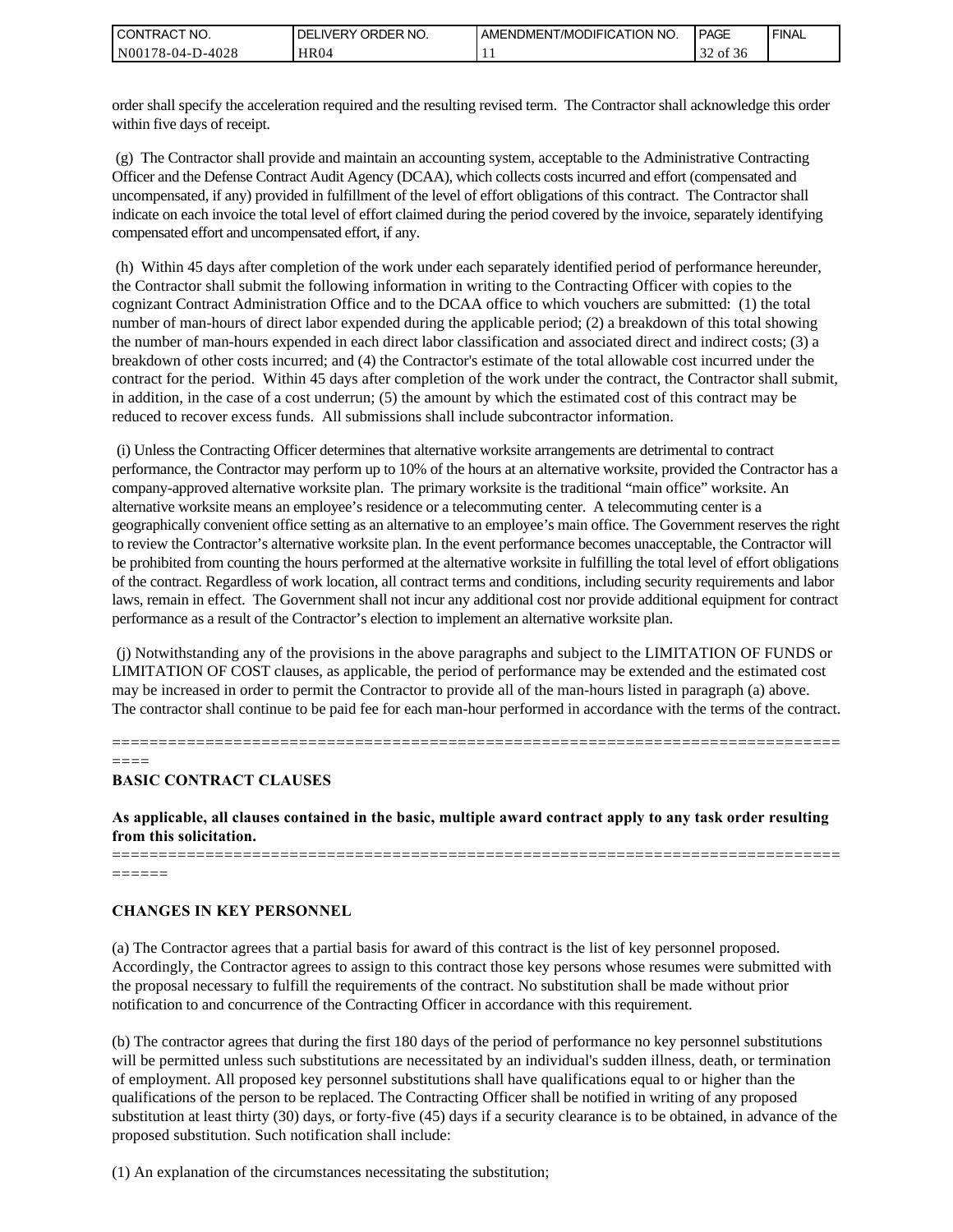| I CONTRACT NO.   | DELIVERY ORDER NO. | AMENDMENT/MODIFICATION NO. | <b>PAGE</b>      | <b>FINAL</b> |
|------------------|--------------------|----------------------------|------------------|--------------|
| N00178-04-D-4028 | <b>HR04</b>        |                            | of<br>-56<br>JJ. |              |

(2) A complete resume of the proposed substitute;

(3) The hourly rates of the incumbent and the proposed substitute;

(4) A chart summarizing the years of experience and professional development for the individuals involved in the substitution; and

(5) Any other information requested by the Contracting Officer to enable him/her to judge whether or not the Contractor is maintaining the same high quality of personnel that provided the partial basis for award.

(c) In the event a requirement to increase the specified level of effort for a designated key labor category, but not the overall level of effort of the contract, occurs, the Contractor shall submit to the Contracting Officer a written request for approval to add personnel to the designated labor category. The same information as specified in paragraph (b) above is to be submitted with the request.

(d) The Contracting Officer shall evaluate requests for changes in personnel and promptly notify the Contractor, in writing, whether the request is approved or disapproved.

============================================================================

#### **LICENSES AND CERTIFICATIONS**

Program Managers and Senior Engineers shall be have intermediate level Certification Agent qualification as defined in Navy Certification Agent Qualification Standards and Registration Guidebook.

Vehicle, Vessel, and forklift operators shall be licensed in accordance with Florida state law. Addiitonally forklift operators shall be certified in accordance with NSWCPCDINST 5296.2 Management of Forklift Safety Program dated 03 Feb 2009 within 30 days after award of the task order.

============================================================================

#### **NAVSEA 5252.242-9115 TECHNICAL INSTRUCTIONS (APR 1999)**

(a) Performance of the work hereunder may be subject to written technical instructions signed by the Contracting Officer's Representative specified in Section G of this contract. As used herein, technical instructions are defined to include the following:

(1) Directions to the Contractor which suggest pursuit of certain lines of inquiry, shift work emphasis, fill in details or otherwise serve to accomplish the contractual statement of work.

(2) Guidelines to the Contractor which assist in the interpretation of drawings, specifications or technical portions of work description.

(b) Technical instructions must be within the general scope of work stated in the contract. Technical instructions may not be used to: (1) assign additional work under the contract; (2) direct a change as defined in the "CHANGES"

clause of this contract; (3) increase or decrease the contract price or estimated contract amount (including fee), as applicable, the level of effort, or the time required for contract performance; or (4) change any of the terms, conditions or specifications of the contract.

(c) If, in the opinion of the Contractor, any technical instruction calls for effort outside the scope of the contract or is inconsistent with this requirement, the Contractor shall notify the Contracting Officer in writing within ten (10) working days after the receipt of any such instruction. The Contractor shall not proceed with the work affected by the technical instruction unless and until the Contractor is notified by the Contracting Officer that the technical instruction is within the scope of this contract.

(d) Nothing in the foregoing paragraph shall be construed to excuse the Contractor from performing that portion of the contractual work statement which is not affected by the disputed technical instruction.

=============================================================================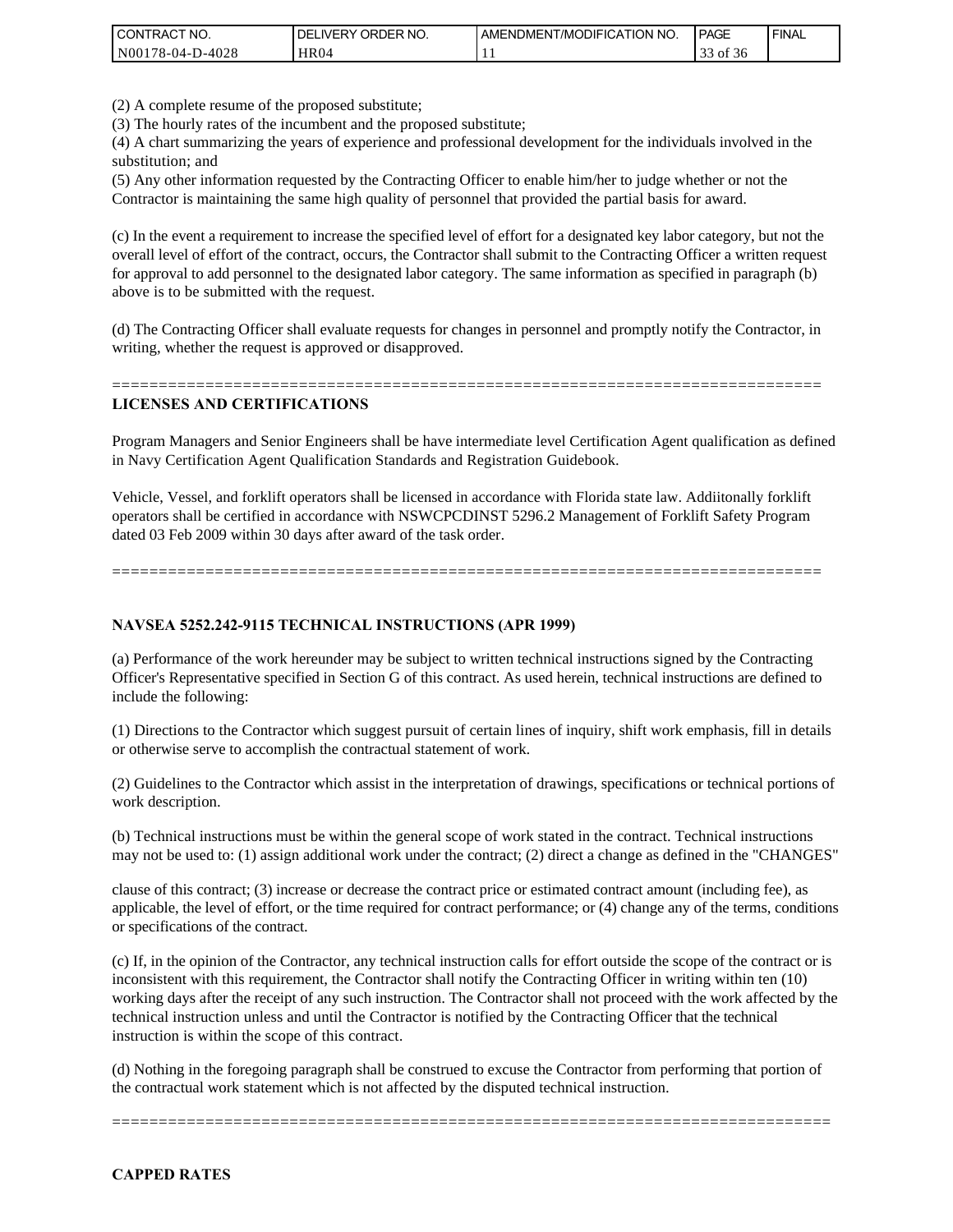| <b>CONTRACT NO.</b> | NO.<br>' ORDER<br><b>DELIVERY</b> | AMENDMENT/MODIFICATION NO. | PAGE            | ' FINAL |
|---------------------|-----------------------------------|----------------------------|-----------------|---------|
| N00178-04-D-4028    | HR04                              | . .                        | 0Ī<br>34<br>-56 |         |

The Offeror shall apply realistic rates that do not exceed the maximum capped rates contained in the basic contract. The Offeror shall identify each capped rate contained in its Seaport contract. The capped rates shall not be exceeded. The capped rates shall flow down and become a part of the task order awarded as a result of this solicitation.

=============================================================================

**End of Section H**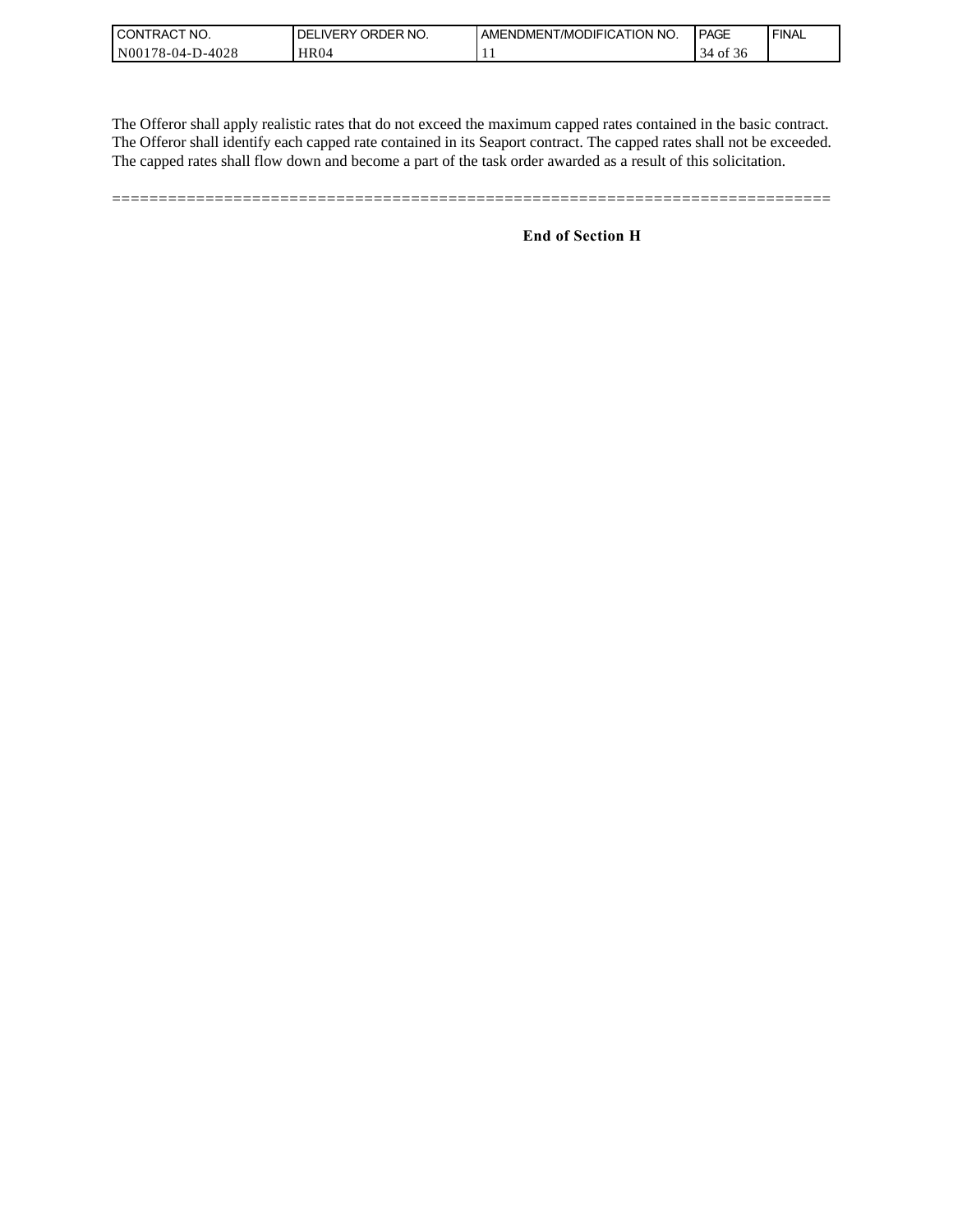| l CON <sup>-</sup><br><b>ITRACT NO.</b> | ORDER NO.<br><b>DELIVERY</b> | AMENDMENT/MODIFICATION NO. | <b>PAGE</b>                                        | ' FINAL |
|-----------------------------------------|------------------------------|----------------------------|----------------------------------------------------|---------|
| N00178-04-D-4028                        | <b>HR04</b>                  |                            | $\sim$ $\sim$<br>$\sim$ $\sim$<br>ОI<br>-30<br>ن ب |         |

# **SECTION I CONTRACT CLAUSES**

See Section I of offeror's basic contract.